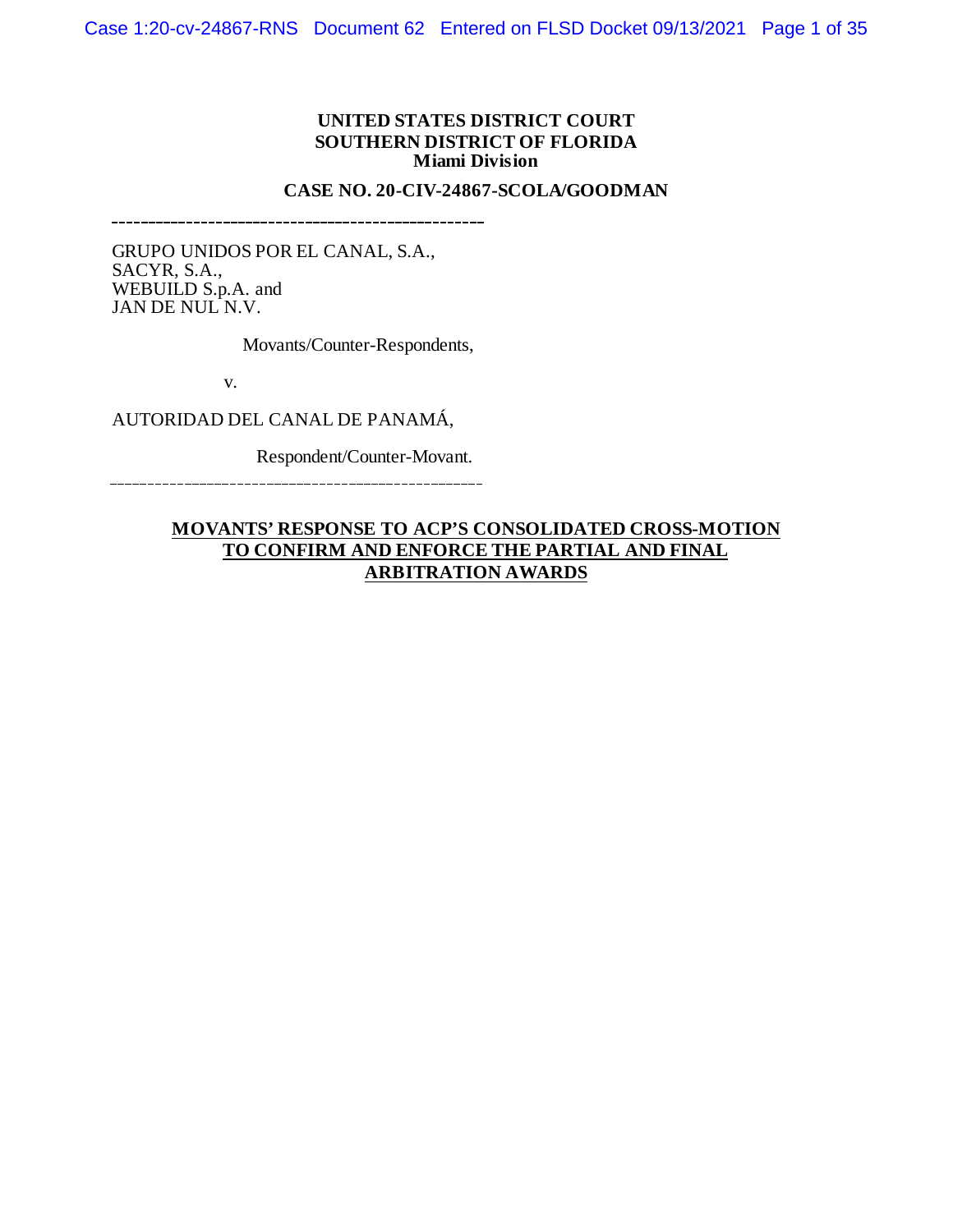# **TABLE OF CONTENTS**

<span id="page-1-0"></span>

| I.  | Confirmation Should Be Refused Under Article $V(2)(b)$ of the New York Convention<br>Because Recognition of the Awards, Tainted As They Were By Evident Partiality, Is |                                                                            |  |  |  |  |  |  |
|-----|------------------------------------------------------------------------------------------------------------------------------------------------------------------------|----------------------------------------------------------------------------|--|--|--|--|--|--|
|     | A.                                                                                                                                                                     | The Court Has a Duty to Scrutinize the Awards Under the New York           |  |  |  |  |  |  |
|     | <b>B.</b>                                                                                                                                                              | Evident Partiality of the Tribunal is a Ground for Denying Confirmation of |  |  |  |  |  |  |
|     | $\mathcal{C}$ .                                                                                                                                                        | The Tribunal Displayed Evident Partiality Through its Failure to Disclose  |  |  |  |  |  |  |
|     | D.                                                                                                                                                                     | The Substance of the Awards Demonstrates the Effect of the Tribunal's      |  |  |  |  |  |  |
| II. | Confirmation Should Be Refused Under Articles $V(1)(b)$ and $V(1)(d)$ of the New<br>York Convention Because Movants Were Denied Procedural Due Process 25              |                                                                            |  |  |  |  |  |  |
| HI. | Confirmation and Enforcement Should Be Denied Because Movants Have Satisfied                                                                                           |                                                                            |  |  |  |  |  |  |
|     |                                                                                                                                                                        |                                                                            |  |  |  |  |  |  |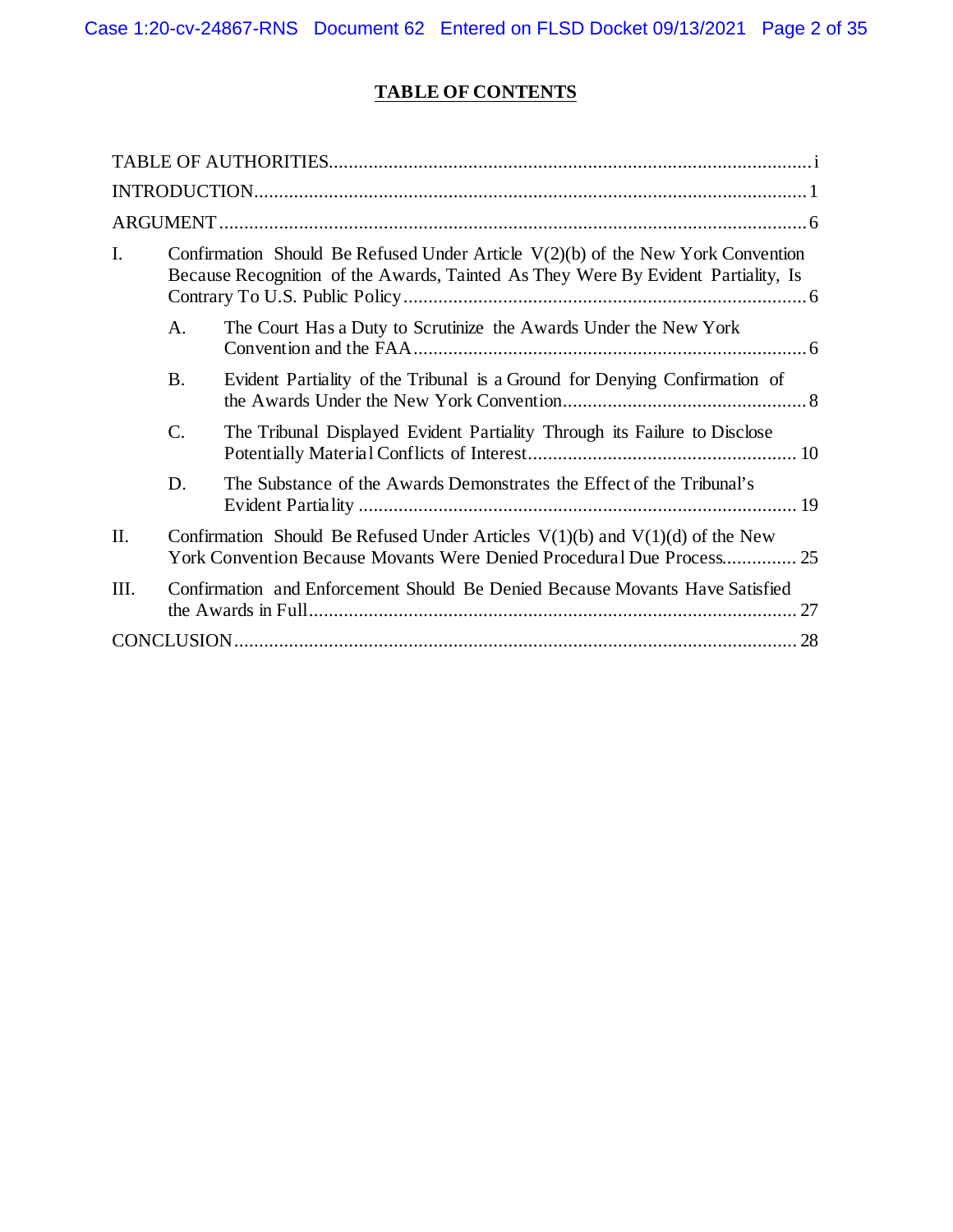Case 1:20-cv-24867-RNS Document 62 Entered on FLSD Docket 09/13/2021 Page 3 of 35

## **TABLE OF AUTHORITIES**

# **Page(s)**

## **CASES**

| A&A Farms, LLC v. Rural Cmty, Ins. Servs.,<br>No. 88 CIV. 4486 (DNE),                                      |
|------------------------------------------------------------------------------------------------------------|
| Beatty v. Passaro,<br>No. 17-11613 (KM) (JBC),                                                             |
| Belize Bank Ltd. v. Gov't of Belize,                                                                       |
| Belize Bank Ltd. v. Gov't of Belize,                                                                       |
| Boll v. Merrill Lynch, Pierce, Fenner & Smith, Inc.,<br>No. 04-80031-CIV-PAINE/JOHNSON,                    |
| Challenger Caribbean Corp. v. Union Gen. de Trabajadores,                                                  |
| Changzhou AMEC Eastern Tools & Equip. CP., Ltd. v. Eastern Tools & Equip., Inc.,<br>No. EDCV 11-00354 VAP, |
| Christian Coalition of Fla, Inc. v. United States,                                                         |
| Citigroup Global Mkts., Inc. v. Berghorst,<br>No. 11-80250-CIV-RYSKAMP/VITUNAC,                            |
| Columbus-America Discovery Group v. Atlantic Mut. Ins. Co.,                                                |
| Commonwealth Coatings Corp. v. Continental Casualty Co.,                                                   |
| Cont'l Ins. Co. v. Williams,<br>No. 84-2646-CIV-MARCUS,                                                    |
| Cvoro v. Carnival Corp.,                                                                                   |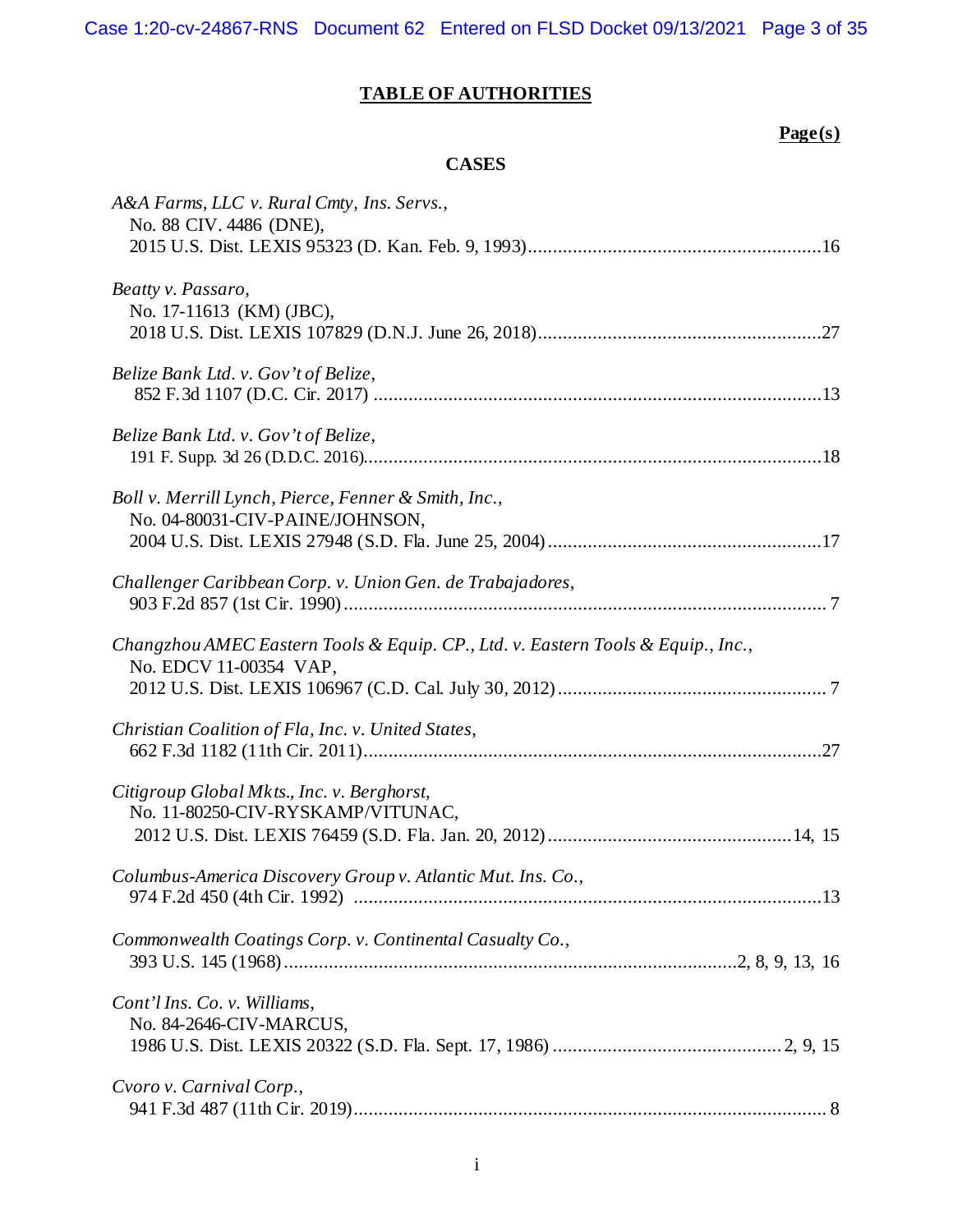| FDIC v. IIG Capital, LLC,<br>No. 11-CIV-21783-UNGARO, 2011 WL 13223912                                             |
|--------------------------------------------------------------------------------------------------------------------|
| Fed. Vending, Inc. v. Steak & Ale of Fla., Inc.,                                                                   |
| First State Ins. Co. v. Banco de Seguros del Estado,                                                               |
| Fitzroy Eng'g v. Flame Eng'g,<br>No. 94 C 2029, 1994 U.S. Dist. LEXIS 17781                                        |
| Generica Ltd. v. Pharm. Basics, Inc.,                                                                              |
| Gianelli Money Purchase Plan & Tr. v. ADM Inv'r Servs., Inc.,                                                      |
| Health Services Management Corp. v. Hughes,                                                                        |
| Iran Aircraft Indus. v. Avco Corp.,                                                                                |
| Karaha Bodas Co. v. Perusahaan Pertuambagan Minvak Dan Gas Bumi Negara,                                            |
| Levy v. Citigroup Global Mkts.,<br>No. 06-21802-CIV-UNGARO, 2006 U.S. Dist. LEXIS 115358                           |
| Local 2414 of United Mine Workers v. Consolidation Coal. Co.,                                                      |
| Mathews v. Eldridge,                                                                                               |
| Mendel v. Morgan Keegan & Co.,                                                                                     |
| Metro. Delivery Corp. v. Teamsters Local Union 769,<br>No. 19-22649-Civ-SCOLA/TORRES, 2019 U.S. Dist. LEXIS 133452 |
| Middlesex Mut. Ins. Co. v. Levine,                                                                                 |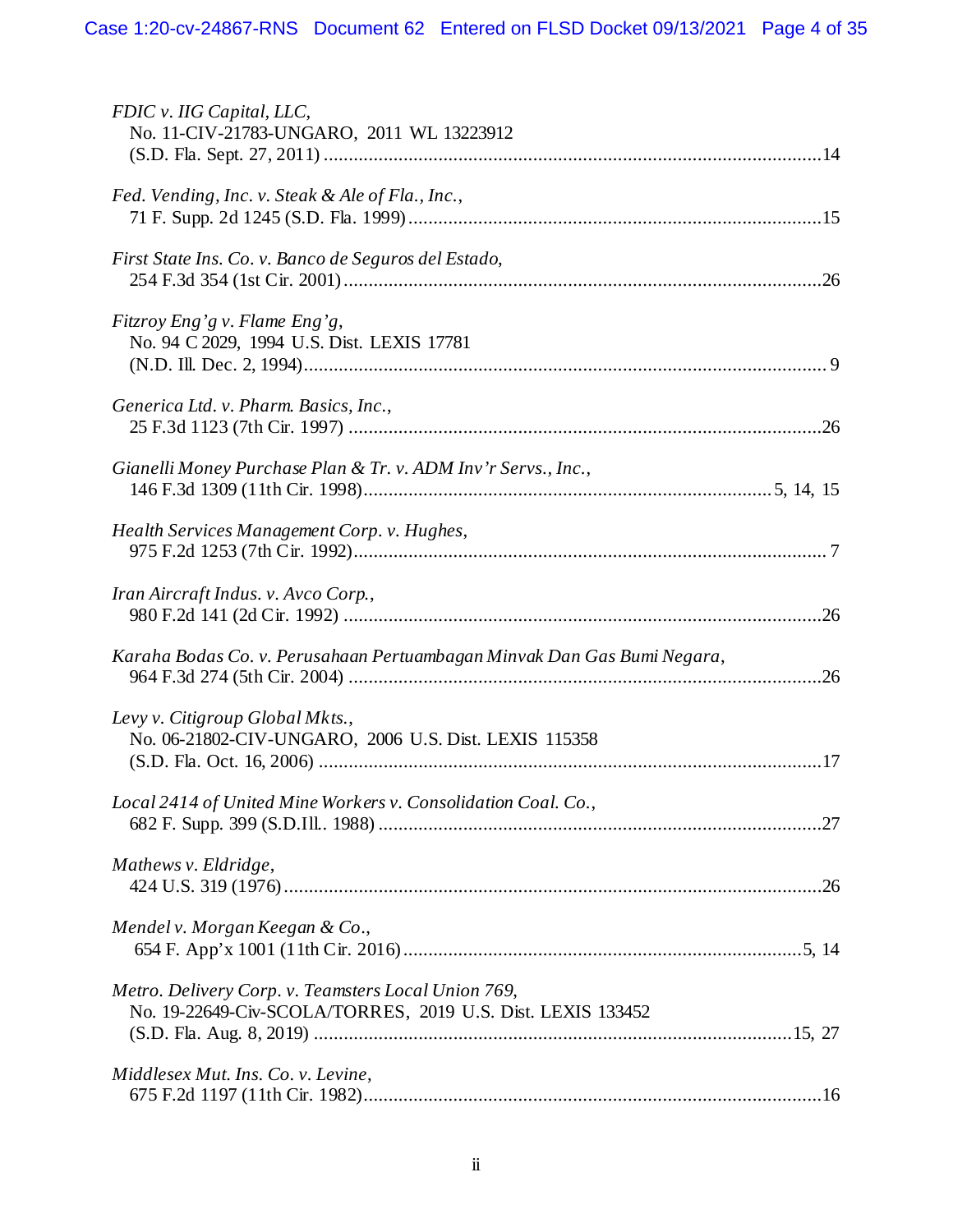| Morelite Constr. Corp. v. New York City Dist. Council Carpenters Ben. Funds, |  |
|------------------------------------------------------------------------------|--|
| Morrissey v. Brewer,                                                         |  |
| New Regency Prods., Inc. v. Nippon Herald Films, Inc.,                       |  |
| Polimaster Ltd. v. RAE Sys.,                                                 |  |
| Schmitz v. Zilveti,                                                          |  |
| Transmarine Seaways Corp. v. Marc Rich & Co. A.G.,                           |  |
| United States v. International Bhd. of Teamsters,                            |  |
| Univ. Commons-Urbana, Ltd. v. Universal Constructors Inc.,                   |  |
| Universidad Interamericana v. Dean Witter Reynolds, Inc.,                    |  |

## **STATUTES AND RULES**

| Convention on the Recognition and Enforcement of Foreign Arbitral Awards, |  |
|---------------------------------------------------------------------------|--|

## **OTHER AUTHORITIES**

| Convention on the Recognition and Enforcement of Foreign Awards, Travaux          |  |
|-----------------------------------------------------------------------------------|--|
| Preparatoires – Comments on Draft Convention on the Recognition and               |  |
| <i>Enforcement of Foreign Arbitral Awards, U.N. Doc. E/Conf.26/2, Note by the</i> |  |
|                                                                                   |  |
|                                                                                   |  |
| Gary B. Born, Chapter 26: Recognition and Enforcement of International Arbitral   |  |
|                                                                                   |  |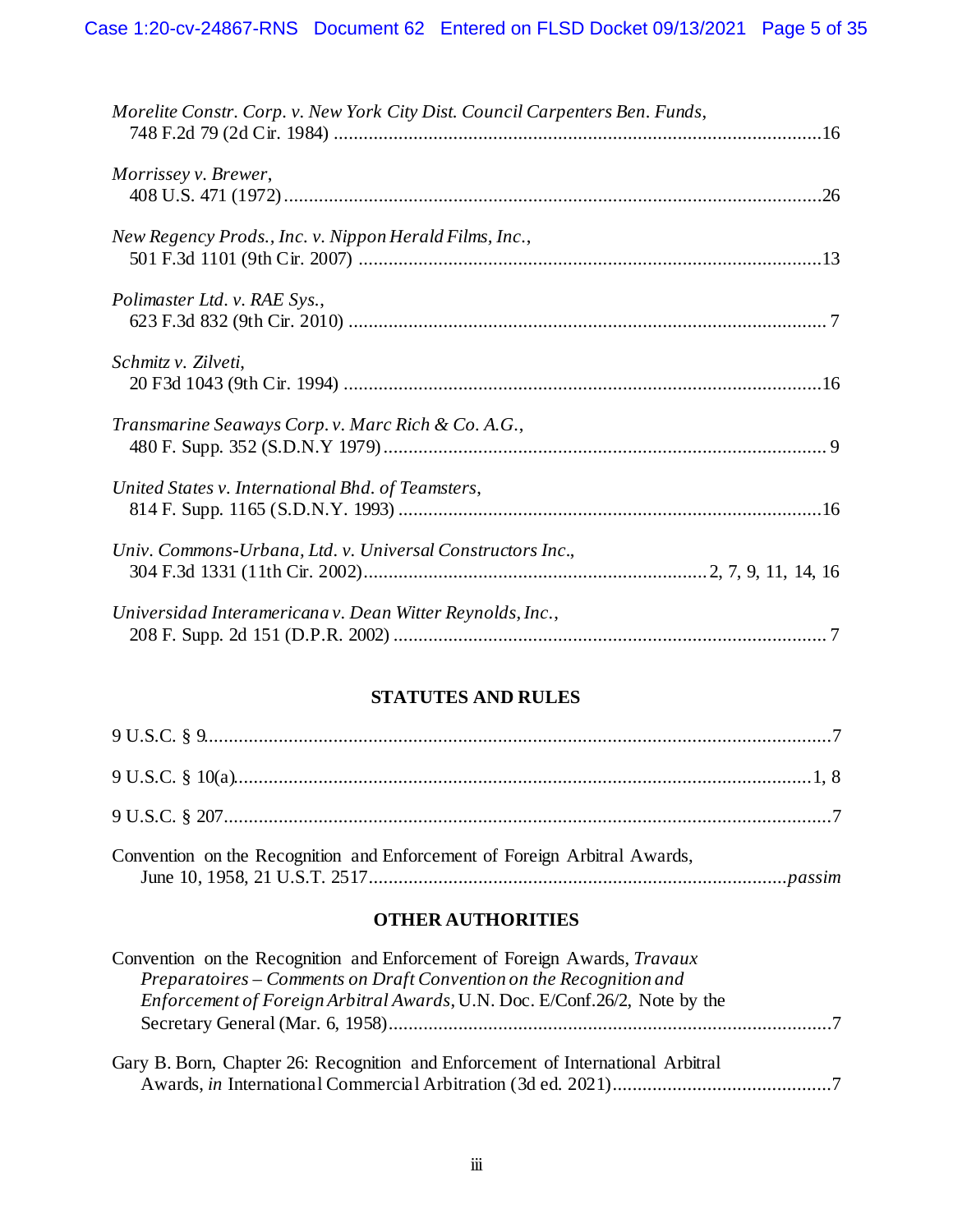| ICC Case No. 16553/GZ, as reported by Maria Nicole Cleis, The Independence  |  |
|-----------------------------------------------------------------------------|--|
| Karel Daele, Challenge and Disqualification of Arbitrators in International |  |
| Marike Paulsson, Chapter 1: Essential Features,                             |  |
| Restatement (Third) of Int'l Commercial & Inv'r-State Arb (Am. Law Inst.,   |  |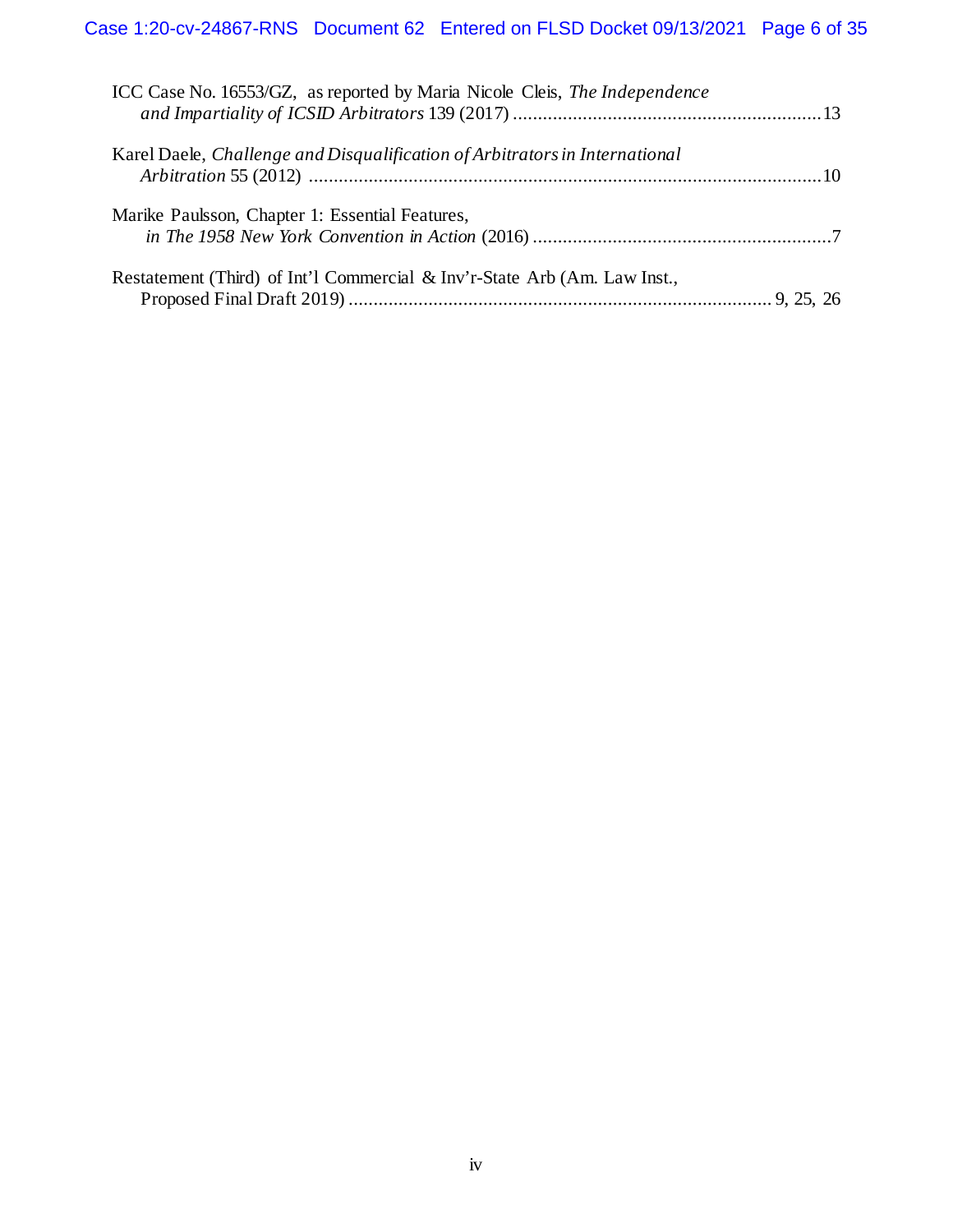Movants Grupo Unidos por el Canal, S.A., Sacyr, S.A., Webuild, S.p.A., and Jan De Nul, N.V. ("Movants") respectfully submit this Response to the Consolidated Cross-Motion to Confirm the Partial and Final Arbitration Awards (collectively, the "Awards") (D.E. 58) of Respondent and Cross-Movant Autoridad del Canal de Panamá ("ACP"). This Response is supported by the second expert opinions of Professor Chiara Giorgetti ("Second Giorgetti Decl.") and Professor Jack Coe ("Second Coe Decl."), the expert opinion of Judge Stephen M. Schwebel ("Schwebel Decl."), and the Second Declaration of Nicolas Bouchardie ("Second Bouchardie Decl."), attached hereto. The request for confirmation is an extraordinary request due to the scope of nondisclosures and conflicts by the Tribunal infecting the Awards to such an extent that they must be condemned, not confirmed.

#### **INTRODUCTION**

<span id="page-6-0"></span>The Awards arise out of the project for the Third Set of Locks of the Panama Canal ("the Project"): a multi-billion-dollar project spanning a decade to enlarge the width and depth of, and add a new channel to, the Panama Canal, significantly increasing its vessel capacity.[1](#page-6-1) While Movants successfully completed and delivered this historic public-works project to ACP, ACP remains in material breach of the Parties' contracts and of Panamanian law, causing Movants hundreds of millions of dollars in damages and leading them to file multiple arbitrations.<sup>[2](#page-6-2)</sup>

Contrary to  $ACP$ 's suggestion,<sup>[3](#page-6-3)</sup> confirmation of the Awards in this case is anything but routine. To the contrary, confirmation of the Awards should be denied because it would violate fundamental U.S. public policy against arbitrator partiality, which is a ground for vacating the Awards under Section 10(a) of the Federal Arbitration Act ("FAA")<sup>[4](#page-6-4)</sup> as well as Article V(2)(b) of the New York Convention ("New York Convention" or "Convention).<sup>[5](#page-6-5)</sup> In particular, the Awards were made by a Tribunal tainted by evident partiality due to each of the arbitrator's repeated and disturbing failures to disclose multiple inter-relationships—with each other, prior Tribunal members, and counsel—during crucial stages of the underlying proceedings. Those undisclosed relationships included the following: (1) one arbitrator helped the Tribunal President secure a lucrative appointment worth hundreds of thousands of dollars in a separate arbitration—not

<span id="page-6-1"></span><sup>&</sup>lt;sup>1</sup> Consol. Mot. to Vacate 1 (D.E. 55).

<span id="page-6-2"></span><sup>2</sup> *Id.*

<span id="page-6-3"></span><sup>3</sup> Consol. Cross-Mot. to Confirm 7–8, 14–15 (D.E. 58).

<span id="page-6-5"></span><span id="page-6-4"></span> $\frac{4}{5}$  9 U.S.C. § 10(a).

<sup>5</sup> Convention on the Recognition and Enforcement of Foreign Arbitral Awards, June 10, 1958, 21 U.S.T. 251 ("New York Convention"), art. V(2)(b).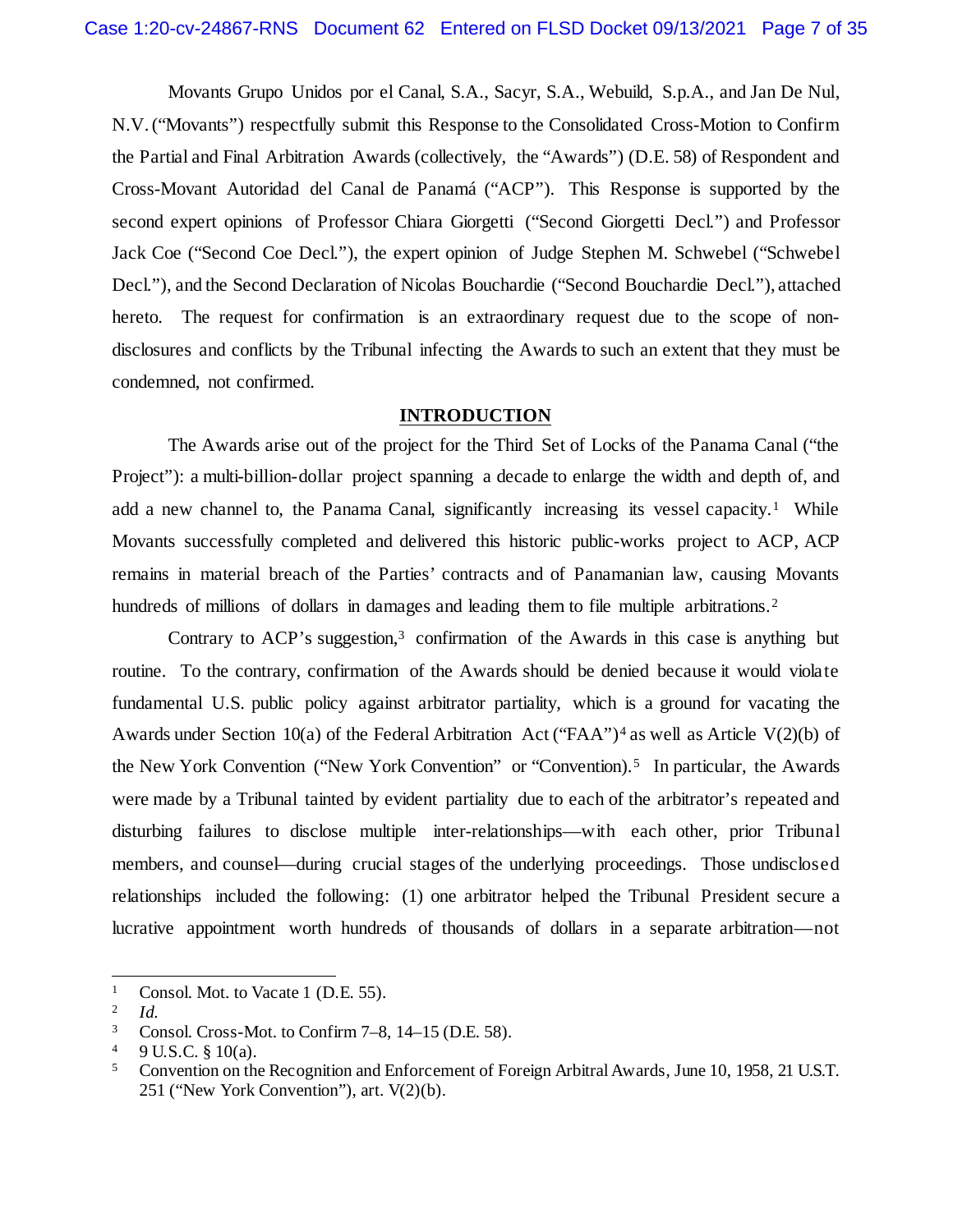disclosed until after issuance of the Partial Award, (2) there were multiple undisclosed crossappointments and relationships with arbitrators associated with the present dispute, and (3) the arbitrators served on tribunals in other cases where ACP's counsels also served as co-arbitrator or counsel.[6](#page-7-0) These potential conflicts, which are direct, definite and capable of demonstration, establish evident partiality. Importantly, the arbitrators' failures to disclose these relationships deprived Movants of the ability to object, and to have their dispute decided by neutral and impartial decision makers.[7](#page-7-1) 

Both the FAA and the Rules of Arbitration of the International Chamber of Commerce ("ICC Rules"), $8$  which apply to this dispute by virtue of the parties' contracts, $9$  incorporate the fundamental principle that decisions will be issued by impartial, independent arbitrators in conformity with their applicable standards for impartiality and the obligation to disclose potential conflicts. Under the FAA, evident partiality exists if arbitrators fail to fulfill "the simple requirement that arbitrators disclose to the parties any dealing that might create an impression of possible bias." [10](#page-7-4) The ICC Rules, in turn, mandate that arbitrators "*shall disclose* in writing to the Secretariat any facts or circumstances which might be of such a nature as to call into question the arbitrator's independence *in the eyes of the parties*, as well as any circumstances that *could give rise to reasonable doubts as to the arbitrator's impartiality*." [11](#page-7-5) Yet, the arbitrators concealed such information. In particular, the arbitrators failed to disclose that:

• During the pendency of the Panama 1 Arbitration, ACP's arbitrator, Dr. Gaitskell, nominated (with his co-arbitrator) the Tribunal President, Mr. Gunter, to serve as president in a separate ICC arbitration.<sup>[12](#page-7-6)</sup> This appointment also occurred before the Parties agreed to Mr. Gunter's appointment as chair of the Panama 2 Arbitration between the Parties. This appointment as president is highly lucrative for Mr. Gunter since under the ICC Rules,

<span id="page-7-0"></span> <sup>6</sup> *See* Consol. Mot. to Vacate ¶¶ 11–16 (D.E. 55); Declaration of Nicolas Bouchardie ¶¶ 25–42 (D.E. 55- 3) ("Bouchardie Decl.").

<span id="page-7-1"></span><sup>&</sup>lt;sup>7</sup> Consol. Mot. to Vacate  $9-16$  (D.E. 55).

<span id="page-7-2"></span><sup>8</sup> Rules of Arbitration of the International Chamber of Commerce ("ICC Rules of Arbitration") (D.E. 55- 10).

<span id="page-7-3"></span><sup>9</sup> Conditions on Contract, Sub-Clause 20.6(a), (e), (f) (D.E. 55-8); Joint and Several Guarantee ("JSG"), Sub-Clause 9.2(a), (e), (f) (D.E. 55-9). The Movants and ACP also agreed that the seat of the arbitration would be Miami, Florida.

<span id="page-7-4"></span><sup>10</sup> *Univ. Commons-Urbana, Ltd. v. Universal Constructors Inc.*, 304 F.3d 1331, 1338 (11th Cir. 2002) (quoting *Commonwealth Coatings Corp. v. Cont'l Cas. Co.*, 393 U.S. 145, 149 (1968)).

<span id="page-7-5"></span><sup>&</sup>lt;sup>11</sup> ICC Rules of Arbitration, art.  $11(2)$  (D.E. 55-10) (emphasis added).<br><sup>12</sup> Bouchardie Decl  $\P$  53: Letter from Pierre-Yves Gunter to the Parties

<span id="page-7-6"></span><sup>12</sup> Bouchardie Decl. ¶ 53; Letter from Pierre-Yves Gunter to the Parties dated Oct. 29, 2020 (D.E. 55-46); *see also* Consol. Mot. to Vacate 10 (D.E. 55).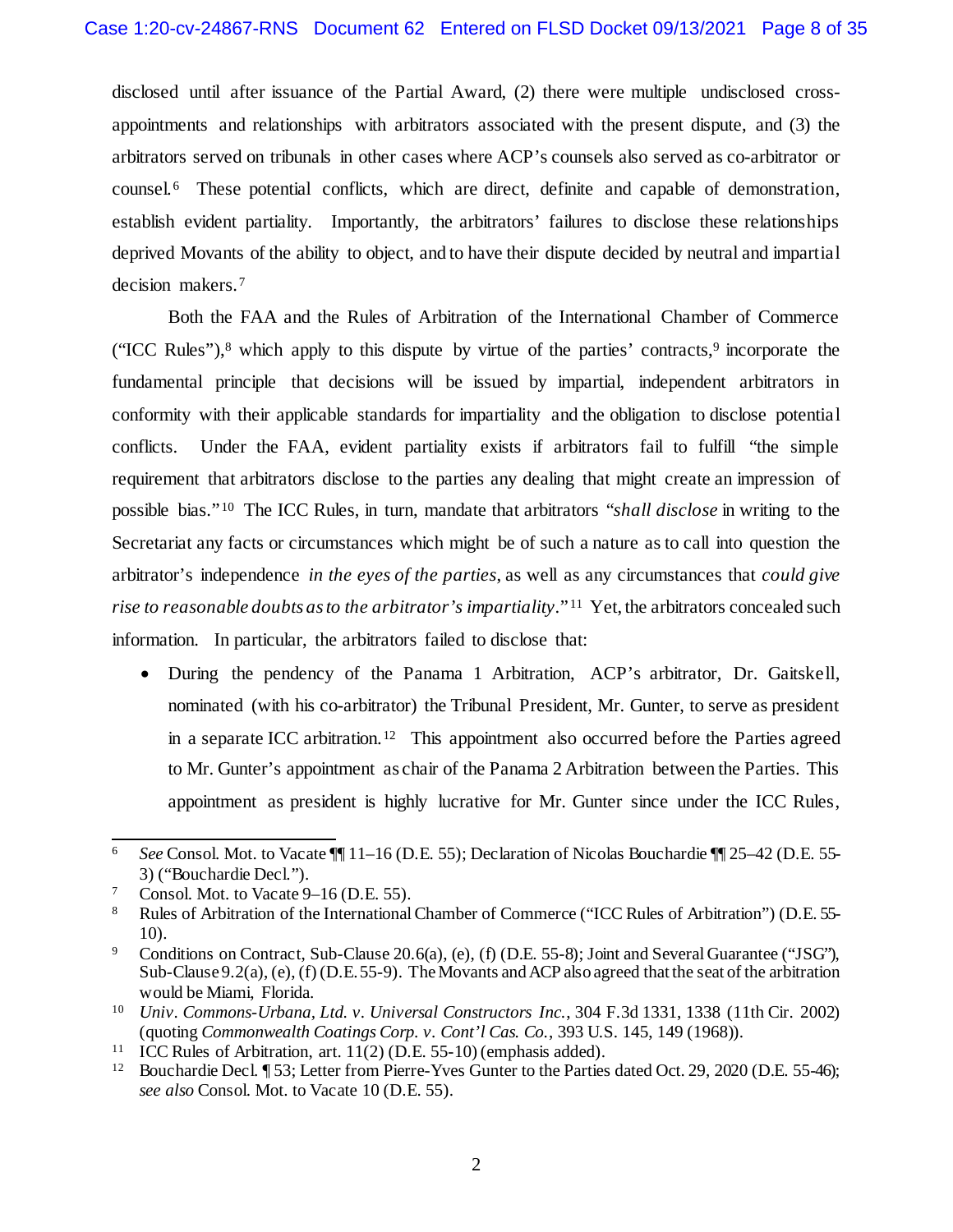tribunal presidents can earn at a minimum six-figure fees in any given case, as the ICC compensation chart, appended hereto as **Annex 1**, demonstrates.[13](#page-8-0) Even when Mr. Gunter acknowledged the connection—following Movants' disclosure requests—he again failed to disclose that the connection stemmed from Dr. Gaitskell nominating Mr. Gunter to a valuable post.<sup>[14](#page-8-1)</sup> This valuable appointment also gave Dr. Gaitskell the opportunity for additional *ex parte* contact with Mr. Gunter.[15](#page-8-2) The fact that Mr. Gunter and Dr. Gaitskell deny that they have discussed the instant case in the absence of the third arbitrator, Mr. von Wobeser, is irrelevant.<sup>[16](#page-8-3)</sup> What matters is that this undisclosed appointment created an indebtedness by Mr. Gunter to Dr. Gaitskell for his support and gave them several opportunities to know each other, communicate, and express their views on procedural and substantive issues which could provide relevant insights into their deliberations.<sup>[17](#page-8-4)</sup>

• Mr. Gunter currently sits in a separate arbitration with Prof. Hanotiau, who served as the tribunal president in the related Cofferdam Arbitration between the Parties.[18](#page-8-5) Mr. Gunter and Prof. Hanotiau have each nominated the other as tribunal president in separate arbitrations, and have sat together on multiple arbitrations almost continuously since 2013 (the Cofferdam Arbitration was filed in December 2013).[19](#page-8-6) Mr. Gunter was nominated as president of the Panama 1 arbitration in 2015 and failed to disclose this close ongoing relationship with Prof. Hanotiau. This relationship is especially concerning in light of the fact that Mr. Gunter and the other arbitrators were asked to address the preclusive effect of Prof. Hanotiau's majority award in the Cofferdam Arbitration, which was cited substantively in the Partial Award over  $60$  times,<sup>[20](#page-8-7)</sup> and from which the Partial Award

<span id="page-8-0"></span><sup>&</sup>lt;sup>13</sup> Consol. Mot. to Vacate 11, 12 (D.E. 55) (noting fee schedule for ICC arbitrators, which ranges from USD \$3,000 to over \$500,000). *See also* Schwebel Decl. ¶ 20 (describing Mr. Gunter's crossappointment as "well compensated" and "likely resulting in hundreds of thousands of dollars (if not more) in income for Mr. Gunter").

<span id="page-8-1"></span><sup>&</sup>lt;sup>14</sup> Bouchardie Decl. ¶ 53; Letter from Pierre-Yves Gunter to the Parties dated Oct. 30, 2020 (D.E. 55-47); Consol. Mot. to Vacate 11–12 (D.E. 55).

<span id="page-8-2"></span><sup>15</sup> Consol. Mot. to Vacate 11–12 (D.E. 55); Reply in Supp. of Consol. Mot. to Vacate ("Reply") Part II.

<span id="page-8-3"></span><sup>16</sup> Resp. to Consol. Mot. to Vacate 14 (D.E. 57).

<span id="page-8-4"></span><sup>17</sup> Second Giorgetti Decl. ¶ 81.

<span id="page-8-5"></span><sup>&</sup>lt;sup>18</sup> Bouchardie Decl. ¶ 55; Letter from Pierre-Yves Gunter to the Parties dated Oct. 23, 2020 (D.E. 55-35); Consol. Mot. to Vacate 12–13 (D.E. 55).

<span id="page-8-7"></span><span id="page-8-6"></span><sup>&</sup>lt;sup>19</sup> Bouchardie Decl.  $\sqrt{55}$ ; Consol. Mot. to Vacate 12–13, 18 (D.E. 55).<br><sup>20</sup> Bouchardie Decl.  $\sqrt{9}$  77–30; Consol. Mot. to Vacate 10–11 (D.E. 55).

Bouchardie Decl.  $\P$  27–30; Consol. Mot. to Vacate 10–11 (D.E. 55).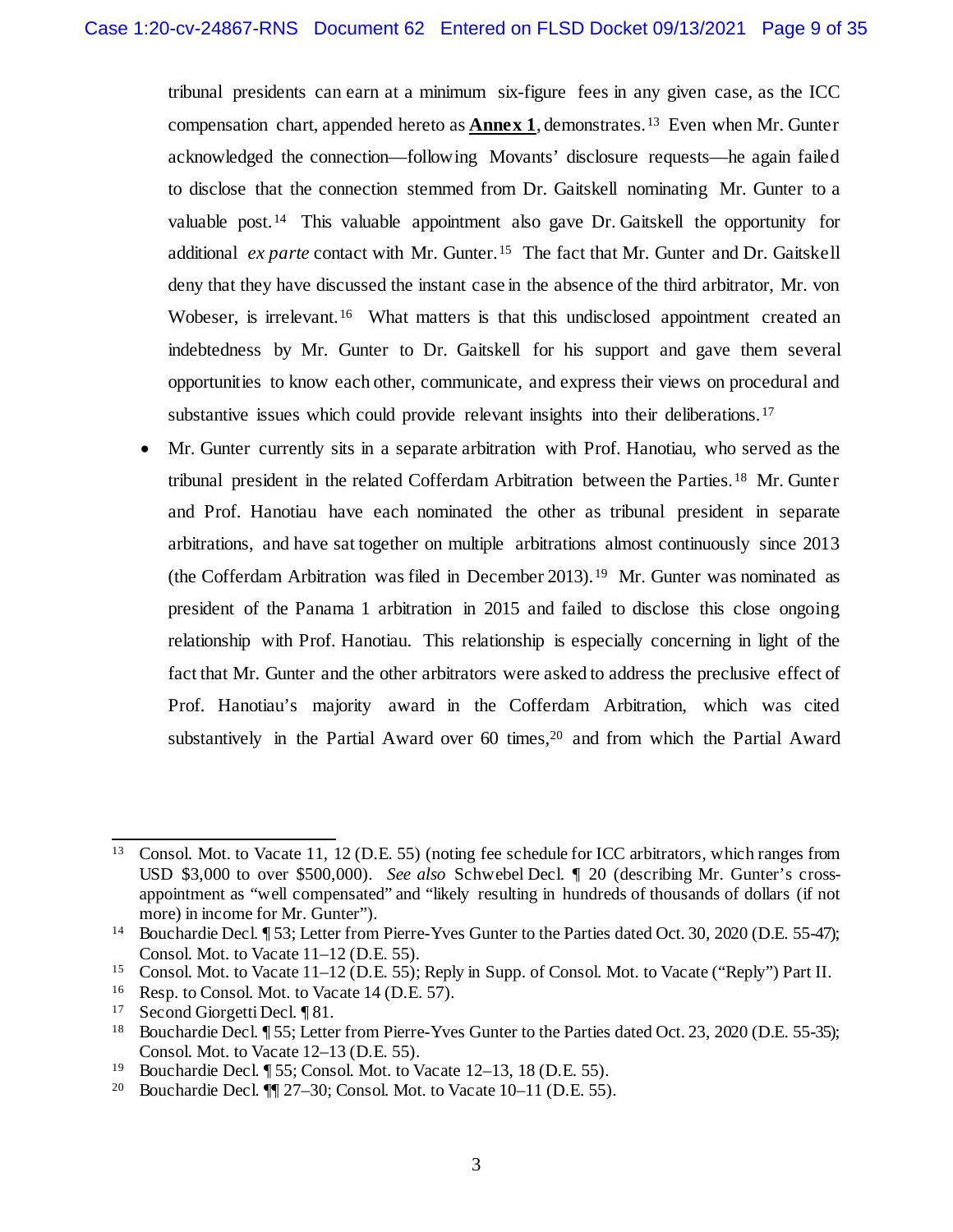imported several key findings.[21](#page-9-0) Mr. Gunter failed to report this relationship at all at the time he was appointed. $22$ 

- Dr. Gaitskell was appointed by Mr. McMullen to sit in another arbitration, during the time Mr. McMullen served as lead counsel for ACP in the Panama 1 Arbitration.<sup>[23](#page-9-2)</sup>
- Dr. Gaitskell chaired an ICC arbitration from July 2010 to July 2012 in which ACP's counsel, Mr. James Loftis, also sat as a party-appointed arbitrator.<sup>24</sup> Dr. Gaitskell failed to disclose this conflict at any point during the constitution of the Tribunals in the Cofferdam, Panama 1, or Panama 2 arbitrations, and only did so after multiple requests for further disclosures following the Panama 1 awards. [25](#page-9-4)
- Dr. Gaitskell also refused to investigate any potential conflicts stemming from his membership in Keating Chambers,<sup>[26](#page-9-5)</sup> despite the fact that conflict checks are "now common practice" for English barristers' chambers in international arbitrations.[27](#page-9-6)
- The third arbitrator, Mr. von Wobeser, has been sitting with ACP's counsel Mr. Andrés Jana in a separate arbitration since July 2019—during the crucial period in the Panama 1 Arbitration when the closing oral arguments, post-hearing briefing, and tribunal deliberations occurred.<sup>[28](#page-9-7)</sup> ACP's counsel thus was afforded an opportunity to communicate *ex parte* with Mr. von Wobeser under circumstances that would be completely unknowable by Movants—and Mr. von Wobeser did not notify Movants of this circumstance in advance.

The Arbitrators reluctantly—and only following Movants' repeated demands—disclosed such information *after* issuance of the Partial Award.

These composite circumstances leave no room to doubt that Movants were entitled to disclosure, that the arbitrators failed to provide disclosure, and that the nature of the undisclosed

<span id="page-9-0"></span> <sup>21</sup> Bouchardie Decl. ¶¶ 15, 27; Consol. Mot. to Vacate 12 (D.E. 55) (noting finding regarding "diligence to be expected from bidders and the application of disclaimers of liability" was imported to the Partial Award from the Cofferdam Arbitration majority award).

<span id="page-9-1"></span><sup>&</sup>lt;sup>22</sup> Mr. Gunter's Statement of acceptance, availability, impartiality and independence in ICC Case No. 20911 (D.E. 55-17); Mr. Gunter's Statement of acceptance, availability, impartiality and independence in ICC Case No. 20910 (D.E. 55-18).

<span id="page-9-2"></span><sup>23</sup> Bouchardie Decl. ¶ 66.

<span id="page-9-3"></span><sup>&</sup>lt;sup>24</sup> Email from Robert Gaitskell QC to the Parties dated Oct. 29, 2020 (D.E. 55-45).

<span id="page-9-4"></span><sup>25</sup> Email from Robert Gaitskell QC to the Parties dated Oct. 29, 2020 (D.E. 55-45).

<span id="page-9-5"></span><sup>&</sup>lt;sup>26</sup> Bouchardie Decl.  $$34$ .<br><sup>27</sup> Consol Mot to Vacate

<span id="page-9-7"></span><span id="page-9-6"></span><sup>&</sup>lt;sup>27</sup> Consol. Mot. to Vacate 14 (D.E. 55).<br><sup>28</sup> Bouchardie Decl  $\P$  73: Email from Cl

<sup>28</sup> Bouchardie Decl. ¶ 73; Email from Claus von Wobeser to the Parties dated Oct. 28, 2020 (D.E. 55-35); *see also* Consol. Mot. to Vacate 15–16 (D.E. 55).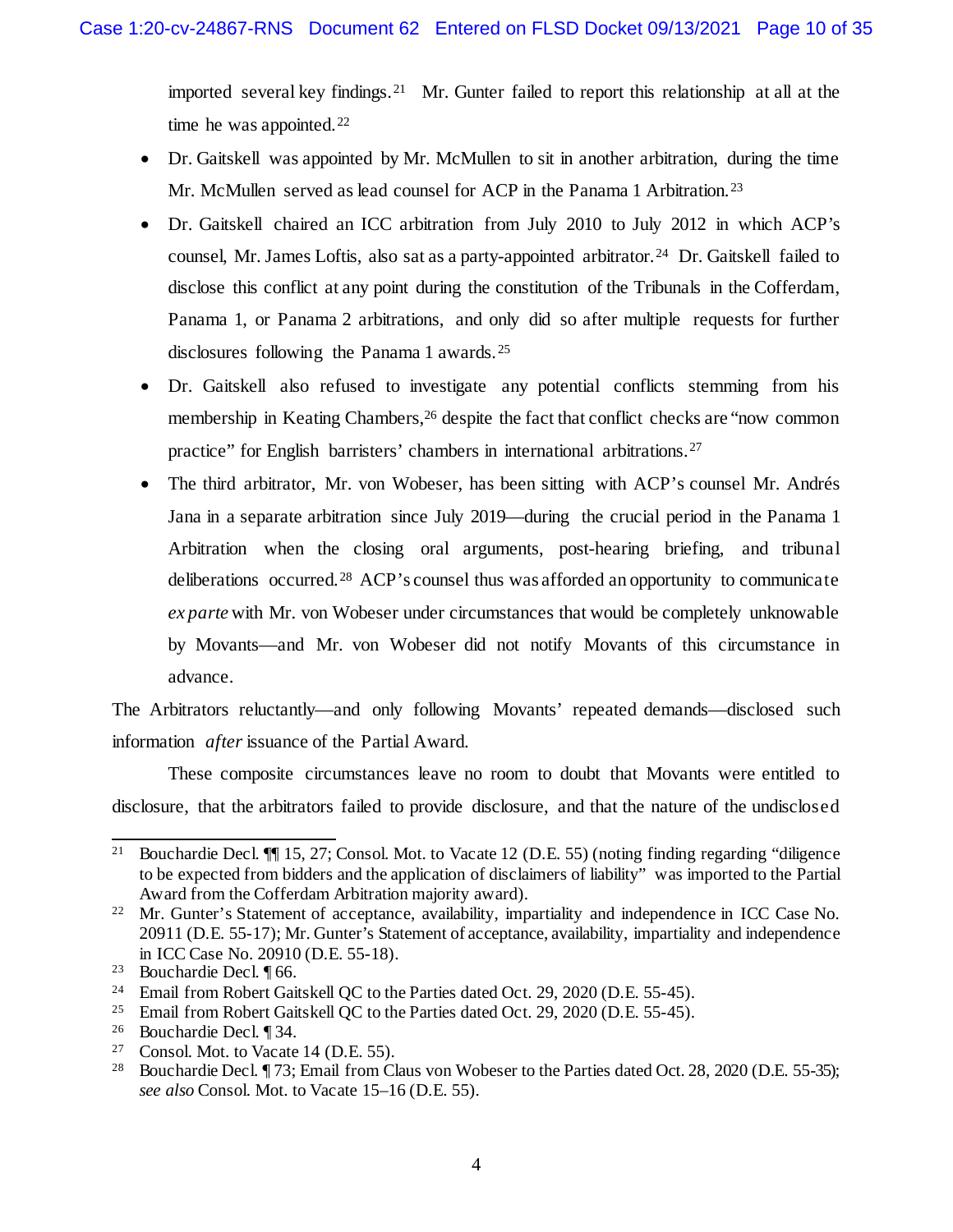facts justify vacating (and not confirming) the Awards because they show that "the arbitrator[s] [knew] of, but fail[ed] to disclose, information which would *lead a reasonable person to believe that a potential conflict exists*." [29](#page-10-0) 

In contending that the Awards should be confirmed, ACP misapprehends and mischaracterizes the standard for finding evident partiality, which does not require a showing of actual partiality of the arbitrators.<sup>[30](#page-10-1)</sup> As noted above, the Court need only determine whether there are circumstances that would lead a reasonable person to believe that a *potential* conflict exists,[31](#page-10-2) and that the opportunity for partiality was "direct, definite, and *capable* of demonstration." [32](#page-10-3) Movants have fully satisfied this burden, particularly in light of the arbitrators' letters to the ICC, [33](#page-10-4) Movants' challenge letters before the ICC,<sup>[34](#page-10-5)</sup> and the information detailed in the declarations of Mr. Nicolas Bouchardie.<sup>35</sup>

Additionally, Movants also have demonstrated that the arbitrators' bias was manifested in key aspects of the Awards, including in the fact that the Tribunal relied on reasoning not advanced by the parties—and to which they therefore had no opportunity to respond. The Tribunal further ignored extensive arguments and evidence by the Parties, reached unsupported conclusions for which it failed to state reasons, and simply copied large parts of its decision from the prior Cofferdam Arbitration majority award adjudicated between the Parties by a different tribunal and based on different facts.[36](#page-10-7) The one overlapping member of both the Cofferdam arbitration and subsequent related Tribunals in fact is the one who failed to timely disclose his relationships with

<span id="page-10-0"></span> <sup>29</sup> *Gianelli Money Purchase Plan & Tr. v. ADM Inv'r Servs., Inc.*, 146 F.3d 1309, 1312 (11th Cir. 1998) (emphasis added); *see also Mendel v. Morgan Keegan & Co.*, 654 F. App'x 1001, 1003 (11th Cir. 2016) (per curiam) (citing *Gianelli*, 146 F.3d at 1312) (quoting same).

<span id="page-10-1"></span><sup>30</sup> Consol. Cross-Mot. to Confirm 11 (D.E. 58); *see also* Resp. to Consol. Mot. to Vacate 2, 13–14, 18 (D.E. 57).

<span id="page-10-2"></span><sup>31</sup> *Gianelli Money*, 146 F.3d at 1312.

<span id="page-10-3"></span> $^{32}$  *Id.* at 1312 (emphasis added).<br> $^{33}$  See I etters dated Nov 12 202

<span id="page-10-4"></span><sup>33</sup> *See* Letters dated Nov. 12, 2020 from Pierre-Yves Gunter, Robert Gaitskell QC and Claus von Wobeser to the ICC Secretariat (D.E. 55-54, 55-55, 55-56).

<span id="page-10-5"></span><sup>34</sup> *See* ICC Challenge Application in ICC Case No. 20910/ASM/JPA (C-20911/ASM) ("ICC Challenge App. 20910") (D.E. 55-43); ICC Challenge Application in ICC Case No. 22466/ASM/JPA (C-22967/ASM) ("ICC Challenge App. 22466") (D.E. 55-44).

<span id="page-10-6"></span><sup>35</sup> *See* Bouchardie Decl. ¶¶ 50–73 (D.E. 55-3) (describing in detail the arbitrators' undisclosed overlapping connections in separate arbitrations and appointments to "remunerative tribunal positions"); *see also* Second Bouchardie Decl. ¶¶ 2–7. Notably, the ICC Court in its decision on Movants' challenge found that the arbitrators violated their disclosure obligations. ICC Statement of Reasons, at 7, 9, 10 (D.E. 55-62).

<span id="page-10-7"></span><sup>36</sup> Consol. Mot. to Vacate 23–29 (D.E. 55). The Tribunal acknowledged that the Cofferdam Arbitration majority award was not binding, but notably was decided *inter alia* by one of the arbitrators, who failed to disclose that he was repeatedly sitting with two of the Cofferdam tribunal members. *Id.* at 29.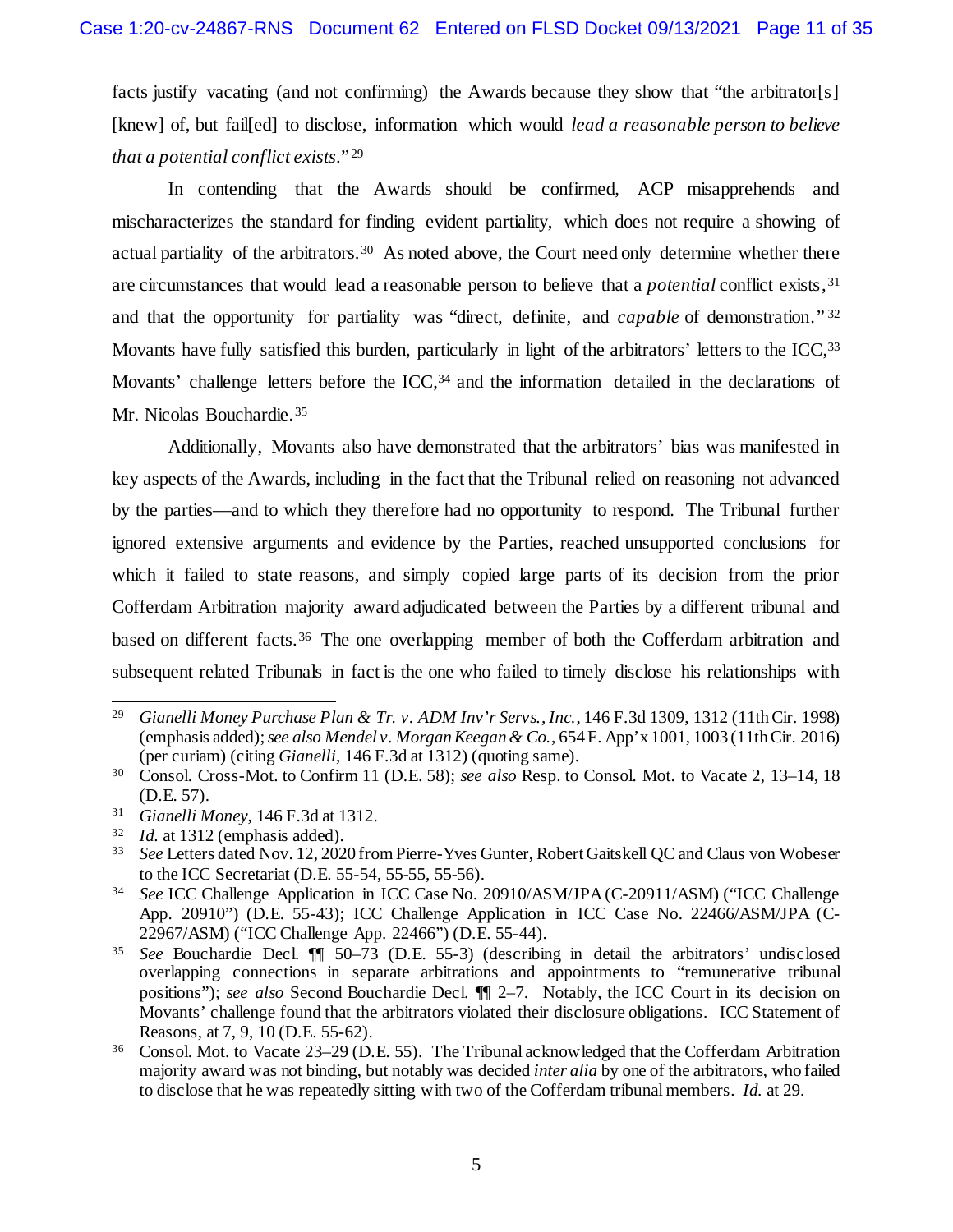ACP's counsel, Mr. Loftis and Mr. McMullen, and the Tribunal President, Mr. Gunter. Through these failures, the Tribunal deprived Movants of due process and the opportunity to be heard, failed to state reasons, and exceeded its authority, all of which constitute separate and independent grounds for refusing confirmation of the Awards under Articles  $V(1)(b)$ ,  $V(1)(c)$ , and  $V(1)(d)$  of the New York Convention.[37](#page-11-3) ACP's mischaracterizations of the findings in the Awards on these points are of no avail.

In any event, ACP's motion to confirm and enforce the Awards should be summarily denied as moot. Given that ACP does not dispute that both Awards have been satisfied in full and Movants currently do not owe any payments to ACP,<sup>[38](#page-11-4)</sup> ACP's motion serves little purpose beyond an attempt by them to obtain a litigation advantage by having the final word in Movants' vacatur proceeding.

For these reasons, and those set forth in Movants' Consolidated Motion to Vacate and Reply in Support of the Consolidated Motion to Vacate ("Reply"), as well as the first and second expert opinions of Profs. Coe and Giorgetti, the first and second declarations of Mr. Bouchardie, and the expert opinion of Judge Schwebel, which are all expressly incorporated herein, the Court should deny confirmation of the Awards.

## **ARGUMENT**

## <span id="page-11-1"></span><span id="page-11-0"></span>**I. CONFIRMATION SHOULD BE REFUSED UNDER ARTICLE V(2)(B) OF THE NEW YORK CONVENTION BECAUSE RECOGNITION OF THE AWARDS, TAINTED AS THEY WERE BY EVIDENT PARTIALITY, IS CONTRARY TO U.S. PUBLIC POLICY**

## **A. The Court Has a Duty to Scrutinize the Awards Under the New York Convention and the FAA**

<span id="page-11-2"></span>As detailed in Movants' Consolidated Motion to Vacate and Reply, the Court should deny confirmation of the Awards in light of the fundamental flaws in the Awards and the arbitrators'

<span id="page-11-3"></span> <sup>37</sup> *See* New York Convention, art. V(1)(b) ("Recognition and enforcement of the award may be refused . . . [if] The party against whom the award is invoked was not given proper notice of the appointment of the arbitrator or of the arbitration proceedings or was otherwise unable to present his case."); New York Convention, art.  $V(1)(c)$  ("Recognition and enforcement of the award may be refused . . . [if] the award deals with a different not contemplated or not falling within the terms of the submission to arbitration, or it contains decisions on matters beyond the scope of the submission to arbitration . . ."); New York Convention art.  $V(1)(d)$  ("Recognition and enforcement of the award may be refused . . . [if] the composition of the arbitral authority or the arbitral procedure was not in accordance with the agreement of the parties, or, failing such agreement, was not in accordance with the law of the country where the arbitration took place.").

<span id="page-11-4"></span><sup>38</sup> Second Bouchardie Decl. ¶ 38; *see also* Declaration of Nicholas Henchie ¶ 240 (D.E. 57-1).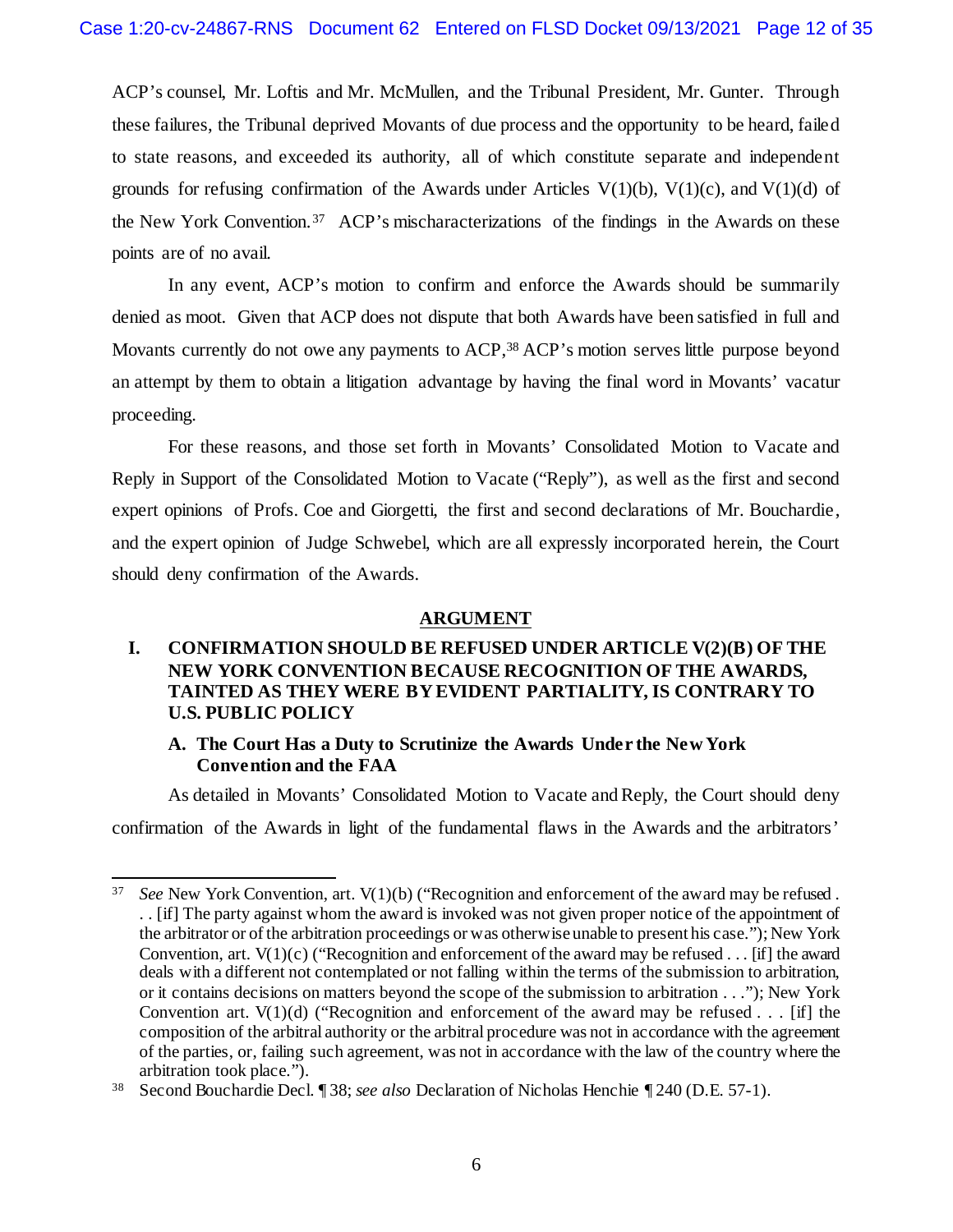repeated failure to disclose multiple inter-relationships that would cast doubt as to their independence and impartiality in the eyes of any reasonable person.<sup>[39](#page-12-0)</sup> Under both the New York Convention and the FAA, courts have a duty to assess whether grounds for vacatur exist before confirming an award.<sup>40</sup> The degree of judicial deference owed to an arbitral tribunal "does not grant carte blanche approval" to every arbitral award.[41](#page-12-2) 

In particular, contrary to ACP's contentions, the pro-enforcement "bias" of the New York Convention is not intended to deprive national courts of their essential role of providing a "vital safety net" against "denial[s] of justice in the course of international arbitration," and ensuring that arbitral proceedings are "fairly administered." [42](#page-12-3) Domestic courts promote arbitration by ensuring its integrity. Where vacatur is warranted, courts are expected to deny confirmation, particularly where necessary to "safeguard the basic rights of the losing party,"<sup>[43](#page-12-4)</sup> and where the public policy of the country where enforcement is sought is implicated.[44](#page-12-5)

<span id="page-12-0"></span> <sup>39</sup> Consol. Mot. to Vacate 20–23 (D.E. 55); Reply Part II.

<span id="page-12-1"></span><sup>40</sup> *See* 9 U.S.C. § 9 ("[A]ny party to the arbitration may apply to the court so specified for an order confirming the award, and thereupon the court must grant such an order *unless the award is vacated*, modified, or corrected as prescribed in sections 10 and 11 of this title.") (emphasis added); 9 U.S.C. § 207 (referring to awards governed by the New York Convention) ("The court shall confirm the award *unless it finds one of the grounds for refusal or deferral of recognition or enforcement of the award* specified in the said Convention.") (emphasis added). *See also Univ. Commons,* 304 F.3d at 1342–43 (criticizing district court for summarily confirming award without conducting discovery and a proper evidentiary inquiry into an arbitrator's partiality); *Health Services Management Corp. v. Hughes*, 975 F.2d 1253, 1258–59 (7th Cir. 1992)(explaining that in deciding whether to confirm or vacate an arbitral award, the court must adequately consider the parties' allegations on the record as to an arbitrator's partiality).

<span id="page-12-2"></span><sup>41</sup> *Universidad Interamericana v. Dean Witter Reynolds, Inc.*, 208 F. Supp. 2d 151, 153 (D.P.R. 2002) (quoting *Challenger Caribbean Corp. v. Union Gen. de Trabajadores*, 903 F.2d 857, 861 (1st Cir. 1990)).

<span id="page-12-3"></span><sup>42</sup> Marike Paulsson, Chapter 1: Essential Features, *in The 1958 New York Convention in Action* 13–14 (2016).

<span id="page-12-4"></span><sup>43</sup> Schwebel Decl. ¶ 23 (quoting Convention on the Recognition and Enforcement of Foreign Awards, *Travaux Preparatoires –* Comments on Draft Convention on the Recognition and Enforcement of Foreign Arbitral Awards, U.N. Doc. E/Conf.26/2, Note by the Secretary General, at 5 (Mar. 6, 1958)).

<span id="page-12-5"></span><sup>44</sup> *See Polimaster Ltd. v. RAE Sys.*, 623 F.3d 832, 841, 843 (9th Cir. 2010) (refusing to confirm award where appellant had "established a defense" under Article V of the New York Convention, and finding that neither the "federal policy favoring arbitration" nor the "enforcement-facilitating thrust of the Convention" justified a contrary result); *Changzhou AMEC Eastern Tools & Equip. CP., Ltd. v. Eastern Tools & Equip., Inc.*, No. EDCV 11-00354 VAP, 2012 U.S. Dist. LEXIS 106967, at \*60 (C.D. Cal. July 30, 2012) ("The Convention does not mandate categorical confirmation of awards; rather, the Article V(2) defenses contemplate courts will consider domestic laws in confirming an award."). ACP's own expert has acknowledged that confirmation of an award is not appropriate where there are public policy grounds to vacate the award. *See* Gary B. Born, Chapter 26: Recognition and Enforcement of International Arbitral Awards, *in International Commercial Arbitration* 3746 (3d ed.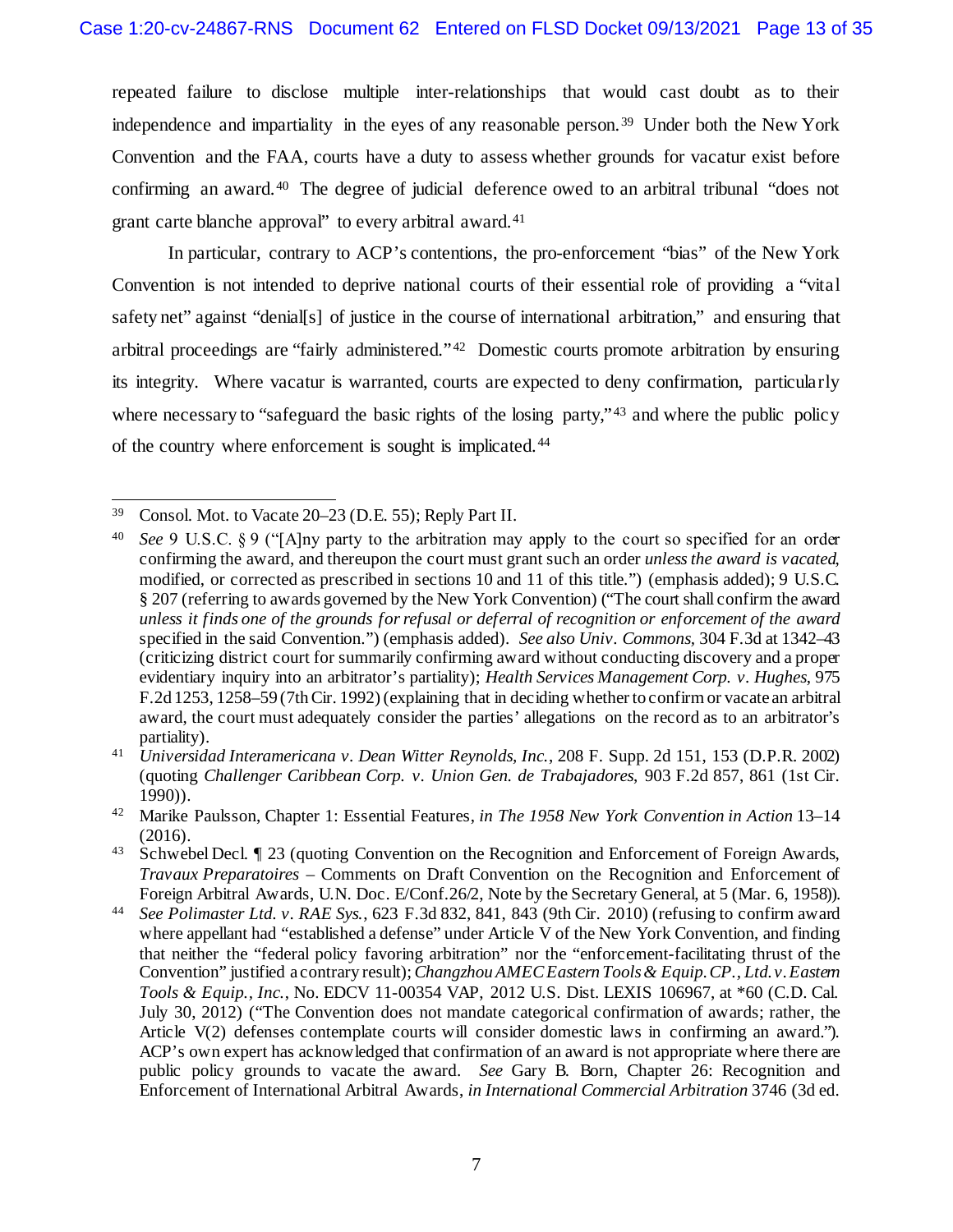#### **B. Evident Partiality of the Tribunal is a Ground for Denying Confirmation of the Awards Under the New York Convention**

<span id="page-13-0"></span>As Movants have established, a court may refuse to confirm an award under Article  $V(2)(b)$ of the New York Convention if recognition of the award "would be contrary to the public policy" of the country where enforcement is being sought.[45](#page-13-1) While the "evident partiality" nomenclature is derived from the bases for vacatur under Section 10(a) of the FAA, it *also* constitutes a "public policy" that applies as a basis for non-recognition of awards under Article V(2)(b) of the New York Convention.<sup>[46](#page-13-2)</sup> "Evident partiality" of the arbitrator is a sufficiently "defined and dominant" public policy that "violate<sup>[s]</sup> the forum state's most basic notions of morality and justice."<sup>[47](#page-13-3)</sup> ACP's attempt to dispute this point is incorrect.<sup>48</sup>

*First*, evident partiality is an explicit public policy as it is codified in U.S. law in Section 10(a) of the FAA as a ground for declining to recognize a domestic award.[49](#page-13-5) This provision applies to this dispute because it is part of the applicable law of the Parties' chosen seat and part of the arbitration clause itself.[50](#page-13-6) Thus, ACP's suggestion that "Movants do not even try to show [a public policy] 'by reference to the laws and legal precedents'" [51](#page-13-7) is simply incorrect.

*Second*, the public policy against evident partiality has been extensively developed in the "laws and legal precedents" of this Circuit and others.[52](#page-13-8) Because the arbitration was seated in the United States and the FAA applies to the Parties' dispute,<sup>53</sup> relevant FAA precedent applies here.<sup>[54](#page-13-10)</sup> In fact, courts previously have accepted the impression of arbitrator bias—including by failure to disclose potential conflicts—as a public policy ground under the New York Convention. In *Commonwealth Coatings*, the Supreme Court held that "any tribunal permitted by law to try cases

 $\overline{a}$ 

<sup>2021) (&</sup>quot;[I]t is difficult to see how awards that violate applicable public policy (permitting nonrecognition under Article V(2)(b)) could ordinarily be subject to discretionary recognition.").

<span id="page-13-1"></span><sup>45</sup> New York Convention, art. V(2)(b); *see also* Consol. Mot. to Vacate 7–8 (D.E. 55); Reply Part I.

<span id="page-13-2"></span><sup>46</sup> Consol. Mot. to Vacate 7–8 (D.E. 55); Reply Part I.

<span id="page-13-3"></span><sup>47</sup> Resp. to Consol. Mot. to Vacate 10–11 (D.E. 58) (quoting *Cvoro v. Carnival Corp.*, 941 F.3d 487, 496 (11th Cir. 2019)). *See* Consol. Mot. to Vacate 7–8 (D.E. 55); Reply Part I.

<span id="page-13-4"></span><sup>48</sup> Consol. Cross-Mot. to Confirm 10–11 (D.E. 58); Resp. to Consol. Mot. to Vacate 6–7 (D.E. 57).

<span id="page-13-5"></span> $49$  9 U.S.C. § 10(a).

<span id="page-13-6"></span><sup>50</sup> Conditions of Contract, Sub-Clause 20.6(a) (D.E. 55-8); Joint and Several Guarantee, Sub-Clauses 9.2(a), 9.2(f), 20.6(f) (D.E. 55-9).

<span id="page-13-7"></span><sup>51</sup> Consol. Cross-Mot. to Confirm 10–11 (D.E. 58) (citing *Cvoro*, 941 F.3d at 496); Resp. to Consol. Mot. to Vacate 7 (D.E. 57) (same).

<span id="page-13-8"></span> $52$  Reply Part I.<br> $53$  Conditions of

<span id="page-13-9"></span><sup>53</sup> Conditions of Contract, Sub-Clause 20.6(a) (D.E. 55-8); Joint and Several Guarantee, Sub-Clauses 9.2(a), 9.2(f), 20.6(f) (D.E. 55-9).

<span id="page-13-10"></span><sup>54</sup> Consol. Mot. to Vacate 7 (D.E. 55).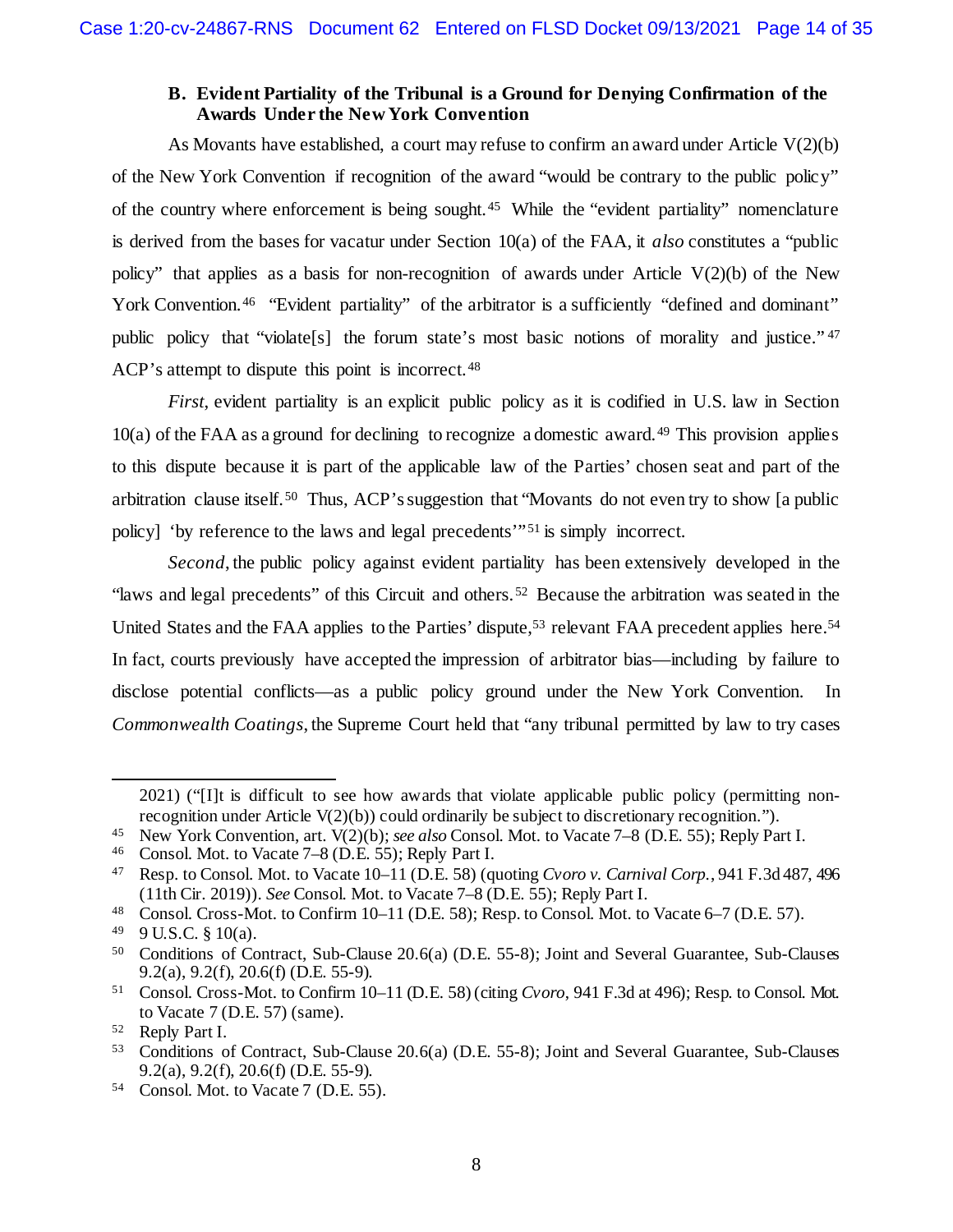and controversies not only must be unbiased but also must avoid even the appearance of bias."<sup>[55](#page-14-0)</sup> In *Transmarine*, a district court in turn explained that "the Supreme Court's elucidation of arbitral propriety in *Commonwealth Coatings* is a declaration of public policy" and that an award should not be enforced under Article  $V(2)(b)$  of the New York Convention if it would "offend the principles declared in that case and its progeny." [56](#page-14-1) Similarly, in *Fitzroy*, the court acknowledged that arbitrator partiality can give rise to a public policy-based defense under Article  $V(2)(b)$  and noted that the policy against decision-maker partiality "lies at the heart of this nation's due process jurisprudence." [57](#page-14-2)

*Third*, the Restatement (Third) of the U.S. Law of International Commercial & Investor-State Arbitration expressly recognizes that the grounds for vacatur under Section  $10(a)(2)$  of the FAA "correspond with some applications of Articles  $V(1)(b)$ ,  $V(1)(d)$ , and the public policy exception in Article V(2)(b) of the New York Convention."[58](#page-14-3)

The unwillingness of courts to enforce arbitral awards that are the subject of evident partiality is, therefore, a "well-defined and dominant" public policy of the United States. Contrary to ACP's suggestions,<sup>59</sup> and as Movants explain in their Reply,<sup>[60](#page-14-5)</sup> that public policy cannot be overcome by a general and ill-defined pro-enforcement "bias." The rule against enforcing awards tainted by evident partiality is "meant to be applied stringently" and, if anything, "even more scrupulous[ly]" when safeguarding the impartiality of arbitrators, since their decisions are not subject to appellate review.<sup>[61](#page-14-6)</sup>

<span id="page-14-0"></span> <sup>55</sup> *Commonwealth Coatings Corp. v. Continental Casualty Co.*, 393 U.S. 145, 150 (1968).

<span id="page-14-1"></span><sup>56</sup> *Transmarine Seaways Corp. v. Marc Rich & Co. A.G.*, 480 F. Supp. 352, 357 (S.D.N.Y 1979).

<span id="page-14-2"></span><sup>57</sup> *Fitzroy Eng'g v. Flame Eng'g*, No. 94 C 2029, 1994 U.S. Dist. LEXIS 17781, at \*11 (N.D. Ill. Dec. 2, 1994).

<span id="page-14-3"></span><sup>58</sup> Restatement (Third) of Int'l Commercial & Inv'r-State Arb ("Restatement of Arb.") (Am. Law Inst., Proposed Final Draft 2019) § 4.18, cmt. a; *see also* Restatement of Arb. § 4.9 cmt. a, Reporter's Note a (recognizing that "courts and commentators have tended to construe the grounds similarly" and that "the grounds . . . are in substance the same"); Expert Report of Jack J. Coe ("Coe Decl.") ¶ 33 (D.E. 55-2).

<span id="page-14-4"></span><sup>&</sup>lt;sup>59</sup> Consol. Cross-Mot. to Confirm 10–11 (D.E. 58); Resp. to Consol. Mot. to Vacate 5–6 (D.E. 57).<br><sup>60</sup> Reply Part I

<span id="page-14-5"></span>Reply Part I.

<span id="page-14-6"></span><sup>61</sup> *Univ. Commons*, 304 F.3d 1331, 1338 (11th Cir. 2002) (quoting *Commonwealth*, 393 U.S. at 149). *See also Cont'l Ins. Co. v. Williams*, No. 84-2646-CIV-Marcus, 1986 U.S. Dist. LEXIS 20322, at \*11 (S.D. Fla. Sept. 16, 1986) ("It is true that arbitrators cannot sever all their ties with the business world . . . but we should, if anything, be even more scrupulous to safeguard the impartiality of arbitrators than judges, since the former have completely free rein to decide the law as well as the facts and are not subject to appellate review."), *aff'd*, 832 F.2d 1265 (11th Cir. 1987).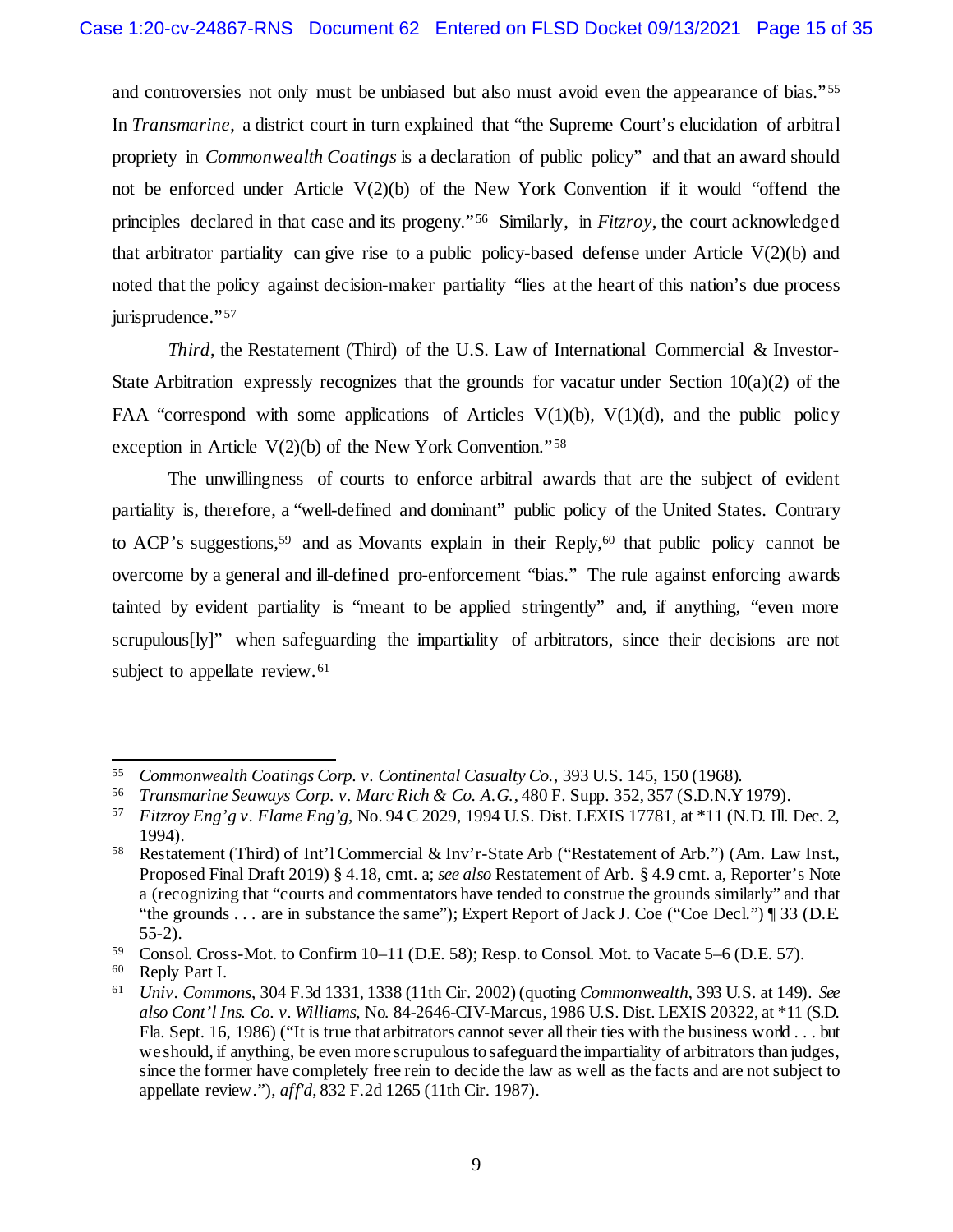## <span id="page-15-0"></span>**C. The Tribunal Displayed Evident Partiality Through its Failure to Disclose Potentially Material Conflicts of Interest**

## **i. All Three Arbitrators Violated Their Disclosure Obligations**

As Movants have established in their Consolidated Motion to Vacate,<sup>62</sup> the arbitrators in this case were subject to extensive disclosure obligations by virtue of the applicability of the ICC Rules, which are consistent with the broad and affirmative disclosure obligations within the practice of international arbitration.[63](#page-15-2) The ICC Rules require arbitrators to disclose any facts or circumstances which may call into question an arbitrator's independence *in the eyes of the parties*.[64](#page-15-3)

Despite this clear obligation, which the arbitrators acknowledged when signing their ICC statements of acceptance to serve impartially and independently,<sup>65</sup> all three arbitrators violated their disclosure obligations by failing to disclose *multiple* potential conflicts of interest that call their impartiality into question. Indeed, even the ICC Court found that they violated their duty to disclose.[66](#page-15-5) Movants only obtained information about these conflicts after the Partial Award was rendered and after issuing multiple requests for further disclosures and clarifications.<sup>[67](#page-15-6)</sup> Movants still do not know whether the disclosures are complete.<sup>[68](#page-15-7)</sup>

<span id="page-15-1"></span> <sup>62</sup> Consol. Mot. to Vacate 9, 18–19 (D.E. 55).

<span id="page-15-2"></span><sup>63</sup> *See* ICC Rules of Arbitration, art. 11(2) (D.E. 55-10). *See also* Coe Decl. ¶¶ 18–31; Expert Report of Chiara Giorgetti ("Giorgetti Decl.") ¶¶ 19–25 (D.E. 55-1).

<span id="page-15-3"></span><sup>64</sup> ICC Rules of Arbitration, art. 11(2) (D.E. 55-2) (requiring disclosure of "any facts or circumstances which might be of such a nature as to call into question the arbitrator's independence in the eyes of the parties, as well as any circumstances that could give rise to reasonable doubts as to the arbitrator's impartiality.") (emphasis added); *see also* Consol. Mot. to Vacate 2, 18–19 (D.E. 55).

<span id="page-15-4"></span><sup>65</sup> *See* Dr. Gaitskell's, Mr. von Wobeser's, and Mr. Gunter's Statements of acceptance, availability, impartiality and independence in ICC Case No. 20910 (D.E. 55-12, 55-14, 55-18); Dr. Gaitskell's, Mr. von Wobeser's, and Mr. Gunter's Statements of acceptance, availability, impartiality and independence in ICC Case No. 20911 (D.E. 55-15, 55-13, 55-17); Dr. Gaitskell's and Mr. Gunter's Statements of acceptance, availability, impartiality and independence in ICC Case No. 22466 (D.E. 55-19, 55-89); *see also* Coe Decl. ¶ 16 n.21 (citing Karel Daele, *Challenge and Disqualification of Arbitrators in International Arbitration* 55 (2012)) (stating that the ICC's statement-of-acceptance form requires that arbitrators "hav[e] made due inquiry" into potential conflicts of interest and that instructions on the form require that the disclosure be "complete and specific, identifying, *inter alia*, relevant dates (both start and end dates), financial arrangements, details of companies and individuals and all other relevant information").

<span id="page-15-5"></span><sup>66</sup> Statement of Reasons in ICC Case No. 20910/ASM/JPA (Dec. 29, 2020) ("ICC Statement of Reasons"), at 9, 10 (D.E. 55-62).

<span id="page-15-6"></span><sup>67</sup> Bouchardie Decl. ¶¶ 28–30, 49–76; *see also* Consol. Mot to Vacate 5, 11–15 (D.E. 55); Reply Part II.

<span id="page-15-7"></span><sup>&</sup>lt;sup>68</sup> In fact, as Movants note in their Reply, the arbitrators have supplemented their disclosures as recently as September 4, 2021, opting to disclose significantly more remote potential conflicts than they did before being challenged, including at least one potential relationship between Dr. Gaitskell and Prof. Hanotiau to which Movants have objected. *See* Reply Part II (citing Second Bouchardie Decl. ¶¶ 2–6).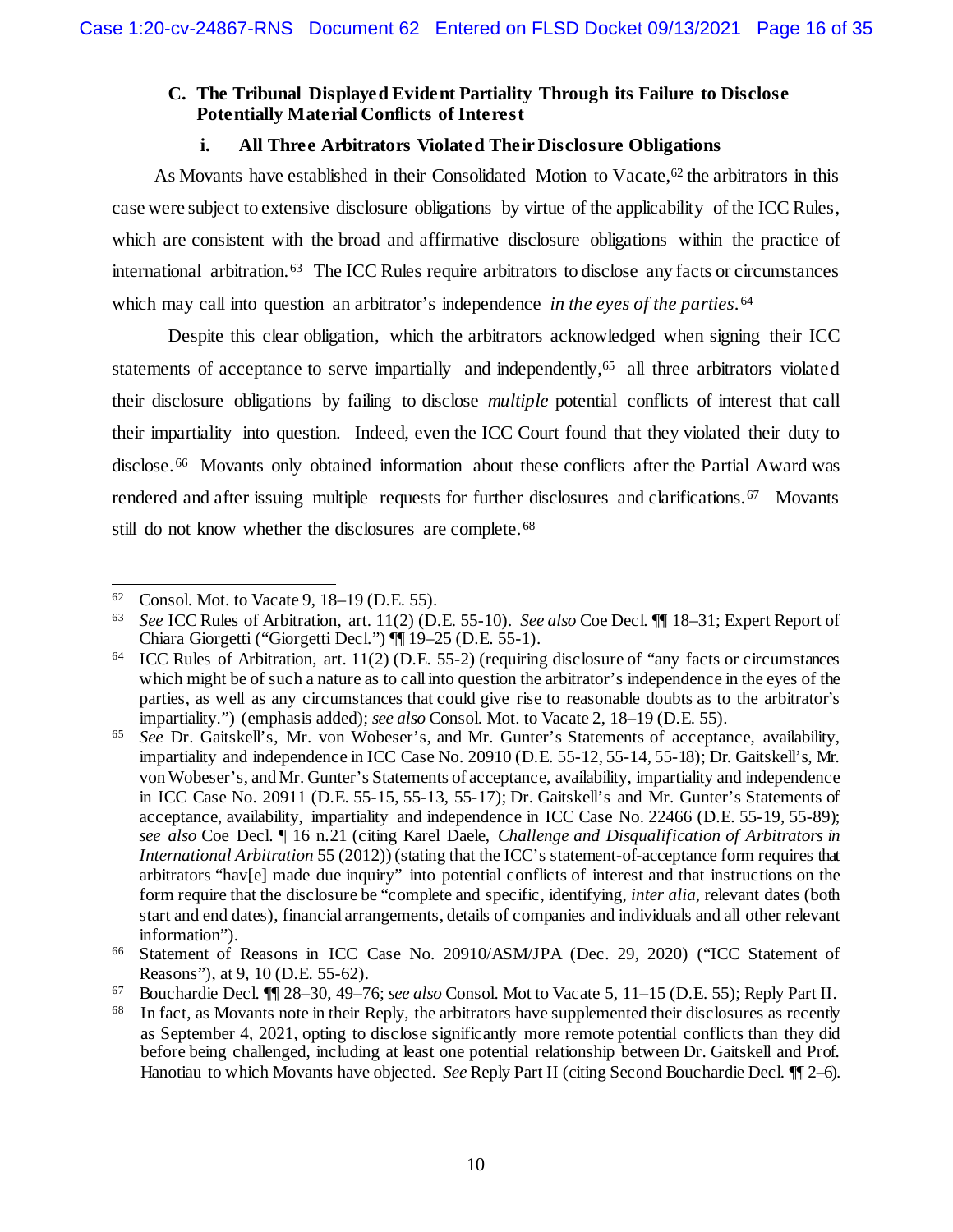As noted in Movants' Consolidated Motion to Vacate,<sup>[69](#page-16-0)</sup> and as the timeline below illustrates, these potential conflicts occurred during all key stages of the underlying arbitration, starting before the Tribunal's formation and extending into the Tribunal's deliberations:

| <b>Name</b>                                           | 2010          | 2011                                | 2012 | 2013              | 2014                                   | 2015                              | 2016                       | 2017 | 2018                                      | 2019                                                       | 2020                                        |
|-------------------------------------------------------|---------------|-------------------------------------|------|-------------------|----------------------------------------|-----------------------------------|----------------------------|------|-------------------------------------------|------------------------------------------------------------|---------------------------------------------|
| <b>ICC Case No.</b><br>20910/ASM/JPA<br>(C-20911/ASM) |               |                                     |      |                   |                                        | <b>Constitution of Tribunal O</b> | Decision on Jurisdiction O |      | <b>Hearing on Merits O</b>                |                                                            | O Oral Closing                              |
| P.Y. Gunter<br>(Tribunal<br>President)                |               |                                     |      | $4/8/13 - 9/7/15$ | <b>Unspecified ad hoc arbitration:</b> |                                   |                            |      | ICC Case No. 22166/DDA: 10/14/16 - 6/6/19 | LCIA Case No. 173632: 7/24/17 - Present                    | <b>ICC 24400/YZ:</b><br>$7/12/19$ - Present |
| <b>B.</b> Hanotiau<br>(Fmr. President)                |               |                                     |      | $4/8/13 - 9/7/15$ | <b>Unspecified ad hoc arbitration:</b> |                                   |                            |      | ICC Case No. 22166/DDA: 10/14/16 - 6/6/19 | LCIA Case No. 173632: 7/24/17 - Present                    |                                             |
| R. Gaitskell<br>(Arbitrator)                          | $7/10 - 7/12$ | <b>Unspecified ICC arbitration:</b> |      |                   |                                        |                                   |                            |      |                                           | <b>ICC 24400/YZ:</b><br>7/12/19 - Present                  |                                             |
| C. von Wobeser<br>(Arbitrator)                        |               |                                     |      |                   |                                        |                                   |                            |      |                                           | <b>ICSID Case No.</b><br>ARB/18/26:<br>7/11/19 - Present   |                                             |
| A. Jana<br>(ACP Counsel)                              |               |                                     |      |                   |                                        |                                   |                            |      |                                           | <b>ICSID Case No.</b><br>ARB/18/26:<br>$7/11/19$ - Present |                                             |
| J. Loftis<br>(ACP Counsel)                            | $7/10 - 7/12$ | <b>Unspecified ICC arbitration:</b> |      |                   |                                        |                                   |                            |      |                                           |                                                            |                                             |

Timeline of Undisclosed Appointments During the Pendency of the Panama 1 Arbitration

ACP misapprehends critical elements of the disclosure obligations of the arbitrators, their system for appointments, and the lucrative compensation available to them for such roles. ACP suggests, for instance, that Movants' arguments regarding the arbitrators' ability to receive lucrative financial incentives from repeated cross-appointments must fail because such appointments are not unilateral and can be vetoed by a co-arbitrator.<sup>[70](#page-16-1)</sup> Further, ACP claims that such recurrent appointments, during the course of the underlying arbitration, do not warrant disclosure because they are not "particularly lucrative" or even "unusual."[71](#page-16-2)

These arguments are incorrect. Arbitrators must fulfill the "simple requirement [to] disclose to the parties *any* dealing that might create an impression of possible bias," whether they arise at the outset or later in the arbitration.<sup>[72](#page-16-3)</sup> Valuable cross-appointments in other tribunals,

<span id="page-16-0"></span><sup>&</sup>lt;sup>69</sup> Consol. Mot. to Vacate  $17-18$  (D.E. 55).<br><sup>70</sup> Resp. to Consol. Mot. to Vacate 14 (D.F.

<span id="page-16-1"></span><sup>&</sup>lt;sup>70</sup> Resp. to Consol. Mot. to Vacate 14 (D.E. 57).<br><sup>71</sup> Id. (internal quotation marks omitted)

<span id="page-16-2"></span><sup>&</sup>lt;sup>71</sup> *Id.* (internal quotation marks omitted).<br><sup>72</sup> *Ilniv Commons*, 304 F.3d at 1338 (em

<span id="page-16-3"></span>*Univ. Commons*, 304 F.3d at 1338 (emphasis added).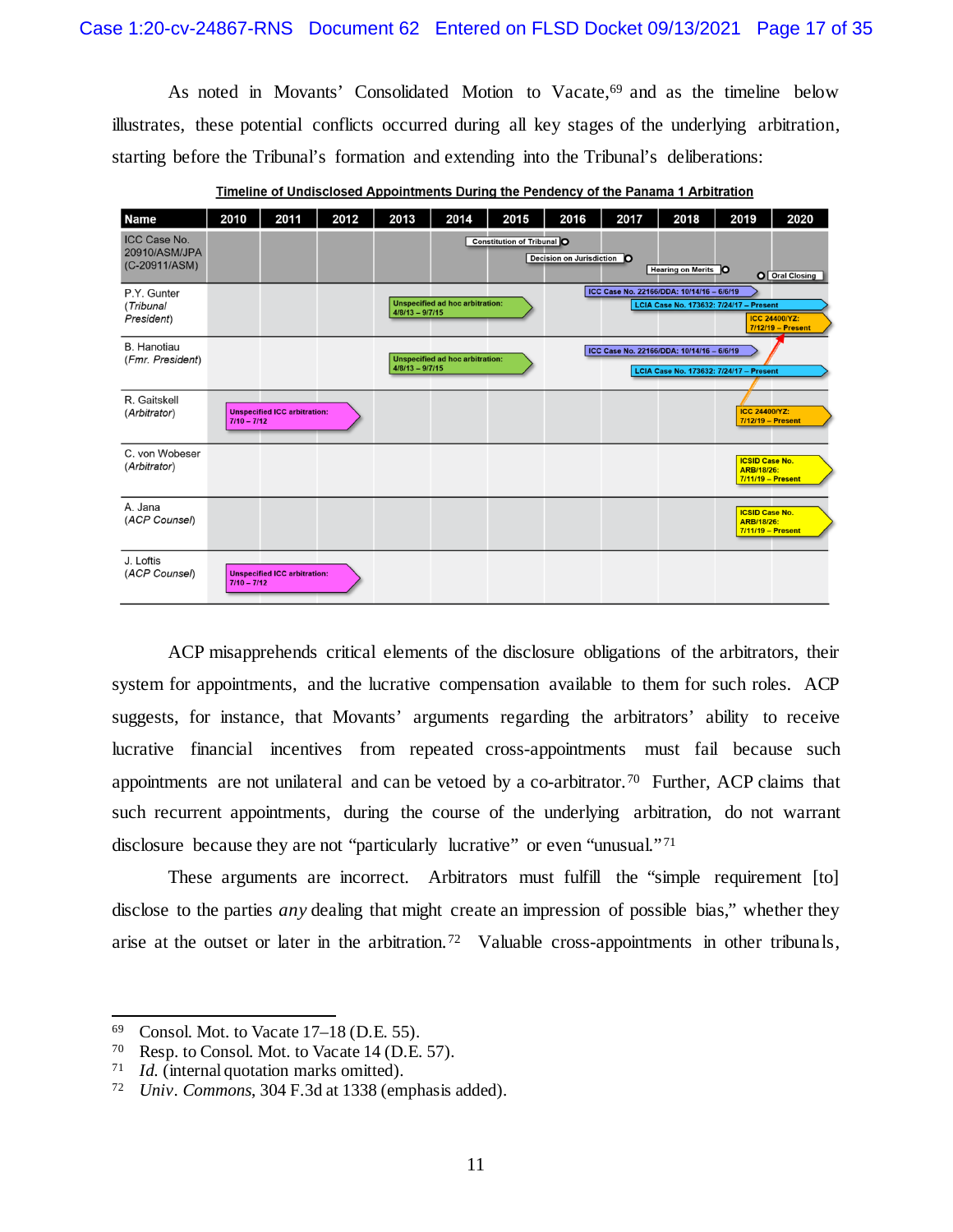which are undeniably lucrative,<sup>[73](#page-17-0)</sup> clearly warrant disclosure under this standard, as will be further discussed below.

ACP's expert is incorrect that the pool of qualified arbitrators is so small that nondisclosures of such relationships should be "expected" and accepted.[74](#page-17-1) Such appointments have no place in modern international arbitration, and at least Mr. Gunter and Mr. von Wobeser are broadly engaged in international arbitration—not solely construction cases.[75](#page-17-2) As Judge Schwebel, Movants' expert and former President of the International Court of Justice, explains, there are "far more than a few dozen arbitrators who have the experience and expertise to resolve a large construction dispute," and, in any event, the parties' desire for arbitrator expertise does not imply a surrender of impartiality.<sup>[76](#page-17-3)</sup> To the contrary, as Movants explain in their Reply,<sup>77</sup> parties often choose international arbitration principally for the neutrality and impartiality it affords relative to one of the parties' "home" jurisdiction, and not for the arbitrators' expertise. [78](#page-17-5) If anything, a small pool of available arbitrators would make disclosures even "more crucial given the increased opportunity for bias to occur." [79](#page-17-6)

In addition, as Movants' experts have explained, $80$  the practice of "double hatting," whereby arbitrators have "consistent and overlapping participation in arbitrations," has been increasingly criticized as creating a potential for bias, because it "raises concerns that an arbitrator may decide on, or appear to decide on, an issue in a way that benefits a party that they represent in another issue." <sup>81</sup> Repeat appointments raise similar concerns because a person who has been appointed repeatedly by the same party may develop an affinity, or a financial dependence, with that party and thus have an incentive to decide in its favor.<sup>82</sup> Because bias may be unconscious, this concern is particularly difficult to address. [83](#page-17-10) In light of these concerns, disclosure of such

<span id="page-17-6"></span><sup>79</sup> Second Giorgetti Decl. ¶ 83.

- <span id="page-17-8"></span><sup>81</sup> Giorgetti Decl.  $\P$  22, 38.<br><sup>82</sup> *Id* at **1**38
- <span id="page-17-10"></span><span id="page-17-9"></span> $\frac{82}{83}$  *Id.* at [38.]
- <sup>83</sup> *Id.*

<span id="page-17-0"></span> <sup>73</sup> *See* Consol. Mot. to Vacate 11, 12 (D.E. 55) (noting fee schedule for ICC arbitrators, which ranges from USD \$3,000 to over \$500,000); Schwebel Decl. ¶ 20 (describing Mr. Gunter's cross-appointment as "well compensated" and "likely resulting in hundreds of thousands of dollars (if not more) in income for Mr. Gunter").

<span id="page-17-1"></span><sup>74</sup> *See* Expert Opinion of Gary Born ("Born Decl."), ¶¶ 22, 36–39 (D.E. 57-92); *see also* Resp. to Consol. Mot. to Vacate 13, 16–17 (D.E. 57).

<span id="page-17-2"></span><sup>75</sup> Second Coe Decl. ¶¶ 64–65.

<span id="page-17-4"></span><span id="page-17-3"></span><sup>&</sup>lt;sup>76</sup> Schwebel Decl.  $\P$ 17.<br><sup>77</sup> Reply Part II

Reply Part II.

<span id="page-17-5"></span><sup>78</sup> Schwebel Decl., ¶ 16; Second Giorgetti Decl. ¶¶ 19–20, 83.

<span id="page-17-7"></span><sup>80</sup> Consol. Mot. to Vacate 20–22 (D.E. 55) (quoting Coe Decl.  $\P$  28–30; Giorgetti Decl.  $\P$  22, 38).<br>81 Giorgetti Decl.  $\P$  22, 38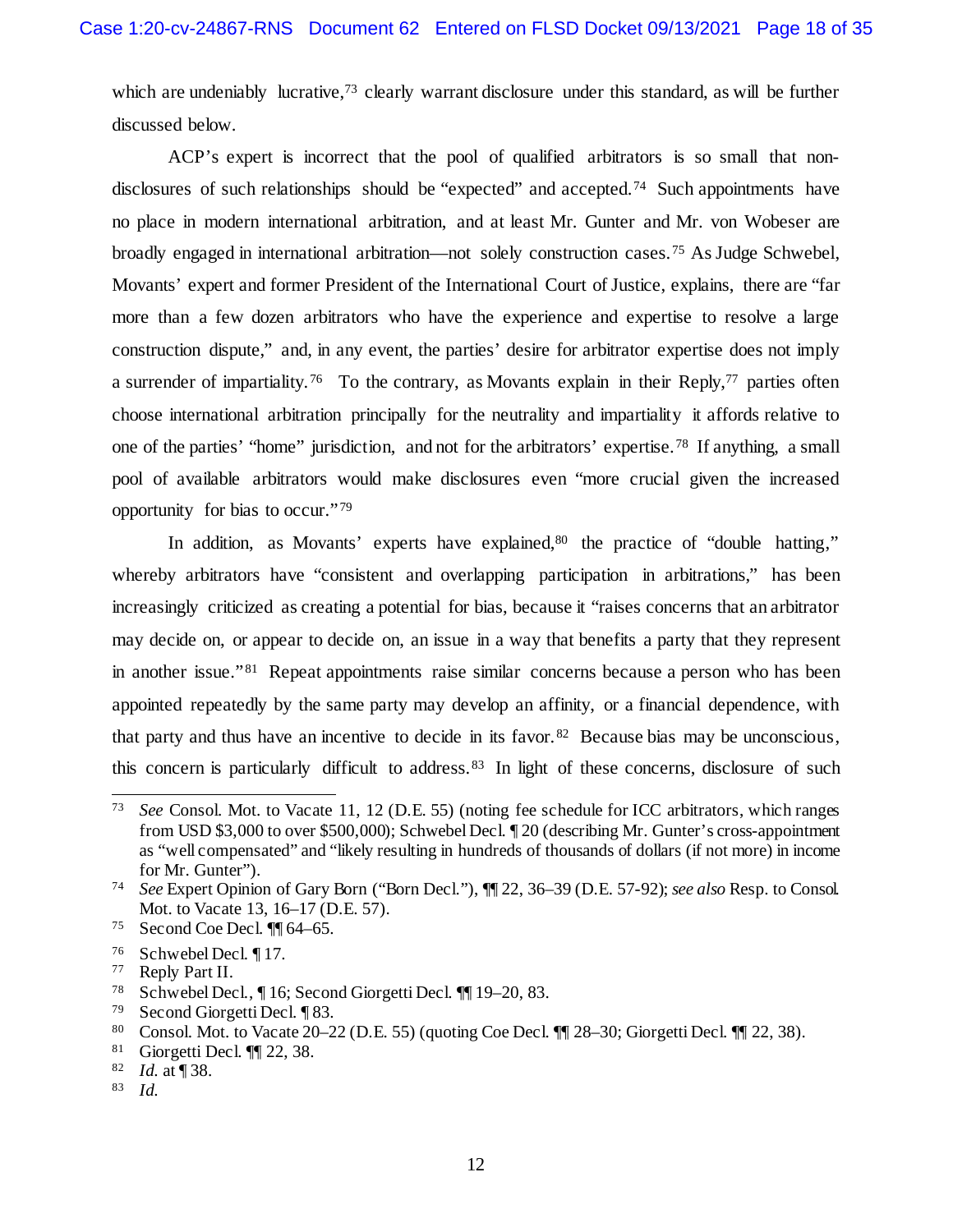relationships is the minimum, most efficient solution, and it is in line with the arbitrators' obligations under the ICC Rules.<sup>[84](#page-18-0)</sup>

Relying on *Belize Bank*,ACP attempts to minimize the impropriety of the arbitrators' failed disclosures by suggesting barristers are unable to investigate potential conflicts within their chambers.[85](#page-18-1) ACP is incorrect. Arbitrators are encouraged to disclose relationships with other arbitrators or counsel who are members of the same chambers.[86](#page-18-2) In addition, as Professor Giorgetti explains, even the ICC has held that under certain circumstances, a connection "between an arbitrator and another person connected to an arbitration through membership in the same British Chamber may lead to disqualification." [87](#page-18-3) This is despite the fact that "barristers are formally selfemployed and British Chambers do not have a collective legal entity" because of how "they are *perceived*, especially where the concept of Chambers is foreign[.]"<sup>[88](#page-18-4)</sup>

In any event, Dr. Gaitskell was well aware of who appointed him and who was appearing before him in other arbitrations and, at a minimum, should have disclosed as much, as even the ICC Court agreed. [89](#page-18-5) In fact, it was not until October 2020 that Dr. Gaitskell also disclosed that he had recently sat with ACP's counsel on a tribunal in a separate arbitration.<sup>[90](#page-18-6)</sup>

<span id="page-18-0"></span><sup>84</sup> ACP's suggestion that confirmation of the Awards would be the most efficient solution due to the complexity and expense of the underlying arbitration (Consol. Cross-Mot. to Confirm 13–14 (D.E. 58)) is incompatible with the requirements of fairness. *See Columbus-America Discovery Group v. Atlantic Mut. Ins. Co*., 974 F.2d 450, 470 (4th Cir. 1992) ("While the efficient administration of justice is always an important consideration, fundamental fairness to every litigant is an even greater concern."); *New Regency Prods., Inc. v. Nippon Herald Films, Inc.*, 501 F.3d 1101, 1111 (9th Cir. 2007) (quoting *Commonwealth*, 393 U.S. at 152) ("While we are cognizant of the public interest in efficient and final arbitration, we believe that a rule encouraging 'arbitrators [to] err on the side of disclosure' is consistent with that interest.").

<span id="page-18-1"></span><sup>85</sup> Consol. Cross-Motion to Confirm 12 (D.E. 58) (citing *Belize Bank Ltd. v. Gov't of Belize*, 852 F.3d 1107, 1112 (D.C. Cir. 2017)); *see also* Resp. to Consol. Mot. to Vacate 10–11 (D.E. 57).

<span id="page-18-2"></span><sup>86</sup> Note to Parties and Arbitral Tribunals on the Conduct of the Arbitration under the ICC Rules of Arbitration (2016) ("ICC Practice Note") ¶ 28 (D.E. 57-112); International Bar Association Guidelines on Conflicts of Interest in International Arbitration ¶ 3.3.2 (D.E. 57-111) (doubts as to impartiality may exist when "[t]he arbitrator and another arbitrator, or the counsel for one of the parties, are members of the same barristers' chambers.").

<span id="page-18-3"></span><sup>87</sup> Giorgetti Decl. ¶ 17 (citing ICC Case No. 16553/GZ, as reported by Maria Nicole Cleis, *The Independence and Impartiality of ICSID Arbitrators* 139 (2017)).

<span id="page-18-4"></span><sup>&</sup>lt;sup>88</sup> *Id.* (emphasis added).<br><sup>89</sup> **ICC** Statement of Reason

<span id="page-18-5"></span><sup>&</sup>lt;sup>89</sup> ICC Statement of Reasons, at  $9$  (D.E. 55-62).<br><sup>90</sup> Email from Dr. Gaitskell to the Parties dated C

<span id="page-18-6"></span>Email from Dr. Gaitskell to the Parties dated Oct.29, 2020 (D.E. 55-45).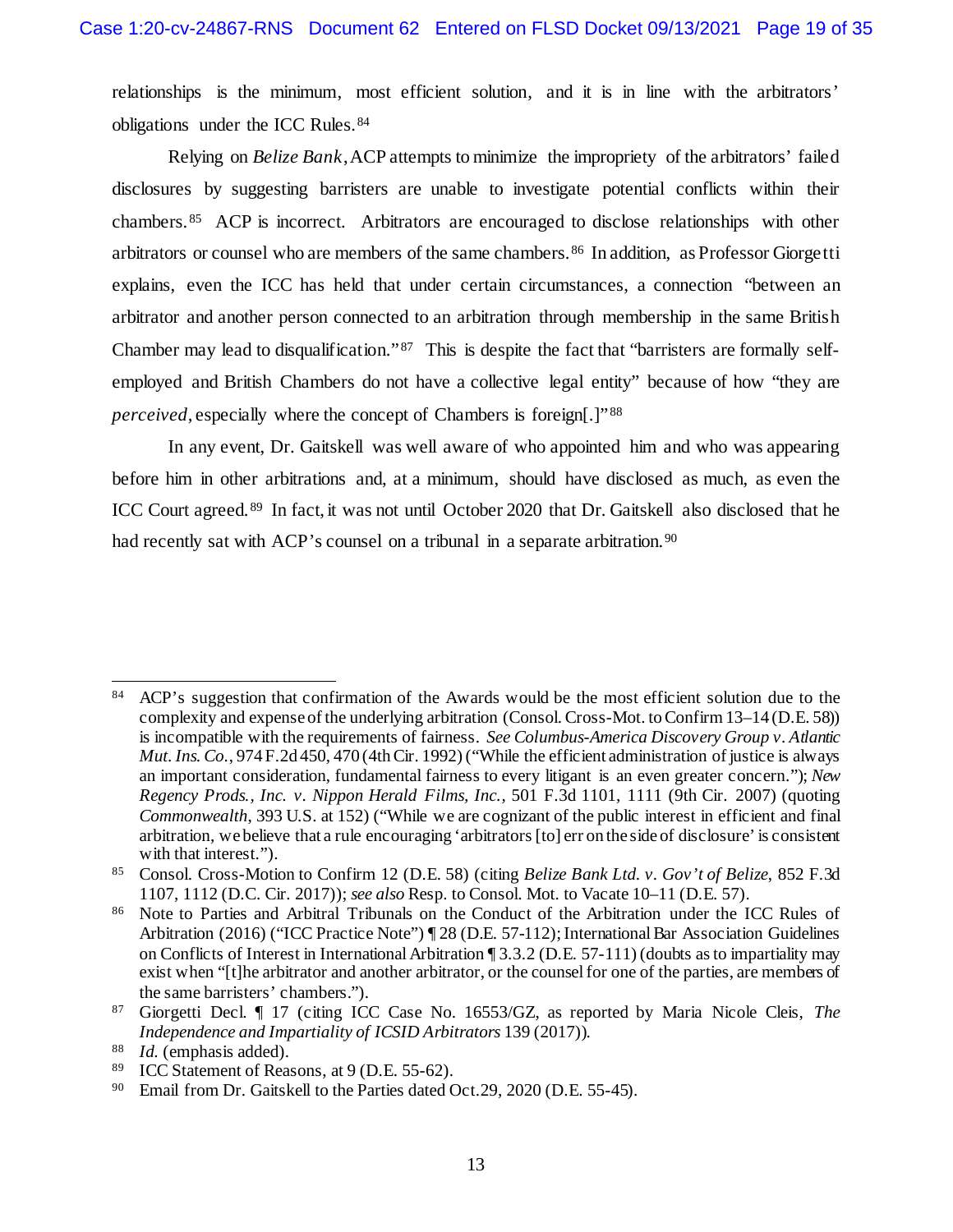## **ii. The Arbitrators' Failures to Disclose Potential Conflicts Satisfy the Applicable Standard of Evident Partiality**

"Evident partiality" exists where a party shows that "the arbitrator knows of, but fails to disclose, information which would lead a *reasonable person* to believe that a *potential conflict* exists."<sup>[91](#page-19-0)</sup> Here, and as established in Movants' Consolidated Motion to Vacate and Reply,<sup>[92](#page-19-1)</sup> the arbitrators' repeated failures to disclose significant potential conflicts are more than sufficient to establish evident partiality under this standard.<sup>[93](#page-19-2)</sup> Since vacatur is warranted on these grounds, which are embodied in Article V of the New York Convention, confirmation and enforcement of the Awards should be denied.

Contrary to ACP's persistent assertions,<sup>[94](#page-19-3)</sup> Movants are not required to show that the arbitrators were *actually* biased and breached their duties of confidentiality in order to establish evident partiality. The evident partiality test is met when the undisclosed conflicts and facts "create an impression of possible bias." [95](#page-19-4) 

Thus, in *Citigroup v. Berghorst*, the court there found the evident partiality standard had been satisfied where an arbitrator presided over an arbitration while failing to disclose he simultaneously was part of an *unrelated dispute* concerning similar subject matter.<sup>96</sup> The court took particular note of the fact that the conflict occurred "during the very time he was serving as an arbitrator in [the underlying] matter"<sup>[97](#page-19-6)</sup> and that "[a]t a minimum, however, these facts at least demonstrate an appearance of partiality, which is all [plaintiff] must show to prevail because the

<span id="page-19-0"></span> <sup>91</sup> *Gianelli Money*, 146 F.3d at 1312 (emphasis added); *see also Mendel*, 654 F. App'x at 1004 (per curiam) (citing *Gianelli*, 146 F.3d at 1312) (quoting same).

<span id="page-19-1"></span><sup>92</sup> Consol. Mot. to Vacate 20–23 (D.E. 55); Reply Part II.

<span id="page-19-2"></span><sup>93</sup> *See, e.g.*, *Univ. Commons*, 304 F.3d at 1338 (requiring disclosure of "any dealing that might create an impression of possible bias" (internal quotation marks omitted)); *Gianelli*, 146 F.3d at 1312 (noting that vacatur is appropriate where "the arbitrator knows of, but fails to disclose, information which would lead a reasonable person to believe that a potential conflict exists"); *FDIC v. IIG Capital, LLC*, No. 11- CIV-21783-UNGARO, 2011 WL 13223912, at \*4 (S.D. Fla. Sept. 27, 2011) (requiring "showing of pecuniary interest on the part of the arbitrator or some other fact to suggest bias" for vacatur). *See also*  Schwebel Decl. ¶ 22.

<span id="page-19-3"></span><sup>94</sup> Consol. Cross-Mot. to Confirm 11 (D.E. 58); *see also* Resp. to Consol. Mot. to Vacate 2, 13–14, 18 (D.E. 57).

<span id="page-19-4"></span><sup>95</sup> *Univ. Commons*, 304 F.3d at 1338 (internal citations omitted); *see also* Consol. Mot. to Vacate 8–9 (D.E. 55); Reply Part II; Schwebel Decl. ¶ 25 (concluding that even in an objective review, the parties do not need to prove that the arbitrators "*in fact* were biased") (emphasis added); Giorgetti Decl. ¶ 28 (explaining that under the U.S. standard for vacatur, the parties do not need to prove *actual bias*) (emphasis in original).

<span id="page-19-5"></span><sup>96</sup> *Citigroup Global Mkts., Inc. v. Berghorst*, No. 11-80250-CIV-RYSKAMP/VITUNAC, 2012 U.S. Dist. LEXIS 76459, at \*13–14 (S.D. Fla. Jan. 20, 2012). 97 *Id.* at \*14.

<span id="page-19-6"></span>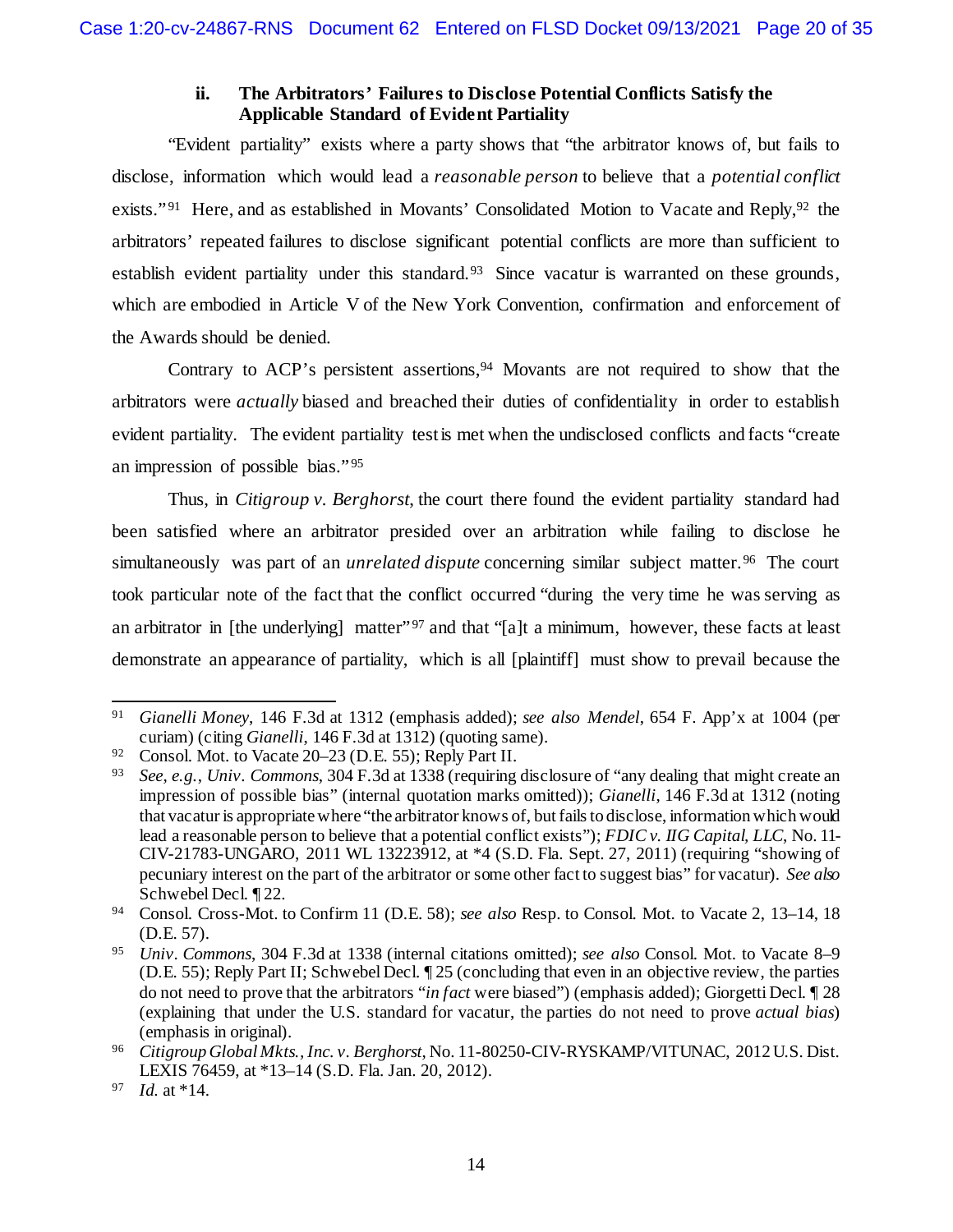integrity of the arbitral process depends on arbitrators not only being unbiased in fact but also avoid[ing] even the appearance of bias." [98](#page-20-0)

In addition, this Court previously held that "[t]here is no bright-line rule as to whether an arbitrator creates a reasonable impression of bias if he or she knows of, but fails to disclose, certain information." [99](#page-20-1) But, even though a court must take into account all unique facts and circumstances in this "fact-intensive, case-specific issue," [100](#page-20-2) "the irreducible minimum requirement . . . is full disclosure."<sup>[101](#page-20-3)</sup> If there "is any doubt as to whether circumstances of which the arbitrator is aware might create an impression of partiality, [the arbitrator] should disclose those circumstances." $102$ 

As Professors Giorgetti and Coe emphasize in their reports, facts that "may give rise to an impression of bias" must be assessed from the perspective of the parties or a neutral observer, not that of the arbitrator.[103](#page-20-5) Prof. Giorgetti explains that "[a] neutral observer would reasonably doubt the independence and impartiality of arbitrators who fail to disclose circumstances which, in the eyes of the parties, must be disclosed." [104](#page-20-6) Thus, the fact that the arbitrator himself finds a potential conflict to be "unremarkable" or even "commonplace"<sup>[105](#page-20-7)</sup> is irrelevant.<sup>[106](#page-20-8)</sup> Arbitrators should always resolve any doubt on whether to disclose "in favor of disclosure,"<sup>[107](#page-20-9)</sup> especially because arbitrators constantly overvalue their ability to be impartial.[108](#page-20-10)

Here, the arbitrators' failure to disclose significant potential conflicts, their subsequent reticence to disclose despite multiple requests from Movants, and their further decision to decline to investigate them, notwithstanding their lucrative nature, creates a clear and objective impression of bias and "[a]t a minimum . . . demonstrate an appearance of partiality." [109](#page-20-11) The potential for bias

<span id="page-20-5"></span><sup>103</sup> Giorgetti Decl. ¶ 29; Coe Decl. ¶ 27.

<span id="page-20-0"></span> <sup>98</sup> *Id*. (internal quotation marks omitted).

<span id="page-20-1"></span><sup>99</sup> *Metro. Delivery Corp. v. Teamsters Local Union 769*, No. 19-22649-Civ-SCOLA/TORRES, 2019 U.S. Dist. LEXIS 133452, at \*5–6 (S.D. Fla. Aug. 8, 2019).

<span id="page-20-2"></span> $100$  *Id.* at  $*6$ .

<span id="page-20-3"></span><sup>101</sup> *Cont'l Ins. Co. v. Williams*, 1986 U.S. Dist. LEXIS 20322, at \*12.

<span id="page-20-4"></span><sup>102</sup> *Fed. Vending, Inc. v. Steak & Ale of Fla., Inc.*, 71 F. Supp. 2d 1245, 1249 (S.D. Fla. 1999).

<span id="page-20-6"></span><sup>104</sup> Second Giorgetti Decl. ¶ 72.

<span id="page-20-7"></span><sup>105</sup> Resp. to Consol. Mot. to Vacate 12–13 (D.E. 57); Born Decl. ¶¶ 134–36.

<span id="page-20-8"></span><sup>106</sup> Reply Part II.

<span id="page-20-10"></span><span id="page-20-9"></span><sup>&</sup>lt;sup>107</sup> Second Giorgetti Decl.  $\sqrt{ }$  32 (citing ICC Practice Note).<br><sup>108</sup> *Id* at  $\sqrt{ }$  43–47 (explaining that under the ICC Rules "

*Id.* at  $\P$  43–47 (explaining that, under the ICC Rules, "the arbitrator is not the judge of his or her own independence and impartiality,'" especially because arbitrators "constantly overvalue their ability to be independent.").

<span id="page-20-11"></span><sup>109</sup> *Berghorst*, 2012 U.S. Dist. LEXIS 76459, at \*14; *see also* Second Giorgetti Decl. ¶ 69 ("The fact that the arbitrators failed to disclose multiple different circumstances over the course of the critical years of the underlying arbitration adds to the reasonableness of a conclusion that there is an impression of bias that would satisfy the *Gianelli* analysis in the Eleventh Circuit.").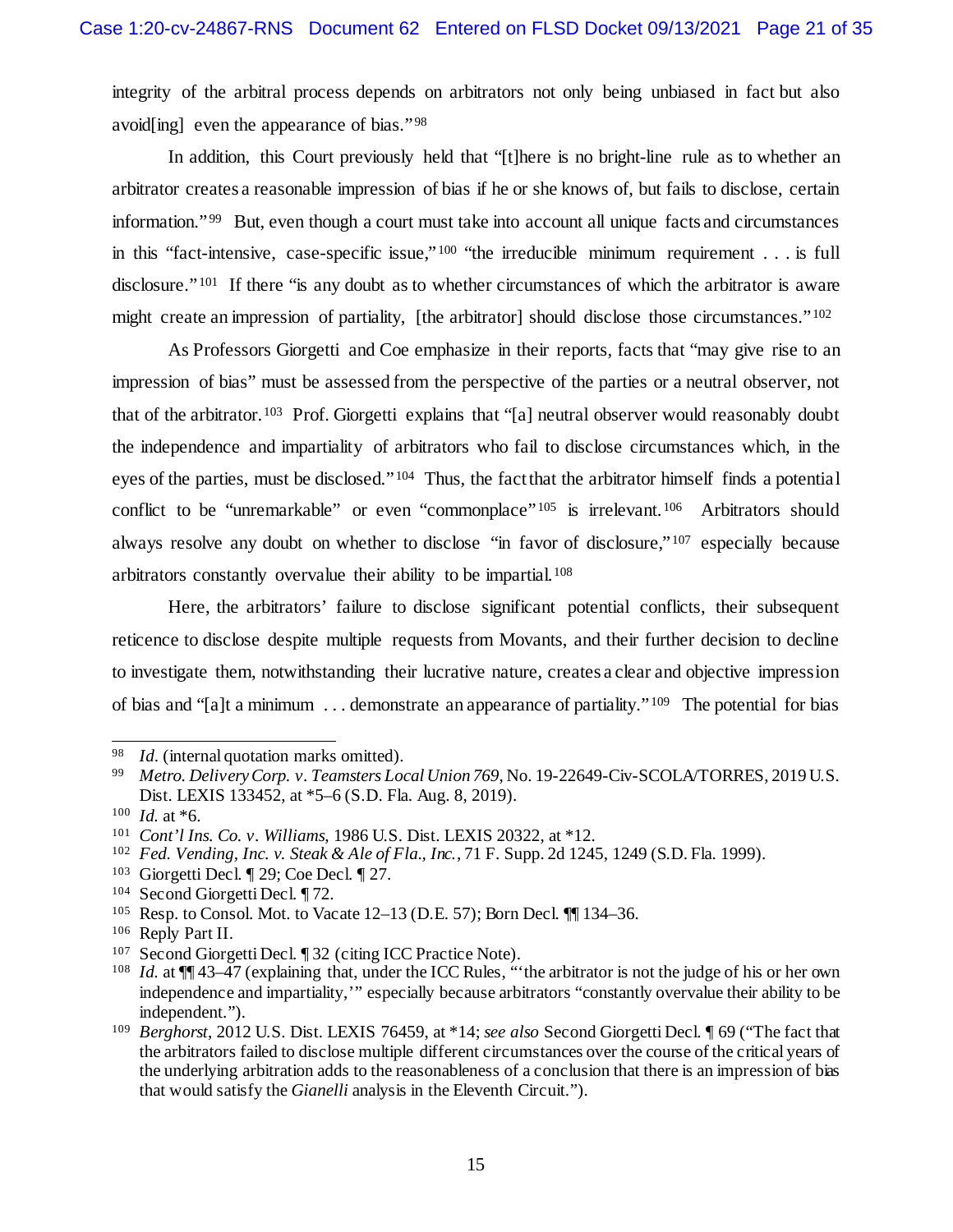in this case is particularly troublesome because the "financial remunerations and potential future financial incentives" an arbitrator receives from being repeatedly appointed by the same party, or securing a valuable cross-appointment from a co-arbitrator, may lead the adjudicator to "feel an obligation towards the appointing party to decide in a certain way, or [] may develop a financial dependence on a party and decide in a certain way to secure future appointments."[110](#page-21-0) The potential for bias is enhanced when, as a result of cross-appointments, only two of the three arbitrators have several opportunities to communicate with each other and exchange views.<sup>[111](#page-21-1)</sup> Finally, the fact that both Dr. Gaitskell and Mr. von Wobeser failed to disclose that they either previously or currently sit as an arbitrator with a member of ACP's counsel team constitutes yet another circumstance supporting the conclusion that a potential for bias clearly has been established in this case.<sup>[112](#page-21-2)</sup>

Furthermore, the Eleventh Circuit Court of Appeals has held that if one arbitrator "partakes in a proceeding in which counsel for one of the parties to the arbitration is also participating" concurrently with the arbitration at issue, that connection creates an impression of bias requiring vacatur.<sup>[113](#page-21-3)</sup> The concern of an impression of bias is "all the more reasonable" when arbitrators "fail[] to disclose [] several, cumulative instances of professional relationships" among themselves and with counsel during the crucial stages of the underlying arbitration, as was the case here.<sup>[114](#page-21-4)</sup> As Judge Schwebel explains, "the cumulative effect of such failures to disclose only strengthens

<span id="page-21-1"></span><span id="page-21-0"></span><sup>&</sup>lt;sup>110</sup> Giorgetti Decl.  $\P$  27, 39.<br><sup>111</sup> Second Giorgetti Decl.  $\P$ 

<sup>111</sup> Second Giorgetti Decl. ¶ 81; Reply Part II; *see also Schmitz v. Zilveti*, 20 F.3d 1043, 1049 (9th Cir. 1994) ("The arbitrators are not isolated from each other; they hear and decide the case as a panel after joint discussion, debate and deliberation. Each panel member has an opportunity to persuade the others. Thus, notwithstanding a majority of an arbitration panel is required to enter any arbitration award, when one arbitrator is evidently partial, the panel's award must generally be suspect.") (internal citation and quotation marks omitted).

<span id="page-21-2"></span><sup>&</sup>lt;sup>112</sup> Email from Robert Gaitskell QC to the Parties dated Oct. 29, 2020 (D.E. 55-45); Email from Claus von Wobeser to the Parties dated Oct. 28, 2020 (D.E. 55-35); Second Coe Decl. *I* 11 ("Under the ICC rules" as explained in the ICC Practice Note, this professional relationship between opposing counsel and an arbitrator by itself should have been disclosed to Movants . . . This circumstance also reinforces the cumulative effect [of the non-disclosures.]"); Second Giorgetti Decl. ¶¶ 54–56.

<span id="page-21-3"></span><sup>113</sup> *Univ. Commons*, 304 F.3d at 1340.

<span id="page-21-4"></span><sup>114</sup> Second Giorgetti Decl. ¶ 58; *see also Middlesex Mut. Ins. Co. v. Levine*, 675 F.2d 1197, 1200, 1202 (11th Cir. 1982) (affirming district court's conclusion that the "cumulative effect" of the evidence indicated that an arbitrator's potential conflicts should have been disclosed, and that the arbitrator's "repeated and significant" business dealings with one of the parties justified vacatur) (internal quotation marks omitted); *United States v. International Bhd. of Teamsters*, 814 F. Supp. 1165, 1172 (citing *Commonwealth*, 393 U.S. at 150–51 (White, J., concurring); *Morelite Constr. Corp. v. New York City Dist. Council Carpenters Ben. Funds*, 748 F.2d 79, 84 (2d Cir. 1984)) ("[C]ourts should consider the totality of the circumstances in deciding the existence of evident partiality."); *A&A Farms, LLC v. Rural Cmty. Ins. Servs.*, No. 88 CIV. 4486 (DNE), 2015 U.S. Dist. LEXIS 95323, at \*14–15 (D. Kan. Feb. 9, 1993) (same).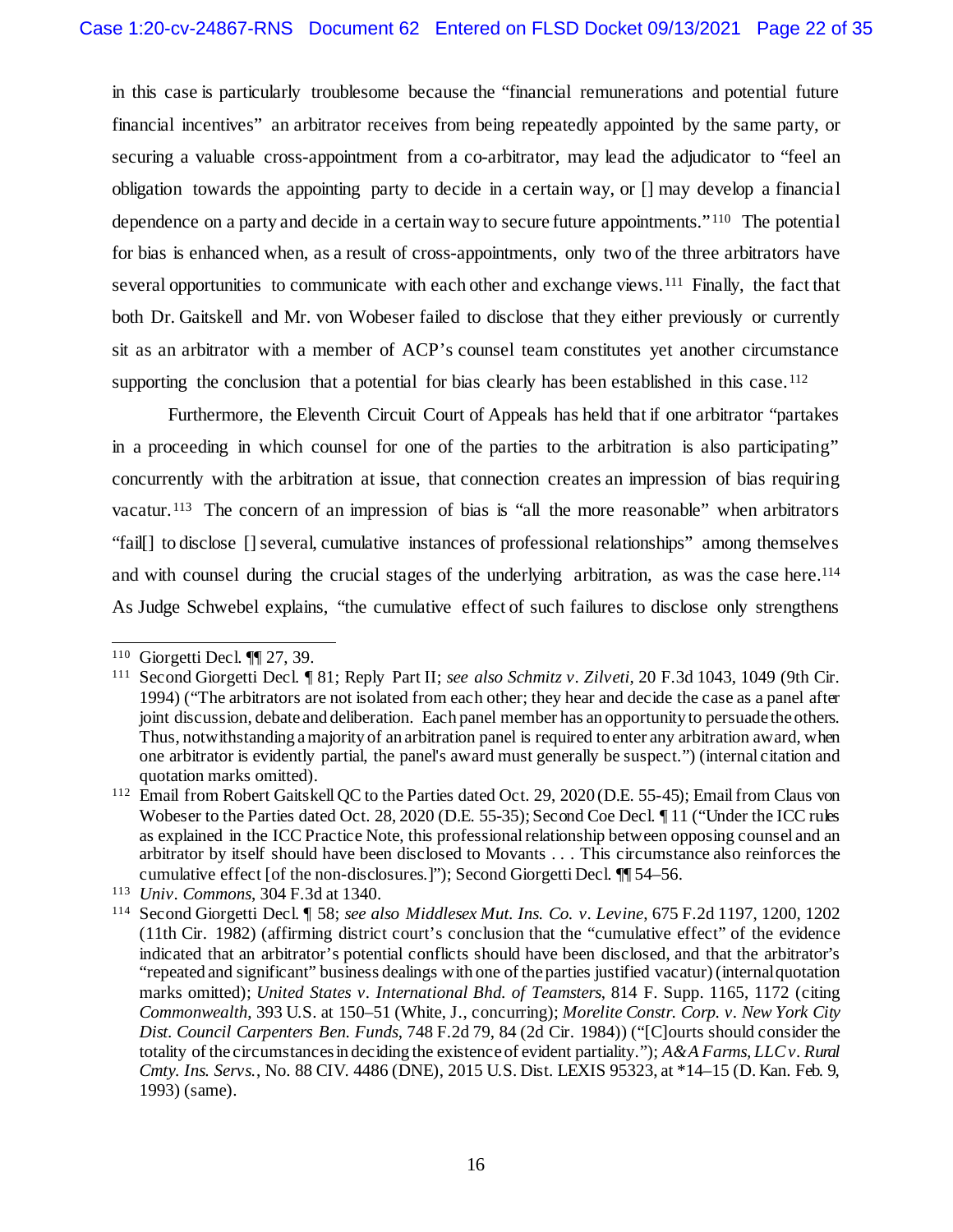the objective appearance of a lack of independence and impartiality." [115](#page-22-0)

A reasonable impression of bias is also all the more justified here in light of the fact that the arbitrators' failures to disclose actively deprived Movants' of an opportunity to object to the arbitrators' service in the Tribunal.[116](#page-22-1) Indeed, the CEOs of all three Movants filed a letter affirming that had they received the arbitrators' disclosures outlined above in time, they would have objected to the arbitrators' appointment.<sup>[117](#page-22-2)</sup> Accordingly, when Movants learned of these multiple cross-appointments and inter-relationships, they filed challenges with the ICC regarding the arbitrators' continued sitting to decide the disputes, and Movants sought their removal as arbitrators. [118](#page-22-3)

ACP cites to *Levy* and *Boll* to argue that the arbitrators did not have to disclose their potential conflicts, and that these potential conflicts do not create an impression of bias.[119](#page-22-4) But as Movants elaborate in their Reply, these cases are distinguishable and irrelevant precisely because they deal with situations in which a petitioner had prior knowledge of the potential conflicts at issue before the award was rendered—unlike Movants, who were deprived of a meaningful opportunity to object to the appointment of the arbitrators due to their untimely and incomplete disclosures.[120](#page-22-5) ACP's reliance on these cases shows that it fundamentally misapprehends the importance of the Tribunal's continuing obligation of disclosure—in advance of any award—to avoid the appearance of bias. ACP emphasizes "speculation," [121](#page-22-6) but in fact is merely attempting to distract from the Tribunal's failure to satisfy straightforward disclosure requirements in selfserving circumstances that call into serious question the arbitrators' impartiality. For these reasons, the Awards should be denied confirmation and vacated.

<span id="page-22-0"></span> <sup>115</sup> Schwebel Decl. ¶ 22; *see also* Second Coe Decl. ¶ 9 ("[S]everal instances of under-disclosure or nondisclosure by an arbitrator . . . as to concurrent professional relationships can combine to engender legitimate doubts concerning an arbitrator's independence and impartiality."); Giorgetti Decl. ¶ 42 ("[T]he initial failure to disclose these facts, followed by reticence to disclose details of these issues when requested, creates a cumulative and reinforcing effect that gives rise to a reasonable impression of bias. . . . [T]here is no need to prove actual bias: reasonable doubt as to an arbitrator's impartiality assessed by an objective third party is sufficient.").

<span id="page-22-1"></span><sup>116</sup> Reply Part II.

<span id="page-22-2"></span><sup>117</sup> Bouchardie Decl. ¶ 61; Letter from Sacyr, Webuild, and Jan De Nul to the ICC dated Nov. 12, 2020 (D.E. 55-57).

<span id="page-22-3"></span><sup>118</sup> ICC Challenge App. 20910 (D.E. 55-58); ICC Challenge App. 22466 (D.E. 55-44).

<span id="page-22-4"></span><sup>119</sup> Resp. to Consol. Mot. to Vacate 15–16 (D.E. 57) (citing *Levy v. Citigroup Global Mkts.*, No. 06-21802- CIV-UNGARO, 2006 U.S. Dist. LEXIS 115358, at \*15–16 (S.D. Fla. Oct. 16, 2006); *Boll v. Merrill Lynch, Pierce, Fenner & Smith, Inc.*, No. 04-80031-CIV-PAINE/JOHNSON, 2004 U.S. Dist. LEXIS 27948, at \*15 (S.D. Fla. June 25, 2004)).

<span id="page-22-5"></span><sup>120</sup> Reply Part II.

<span id="page-22-6"></span><sup>121</sup> Consol. Cross-Mot. to Confirm 11 (D.E. 58); Resp. to Consol. Mot. to Vacate 1–2 , 8, 14, 18 (D.E. 57).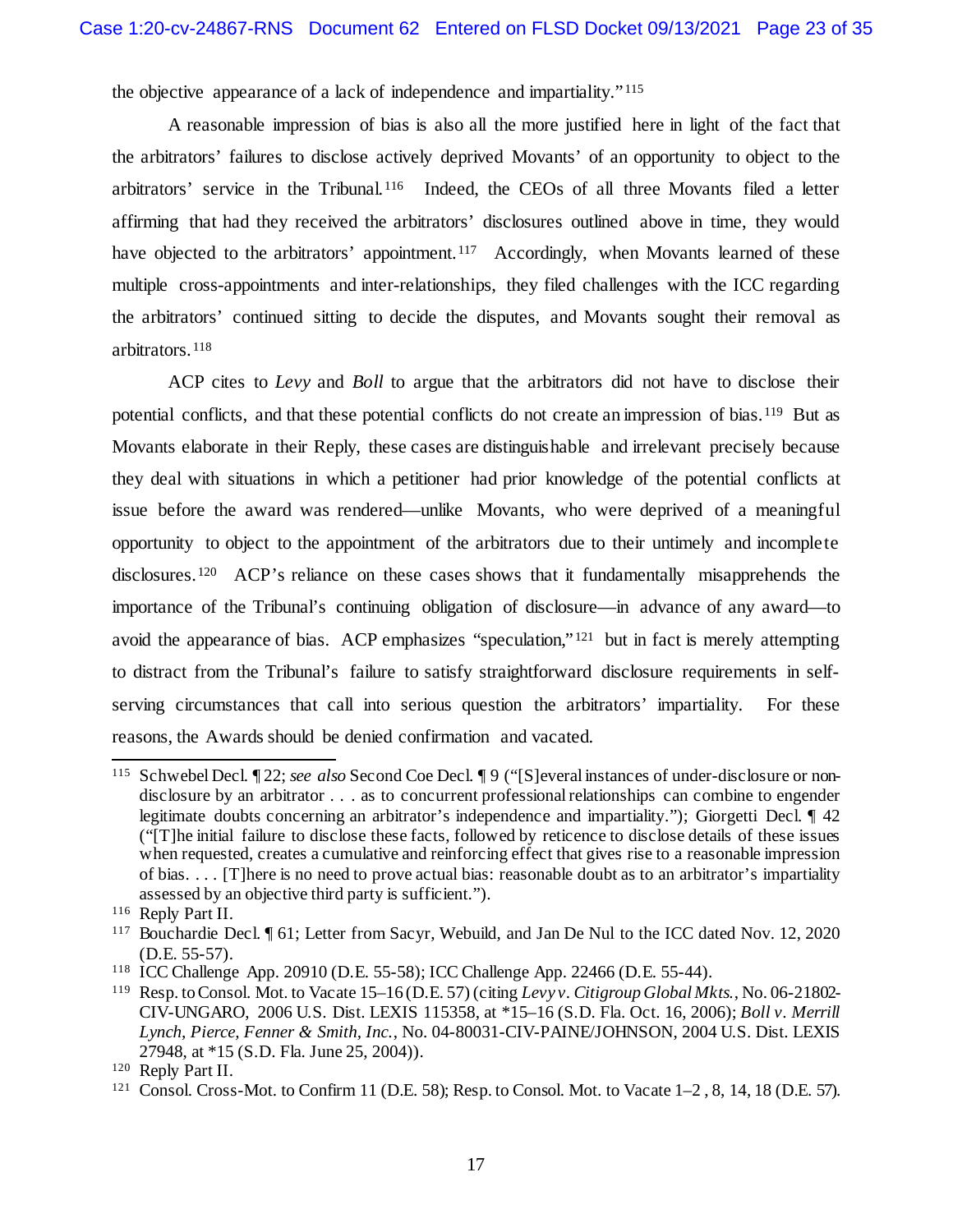Finally, because the evident partiality standard requires only an impression of possible bias, and not a showing of actual bias, ACP's argument that this Court should rely on the ICC Court's rejection of Movants' challenge to the arbitrators is mistaken.[122](#page-23-0) As Movants explained in their Consolidated Motion to Vacate and Reply,<sup>[123](#page-23-1)</sup> the ICC Court's decision is lacking in reasoning, is not binding on this Court and, in any event, appears to have applied the more exacting test of whether an arbitrator's failure to make disclosure gave rise to "reasonable doubt" as to the *actual* independence of the arbitrator.[124](#page-23-2) In addition, and most fundamentally, the ICC Court was applying the standard for arbitrator disqualification, and not the evident partiality standard for vacatur that is set out in the FAA and which applies to this dispute by virtue of the parties' contract and their choice to have Miami, Florida as the seat of the arbitration.[125](#page-23-3)

ACP also fails to recognize that the ICC Court, while reaching the wrong decision on removal, still confirmed many of Movants' allegations. To illustrate:

- The ICC Court acknowledged that Mr. Gunter and Mr. Hanotiau serving as co-arbitrators in unrelated cases "created a theoretical opportunity for them to discuss issues relevant to the Panama Canal arbitrations." [126](#page-23-4)
- The ICC Court also found that Dr. Gaitskell should have disclosed the fact that he was sitting as president of an arbitral tribunal in another case where Manus McMullan QC of Atkin Chambers—a member of ACP's counsel team—acts for one of the parties.<sup>127</sup>
- The ICC Court agreed with Movants that Mr. von Wobeser should have disclosed the fact

<span id="page-23-0"></span> <sup>122</sup> Resp. to Consol. Mot. to Vacate 9–10, 13, 19–20 (D.E. 57).

<span id="page-23-1"></span><sup>123</sup> Consol. Mot. to Vacate 16–17 (D.E. 55); Reply Part II.

<span id="page-23-2"></span><sup>124</sup> ICC Statement of Reasons, at 7 (D.E. 55-62). *See also* Second Coe Decl. ¶¶ 28–30 ("[T]he ICC Court was not purporting to apply the FAA in general, let alone the specific evident partiality jurisprudence developed by the courts of the seat."); Second Giorgetti Decl. ¶¶ 70–71 ("ICC Court applied a different standard than is applicable here [and] gave no consideration to the applicable vacatur standard under U.S. law").

<span id="page-23-3"></span><sup>125</sup> Conditions on Contract, Sub-Clause 20.6(a), (e), (f) (D.E. 55-8); JSG, Sub-Clause 9.2(a), (e), (f) (D.E. 55-9); *see generally* ICC Statement of Reasons (D.E. 55-62). ACP and its expert cite *Belize Bank Ltd. v. Gov't of Belize*, 191 F. Supp. 3d 26 (D.D.C. 2016), to argue that courts afford "substantial weight to arbitral institution decisions in challenge proceedings," particularly where the parties adopt a specific arbitral institution's rules in their agreement. Resp. to Consol. Mot. to Vacate 10 (D.E. 57); Born Decl. ¶ 169. Here, however, the Parties also chose ICC arbitration *seated in Miami*, and the effect is that this Circuit's standard for vacatur—and not the ICC standard for arbitrator disqualification—applies here. To the extent there is any issue of overlap with the ICC Court decision that should be afforded weight, it is the ICC Court's findings, noted below, confirming that each of the arbitrators failed to make the disclosures they were required under the ICC Rules to make.

<span id="page-23-4"></span><sup>126</sup> ICC Statement of Reasons, at 7 (D.E. 55-62).

<span id="page-23-5"></span><sup>127</sup> *Id.* at 9.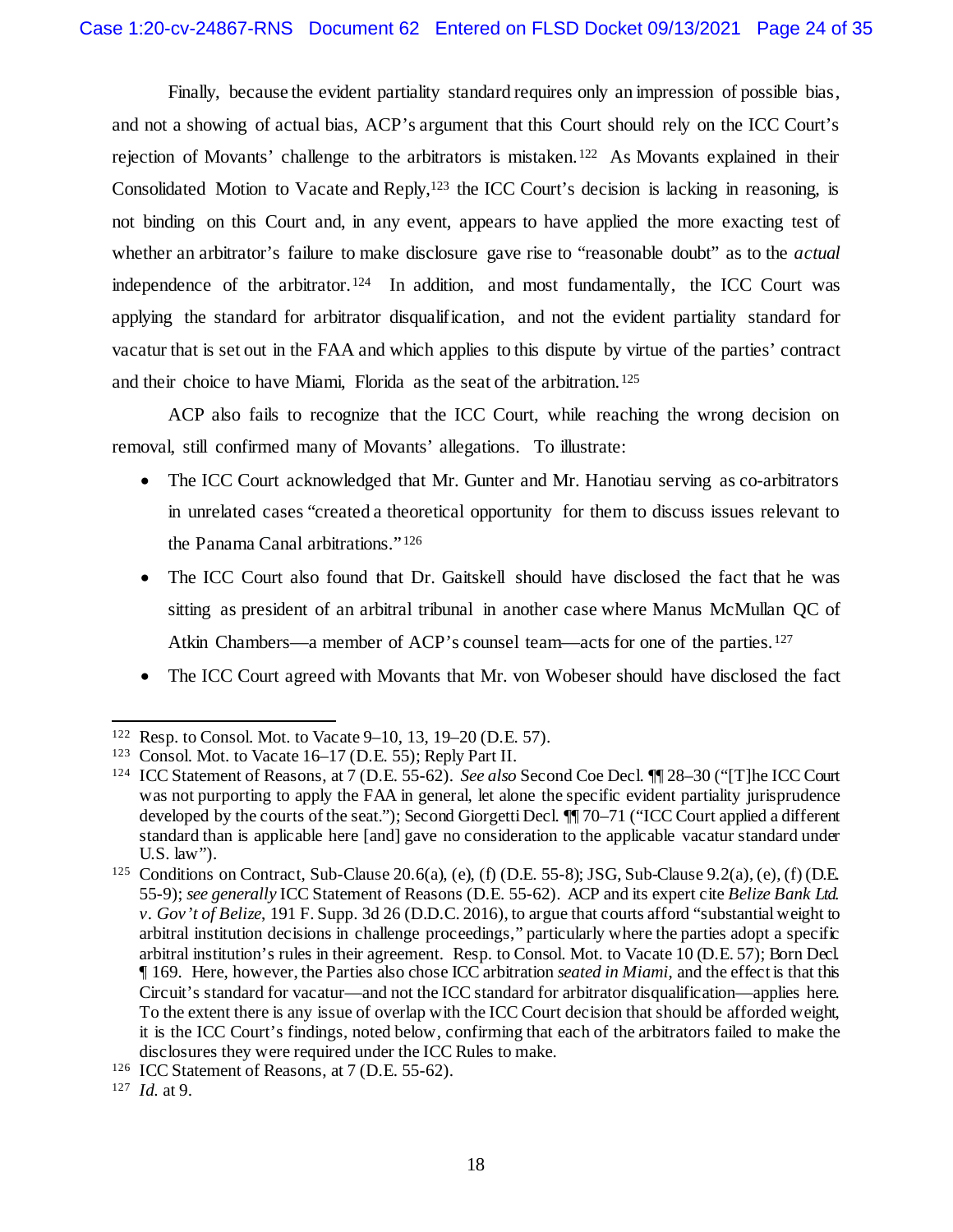that he was sitting as arbitrator in a separate case alongside ACP's counsel.[128](#page-24-1)  Thus, the ICC Court's ultimate conclusion is not dispositive and its factual findings actually support Movants' contention that the arbitrators should have disclosed *all* potential conflicts.<sup>129</sup>

Indeed, given the sequence of letters requesting disclosure,[130](#page-24-3) and the superficial, but nonetheless condemning, response letters from the arbitrators,<sup>131</sup> Movants—and this Court cannot be certain that they have a complete record of the arbitrators' potential conflicts. Even on this limited record, however, Movants have demonstrated that the evident partiality ground for vacatur under the FAA has been met and confirmation should be denied. Appropriate disclosures are essential to ensure the "integrity of international arbitration," and it "ultimately falls to courts to address this issue and to ensure that independence and impartiality—and the appearance thereof—are preserved." [132](#page-24-5)

#### <span id="page-24-0"></span>**D. The Substance of the Awards Demonstrates the Effect of the Tribunal's Evident Partiality**

As Movants demonstrated in their Consolidated Motion to Vacate, the Tribunal's appearance of bias is reflected in the Awards themselves.[133](#page-24-6) The Tribunal drew conclusions based on its own *sua sponte* reasoning that neither of the Parties ever raised or had an opportunity to respond to. And it failed to justify its decision with the degree of reasoning that the Parties' arbitration agreement required. These failings further demonstrate that the Tribunal's evident partiality compels denial of confirmation of the Awards under Article V of the New York Convention.

ACP attempts to rebut Movants' arguments by misstating the applicable legal standards, mischaracterizing Movants' arguments as objections to the merits, and misidentifying the defective portions of the Awards as *dicta*. [134](#page-24-7) None of these arguments, however, refutes what Movants have already shown.

<span id="page-24-1"></span> <sup>128</sup> *Id.* at 10.

<span id="page-24-2"></span><sup>129</sup> As explained in Movants' Reply, the ICC Court's decision is of "limited usefulness" because it appeared to require evidence that the arbitrators "actually met and discussed separately," while U.S. law only requires that there is a *possibility* thereof in the eyes of a reasonable person. Reply Part II; Giorgetti Decl. ¶¶ 32–35; Second Giorgetti Decl. ¶¶ 71–72.

<span id="page-24-3"></span><sup>130</sup> Bouchardie Decl. ¶ 30 (attaching letters to the arbitrators (D.E. 55-24, 55-25, 55-26)).

<span id="page-24-4"></span><sup>131</sup> Bouchardie Decl. ¶ 33 (attaching letters from arbitrators (D.E. 55-35, 55-36, 55-37)).

<span id="page-24-5"></span><sup>132</sup> Schwebel Decl. ¶¶ 21, 23.

<span id="page-24-6"></span><sup>133</sup> Consol. Mot. to Vacate 23–29 (D.E. 55).

<span id="page-24-7"></span><sup>134</sup> Resp. to Consol. Mot. to Vacate 20–29 (D.E. 57).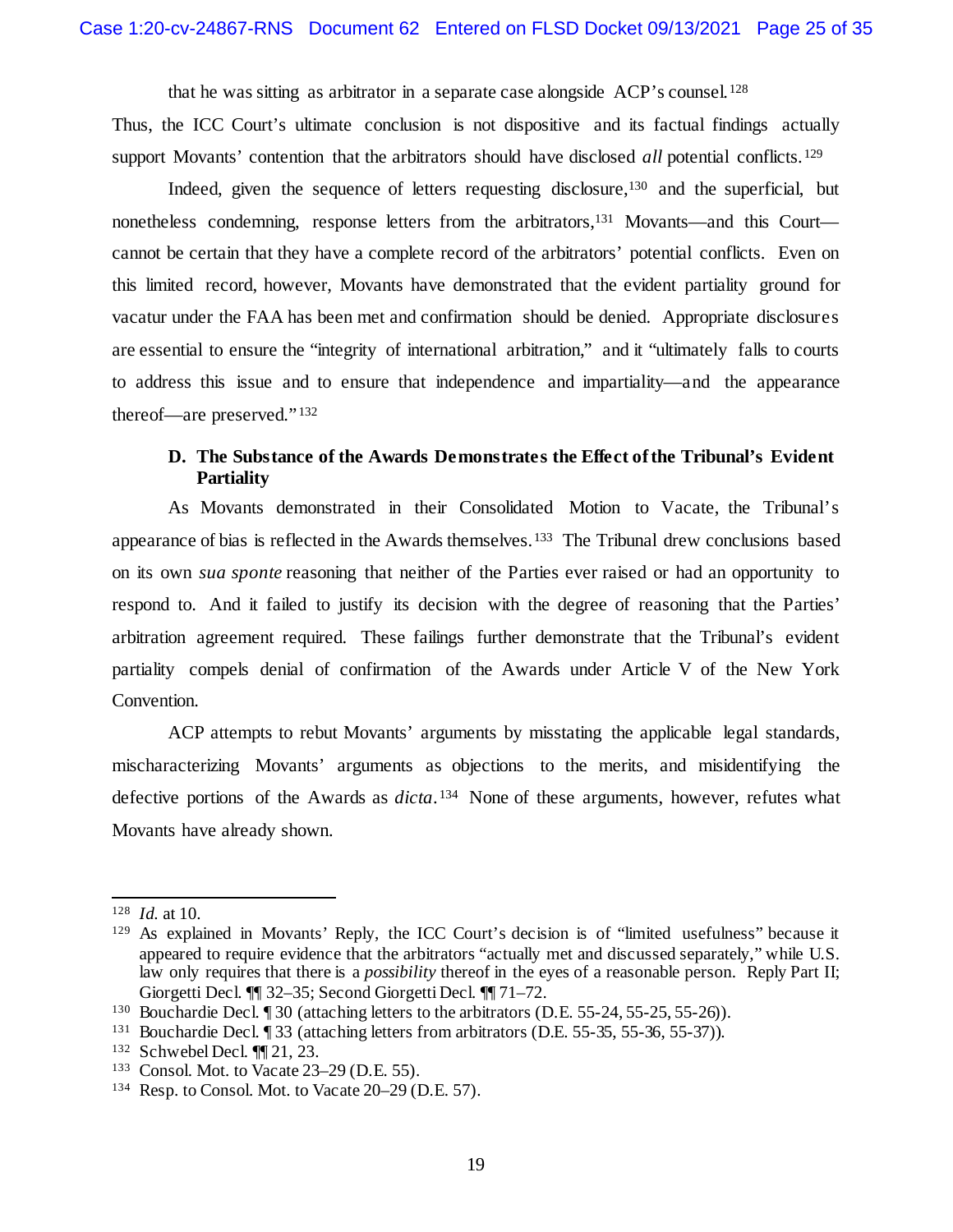#### **i. Movants Did Not Have an Opportunity to Respond to the Tribunal's Interpretation of Paragraph 1.07.D.1**

Movants and their declarant Mr. Bouchardie have shown that the Tribunal's decision on a central issue in dispute between the Parties rests on arguments neither of the Parties raised or had an opportunity to discuss during the whole length of the Panama 1 Arbitration, and that it is inadequately explained in the Awards.[135](#page-25-0) That issue—which the Tribunal called "central to the Parties' dispute"<sup>[136](#page-25-1)</sup> and which ACP itself has said concerned an "important" provision of the Parties' contract<sup>137</sup>—was whether paragraph 1.07.D.1 of section 01 50 00 of the Employer's Requirements constituted a disclaimer of ACP's liability for the unsuitability of certain basalt rock found near the Project ("PLE Basalt") for the production of "concrete aggregates" that were to be used in the Project.<sup>[138](#page-25-3)</sup> Movants had argued during the Panama 1 Arbitration that the disclaimer covered only the aggregate produced from the PLE Basalt. ACP, as Mr. Bouchardie notes, "does not seriously dispute that the Tribunal found the literal terms of the disclaimer to apply only to the aggregate, and not to the basalt itself.[139](#page-25-4)

For example, as Movants demonstrated in their Consolidated Motion to Vacate,<sup>[140](#page-25-5)</sup> the Tribunal stated that the disclaimer in paragraph 1.07.D.1 applied both to PLE Basalt *and* to aggregate on the basis of arguments the Parties had never raised. The Tribunal relied in particular on an analysis of paragraph 1.07.D.1 that first divided the disclaimer into three separate elements ("adequacy," "meet[ing] the requirements for the Contractor's proposed design," and "suitab[ility] for the Works") and concluded the first and third elements of the disclaimer covered PLE Basalt, whereas the second element concerned aggregate.<sup>141</sup> The Tribunal also relied on evidence of the questions and answers exchanged at a pre-tender question-and-answer session and concluded it showed the Parties' intention for paragraph 1.07.D.1 to cover both PLE Basalt and aggregate.<sup>[142](#page-25-7)</sup> Importantly, the Tribunal relied on these pre-contractual questions and answers

<span id="page-25-0"></span> <sup>135</sup> Consol. Mot. to Vacate 25–28 (D.E. 55).

<span id="page-25-1"></span><sup>136</sup> Partial Award in ICC Case No. 20910/ASM/JPA (C-20911/ASM) ("Partial Award") ¶ 919 (D.E. 55-5, 55-6).

<span id="page-25-2"></span><sup>&</sup>lt;sup>137</sup> ACP's Statement of Rejoinder ¶ 2.57(a) (D.E. 55-76) ("This part of the Employer's Requirements is important.").

<span id="page-25-3"></span><sup>138</sup> Second Bouchardie Decl. ¶ 9.

<span id="page-25-4"></span><sup>139</sup> Second Bouchardie Decl. ¶ 10.

<span id="page-25-5"></span><sup>140</sup> Consol. Mot. to Vacate 26–27 (D.E. 55).

<span id="page-25-6"></span><sup>141</sup> Partial Award, ¶ 931; *see also* Second Bouchardie Decl. ¶ 12.

<span id="page-25-7"></span><sup>142</sup> Partial Award ¶¶ 931, 934–35; *see also* Consol. Mot. to Vacate 26–27 (D.E. 55); Second Bouchardie Decl. ¶¶ 19–20.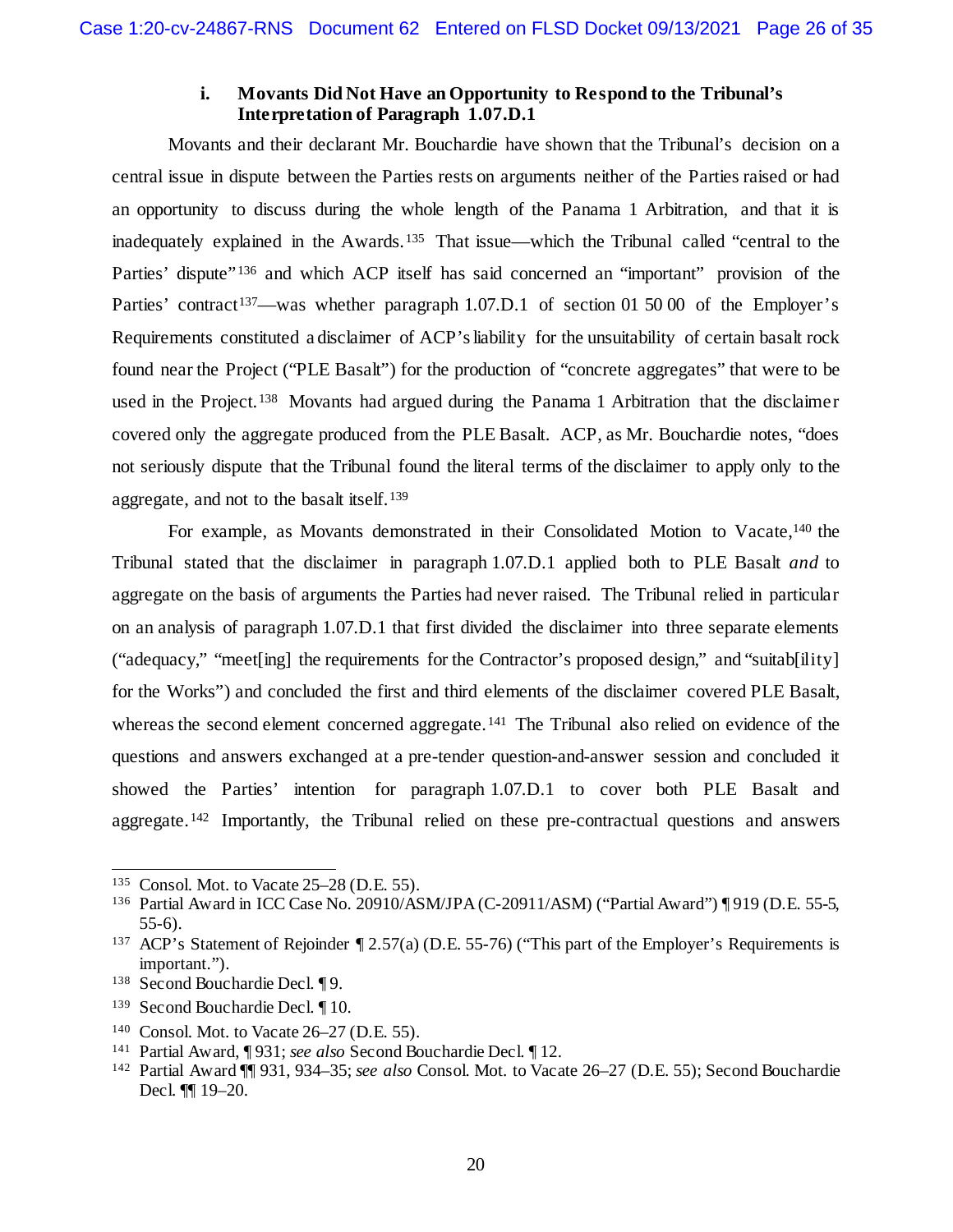notwithstanding the Parties' consensus—and the Tribunal's agreement with that consensus—that the Tribunal should apply a literal interpretation to paragraph 1.07.D.1, without regard to extrinsic evidence. The Tribunal gave no explanation for its departure from that consensus.<sup>[143](#page-26-0)</sup>

ACP, however, insists that this did not deny Movants an opportunity to be heard. In ACP's view, the Tribunal's conclusion was consistent with the "three points" on which ACP based its interpretation of paragraph 1.07.D.1—the text of paragraph 1.07.D.1; paragraph 1.07.D.1's agreement "with the Contract's overall risk allocation;" and "the Contractor's (Movants') own statements during Referral 11 interpreting 1.07 D.1," which according to ACP "essentially agreed with the ACP's interpretation."<sup>[144](#page-26-1)</sup> ACP also denies any consensus between the Parties that paragraph 1.07.D.1 should be interpreted according to its plain meaning.[145](#page-26-2) Alternatively, ACP argues that the Tribunal's interpretation of paragraph 1.07.D.1 was *obiter dictum*, rendering any procedural violation harmless.[146](#page-26-3)

These arguments are baseless. While ACP insists that the Tribunal based its interpretation of paragraph 1.07.D.1 in part on the "text" of the provision, it does not deny that neither Party ever raised, or had any opportunity to discuss, the three-part analysis of the paragraph adopted by the Tribunal. As Mr. Bouchardie explains, "the Tribunal's conclusion that the disclaimer referred only to aggregate, but then further concluding that the disclaimer also referred to the PLE Basalt, remains unexplained and unsupported." [147](#page-26-4) The Tribunal thus devised an interpretation of one of the most crucial and heavily litigated contractual provisions in a six-year arbitration that the Parties *never had any opportunity* to see or discuss before the Awards were rendered.

Similarly, ACP also does not deny that it never proffered evidence from the pre-contractual question-and-answer session in support of its interpretation of paragraph 1.07.D.1 as a disclaimer covering both PLE Basalt and aggregate. ACP instead misleadingly insists that Movants "agreed with the ACP's interpretation" in a pleading submitted during a pre-arbitration dispute resolution

<span id="page-26-0"></span> <sup>143</sup> Consol. Mot. to Vacate 26–27 (D.E. 55); Second Bouchardie Decl. ¶ 20.

<span id="page-26-1"></span><sup>144</sup> Resp. to Consol. Mot. to Vacate 24 (D.E. 57); *see also* Second Bouchardie Decl. ¶¶ 21–24.

<span id="page-26-2"></span> $145$  Resp. to Consol. Mot. to Vacate 24–25 (D.E. 57).

<span id="page-26-3"></span><sup>146</sup> *Id.* at 27; Second Bouchardie Decl. ¶¶ 25–26.

<span id="page-26-4"></span><sup>147</sup> Second Bouchardie Decl. ¶ 11.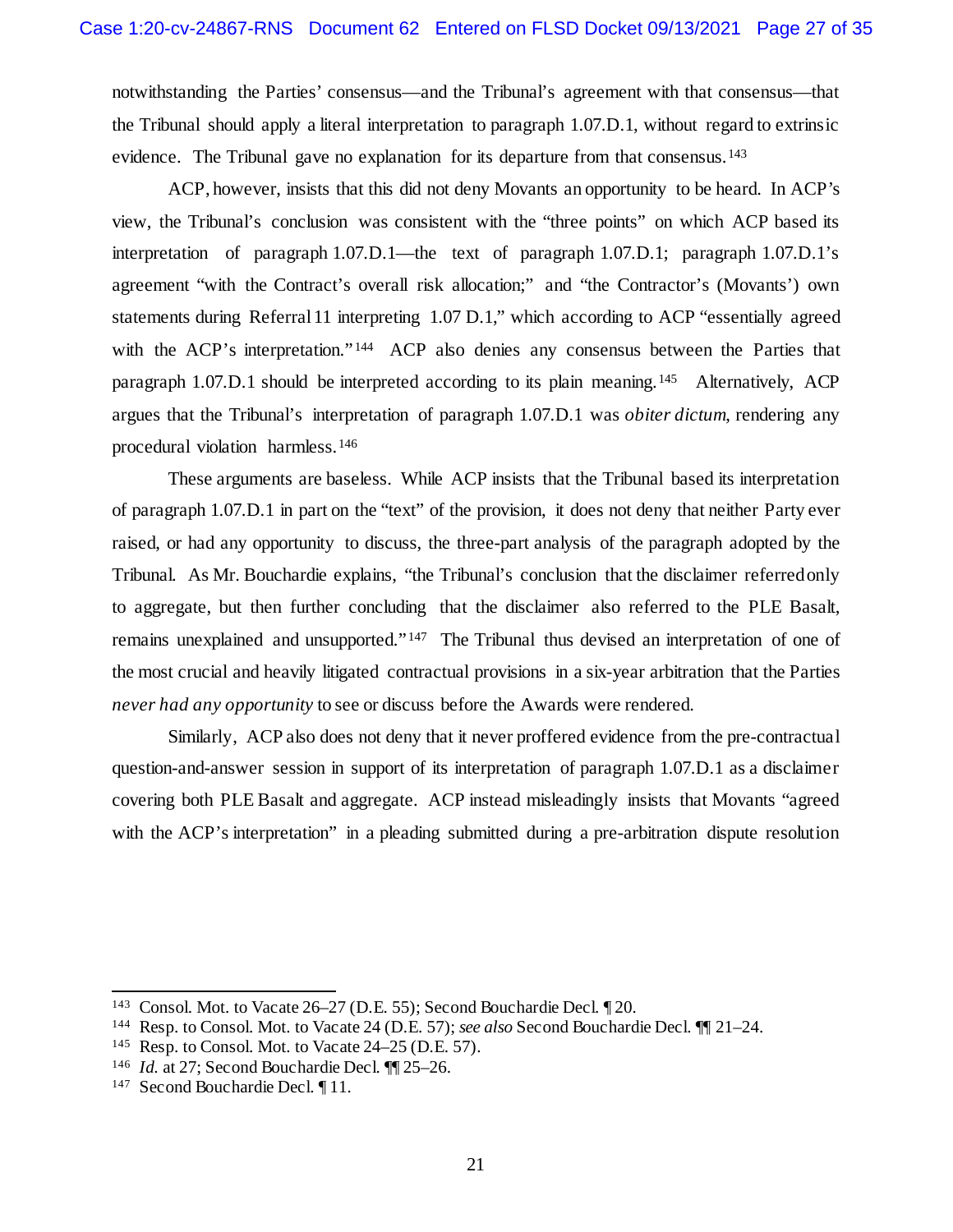process.[148](#page-27-0) This assertion is disingenuous and unresponsive. Movants unambiguously argued that they understood paragraph 1.07.D.1 to cover aggregate *but not* PLE Basalt.[149](#page-27-1)

Moreover, ACP cannot refute Movants' argument that the Tribunal first formed a literal interpretation of the provision before, without explanation, completely changing such interpretation. Given the crucial nature of paragraph 1.07.D.1, the Tribunal's failure to justify its reasoning on this central issue constitutes a plain violation of the duty to render a reasoned award.[150](#page-27-2)

Consequently, the Tribunal's decision regarding paragraph 1.07.D.1 was by no means *obiter dictum*, as ACP insists. The holding cannot be *dictum* because the Tribunal itself indicated *it was relying* on its interpretation of paragraph 1.07.D.1 when it rejected two of Movants' grounds for their concrete aggregate production claim.[151](#page-27-3)

#### **ii. The Tribunal Imposed its Own View of Prudent Industry Practices and Ignored Arguments Made by Both Parties**

Movants also demonstrated that the Tribunal imposed its own view of Prudent Industry Practices based on a biased and incomplete analysis of the evidence—plainly ignoring crucial arguments made by Movants.[152](#page-27-4) In so doing, the Tribunal relied on positions not advanced by ACP's experts or by anyone else.<sup>[153](#page-27-5)</sup> Again, the Tribunal decided a key issue based on interpretations that it conjured itself, without giving Movants any chance to respond to such points.

ACP asserts that Movants' allegation is based on *dicta*, because Movants brought their claim under sub-clause 1.9.4 of the Employer's Requirements. Sub-clause 1.9.4, however, provides Movants a remedy for costs incurred during the Project—but *only if* those costs were caused by an error in the Employer's Requirements that Movants could not have discovered by using Prudent Industry Practices. Further, ACP asserts that Movants are seeking to rehash

<span id="page-27-0"></span> <sup>148</sup> *Id.* at 24.

<span id="page-27-1"></span><sup>149</sup> *See, e.g.*, Contractor's Reply to Employer's RSOC for Referral No. 11 to the DAB with Respect to Claim No. 43 ¶ 68 (D.E. 57-39) (giving its interpretation of paragraph 1.07.D.1); *see also* Second Bouchardie Decl. ¶¶ 22–23.

<span id="page-27-2"></span><sup>150</sup> Movants also continue to press their claim that by so drastically departing from the literal sense of paragraph 1.07.D.1, the Tribunal failed to apply norms that could reasonably be characterized as Panamanian law and in so doing exceeded its authority in a manner requiring vacatur of the Awards under Article V(1)(c) of the New York Convention. *See* Consol. Mot. to Vacate 27 n.135 (D.E. 55).

<span id="page-27-3"></span><sup>151</sup> Partial Award ¶¶ 1097–98, n.979 (discussing Movants' claim of breach of the duty to inform); *id.* ¶ 1121 (discussing Movants' claim of breach of the duty to act in good faith); *see* Second Bouchardie Decl. ¶ 26.

<span id="page-27-4"></span><sup>152</sup> *See* Second Bouchardie Decl. ¶¶ 27–28.

<span id="page-27-5"></span><sup>153</sup> Consol. Mot. to Vacate 28 (D.E. 55); Second Bouchardie Decl. ¶ 28.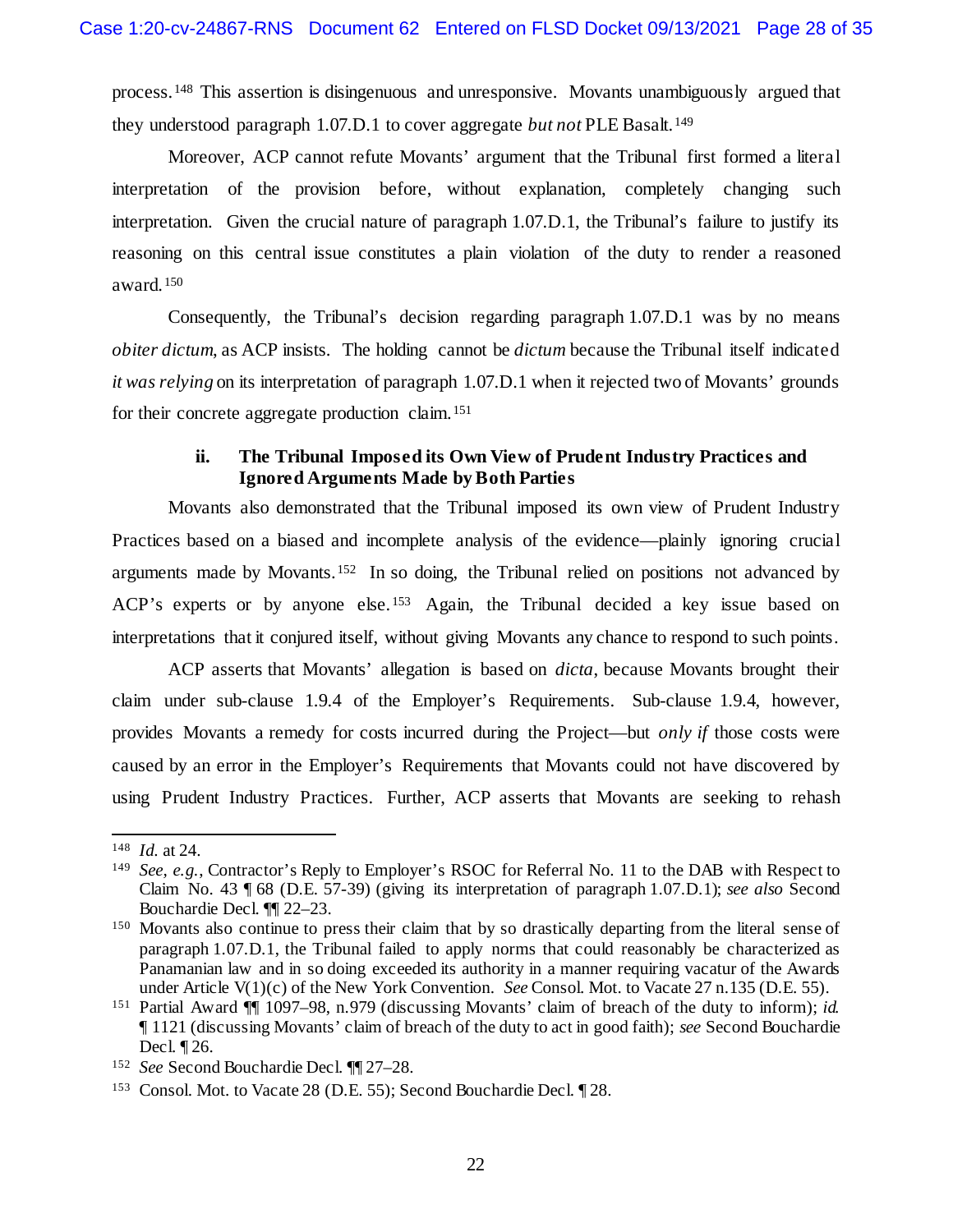evaluation of evidence on vacatur, because Prudent Industry Practices were covered in ACP's experts' report.[154](#page-28-0)

ACP's arguments are meritless. Far from being *dicta*, Movants' allegations concern a key part of the Tribunal's reasoning. As ACP concedes, Movants' case was indeed for breach of subclause 1.9.4 of the Employer's Requirements because of errors in the Employer's Requirements. The Tribunal agreed that it "must first determine whether any of the referenced language [in the Employer's Requirements] indeed contains an error."<sup>[155](#page-28-1)</sup> The Tribunal left open the possibility that such errors could exist, but effectively deemed them harmless based on an interpretation of Prudent Industry Practices that ACP did not argue. It stated: "[T]he Tribunal considers that such error would have been discoverable by an experienced contractor exercising Prudent Industry Practices, as further explained below." [156](#page-28-2)

If Movants had been given the opportunity to rebut the Tribunal's *sua sponte* misinterpretation of Prudent Industry Practices,<sup>[157](#page-28-3)</sup> they would have been in a position to establish material error in sub-clause 1.9.4 of the Employer's Requirements. Furthermore, Movants are not seeking to re-evaluate evidence—rather, Movants have shown that they did not have an opportunity to respond to the Tribunal's own interpretation of Prudent Industry Practices, which was not to be found anywhere in the evidence or the record until the Awards were rendered.

## **iii. Movants Did Not Have an Opportunity to Respond to the Tribunal's Decision Related to C.A.N.A.L.**

Movants also demonstrate that the Tribunal adopted and imposed its own view of Prudent Industry Practices. In so doing the Tribunal, once again *sua sponte*, stated that C.A.N.A.L.'s higher bid price was more reasonable because C.A.N.A.L. had better appreciated the risks associated with the Project, such as the risks of unsuitability of PLE Basalt for aggregate production.[158](#page-28-4)

ACP argues that Movants are "griping with the merits," that the Tribunal need not respond to every argument, and that the tenderer's bids had been extensively briefed, before baldly asserting that Movants' point did not matter to the Tribunal's reasoning in any event.[159](#page-28-5)

<span id="page-28-0"></span> <sup>154</sup> Resp. to Consol. Mot. to Vacate 27–28 (D.E. 57).

<span id="page-28-1"></span><sup>155</sup> Partial Award ¶ 956.

<span id="page-28-2"></span><sup>156</sup> Partial Award ¶ 972.

<span id="page-28-3"></span><sup>157</sup> *See* Second Bouchardie Decl. ¶ 28.

<span id="page-28-4"></span><sup>158</sup> Consol. Mot. to Vacate 28–29 (D.E. 55); Second Bouchardie Decl. ¶ 29.

<span id="page-28-5"></span><sup>159</sup> Resp. to Consol. Mot. to Vacate 28–29 (D.E. 57).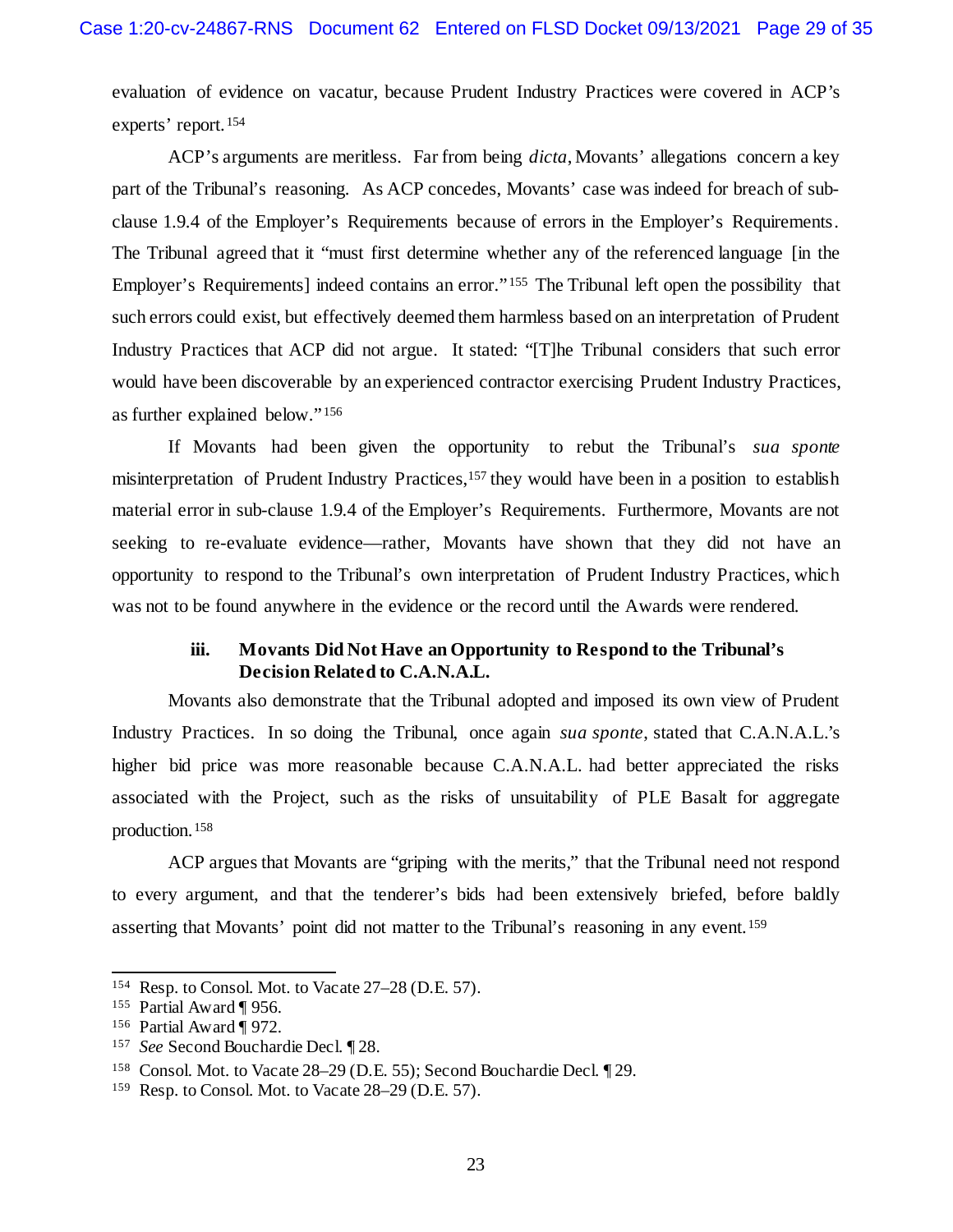ACP's arguments are again not responsive. Movants are not "griping with the merits" as ACP contends. Movants are demonstrating that, yet again, the Tribunal fashioned its own interpretations to arrive at its conclusion.<sup>[160](#page-29-0)</sup> This again deprived Movants of an opportunity to respond. Indeed, ACP's contention that "[t]he tenderers' bids were extensively briefed" [161](#page-29-1) only strengthens Movants' position. Despite extensive briefing by both Parties, the Tribunal relied on a novel interpretation of the evidence made by neither party. ACP's contention that none of this mattered to the Tribunal's reasoning is baseless. This conclusion is in the Awards, and therefore, inherently part of the Tribunal's reasoning.[162](#page-29-2)

## **iv. The Tribunal's Heavy Reliance on the Cofferdam Arbitration—a Separate Arbitral Proceeding—Ignores Movants' Evidence and Arguments**

Movants previously observed that the Tribunal simply copied and pasted large portions of the Cofferdam Arbitration majority award and imported much of that majority's reasoning and conclusions. [163](#page-29-3) In so doing, the Tribunal blatantly dismissed additional evidence and argumentation as to why the Cofferdam Arbitration majority award was wrong or irrelevant to the Panama 1 Arbitration.<sup>[164](#page-29-4)</sup> The Tribunal simply ignored these arguments and failed to provide reasons for its decision.[165](#page-29-5)

ACP does not deny the facts. Rather, ACP proclaims that the Tribunal decided issues put to it *de novo* because it stated that the findings of the Cofferdam Arbitration majority award "have some persuasive authority."<sup>[166](#page-29-6)</sup> But ACP does not deny that the Tribunal simply copied and pasted large portions of the Cofferdam Arbitration majority award or that the Tribunal did so without any regard for the additional evidence and argumentation provided in the Panama 1 Arbitration. Such blind reliance on a non-binding source by the Tribunal does not amount to providing reasons, further demonstrating the effect of the arbitrators' evident partiality on the Awards.

<span id="page-29-0"></span> <sup>160</sup> *See* Second Bouchardie Decl. ¶ 30.

<span id="page-29-1"></span><sup>&</sup>lt;sup>161</sup> Resp. to Consol. Mot. to Vacate 28 (D.E. 57).

<span id="page-29-2"></span><sup>162</sup> Partial Award ¶ 1060.

<span id="page-29-3"></span><sup>163</sup> Consol. Mot. to Vacate 29 (D.E. 55). The Cofferdam arbitration was decided by Dr. Gaitskell (who had undisclosed conflicts) and Prof. Hanotiau (who was simultaneously sitting—undisclosed—with Mr. Gunter) in the majority and Movants' arbitrator dissenting. Bouchardie Decl. ¶¶ 8–9.

<span id="page-29-4"></span><sup>164</sup> Consol. Mot. to Vacate 29 (D.E. 55).

<span id="page-29-5"></span><sup>165</sup> *Id.*

<span id="page-29-6"></span><sup>166</sup> Resp. to Consol. Mot. to Vacate 29 (D.E. 57).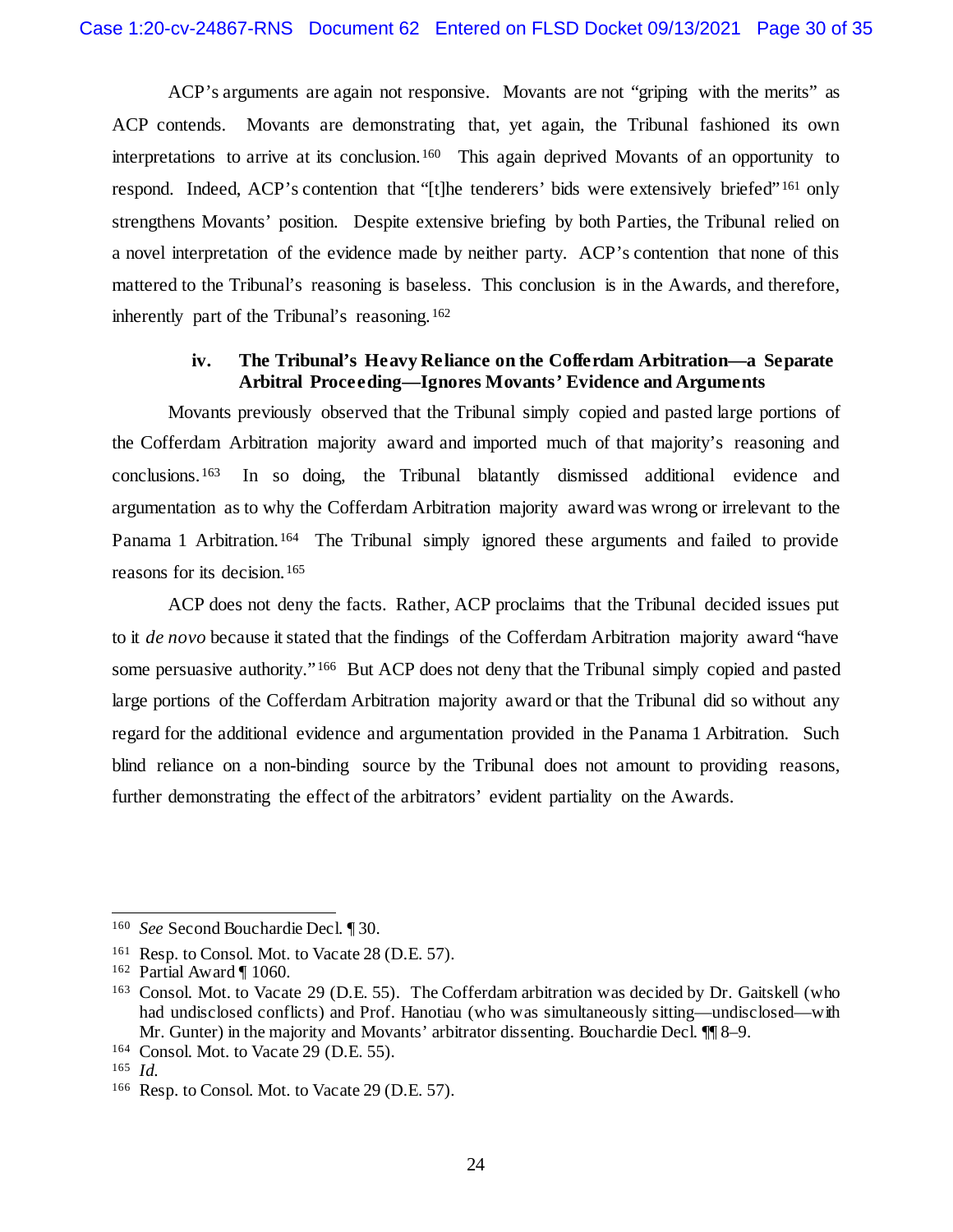## <span id="page-30-0"></span>**II. CONFIRMATION SHOULD BE REFUSED UNDER ARTICLES V(1)(B) AND V(1)(D) OF THE NEW YORK CONVENTION BECAUSE MOVANTS WERE DENIED PROCEDURAL DUE PROCESS**

The defects described above, as Movants have already shown,<sup>[167](#page-30-1)</sup> require vacatur—and thus denial of confirmation—on the grounds that the Tribunal denied Movants due process. Movants did not get an opportunity to be heard and the arbitrators failed to render an adequately reasoned award as mandated under Articles  $V(1)(b)$  and (d) of the New York Convention.<sup>[168](#page-30-2)</sup>

ACP distorts the applicable law. As Movants demonstrated in their Consolidated Motion to Vacate, the New York Convention requires that parties be given the opportunity to comment on and respond to all material legal and factual issues on which a tribunal bases its award.[169](#page-30-3) The Convention also requires that the award contain the degree of reasoning for which the parties have contracted in their arbitration agreement.<sup>[170](#page-30-4)</sup> ACP suggests that the requirement of an opportunity to be heard was satisfied by "[t]he sheer length of the proceedings, the mass of evidence and argument, the Partial Award's size and detail, and party costs exceeding \$140 million," as well as by the facts that the Parties confirmed "they had no objections as to how the Tribunal conducted the procedural aspects of the arbitration" and that the Tribunal stated it had "considered all arguments" in its Awards.[171](#page-30-5) ACP also suggests that the reasoning of the Awards need only have been "bare-bones." [172](#page-30-6)

<span id="page-30-1"></span> <sup>167</sup> Consol. Mot. to Vacate 23–29 (D.E. 55).

<span id="page-30-2"></span><sup>168</sup> Denial of the opportunity to be heard creates circumstances in which a party "was . . . unable to present its case" within the meaning of Article V(1)(b) of the New York Convention. *See* Restatement of Arb. §§ 4.11(a)(2) & cmt. a, 4.19 & cmt. a (recognizing "procedural misconduct," including "a serious procedural defect in the arbitral process" that "materially denied the party challenging the award the opportunity to present its case," as a basis for vacatur of a non-domestic award under Article  $V(1)(b)$ of the New York Convention). The equivalent ground for vacatur of a domestic award is FAA Section 10(a)(3). *See* Restatement of Arb. § 4.19 cmt. a (recognizing that FAA Section 10(a)(3) "corresponds with some aspects of Articles  $V(1)(b)$  and  $V(1)(d)$  of the New York Convention . . . which also protect the fundamental fairness of arbitral proceedings and the basic procedural rights of the parties"). Failure to render an adequately reasoned award constitutes a failure to apply an arbitral procedure that was "in accordance with the agreement of the parties" within the meaning of Article V(1)(d) of the New York Convention. *See* Restatement of Arb. §§ 4.13 Reporters' Note a, d, 4.20 Reporters' Note d (recognizing a failure to render an adequately reasoned award as a basis for vacatur of a non-domestic award under Article  $V(1)(d)$  of the New York Convention). The equivalent ground for vacatur of a domestic award is FAA Section 10(a)(4). *See* Restatement of Arb. § 4.20 Reporters' Note a (correlating FAA Section  $10(a)(4)$  with New York Convention Article V(1)(d)).

<span id="page-30-3"></span><sup>&</sup>lt;sup>169</sup> Consol. Mot. to Vacate  $23-24$  (D.E. 55).

<span id="page-30-4"></span><sup>170</sup> Consol. Mot. to Vacate 24 (D.E. 55).

<span id="page-30-5"></span><sup>171</sup> Resp. to Consol. Mot. to Vacate 21 (D.E. 57).

<span id="page-30-6"></span><sup>172</sup> *Id.* at 22.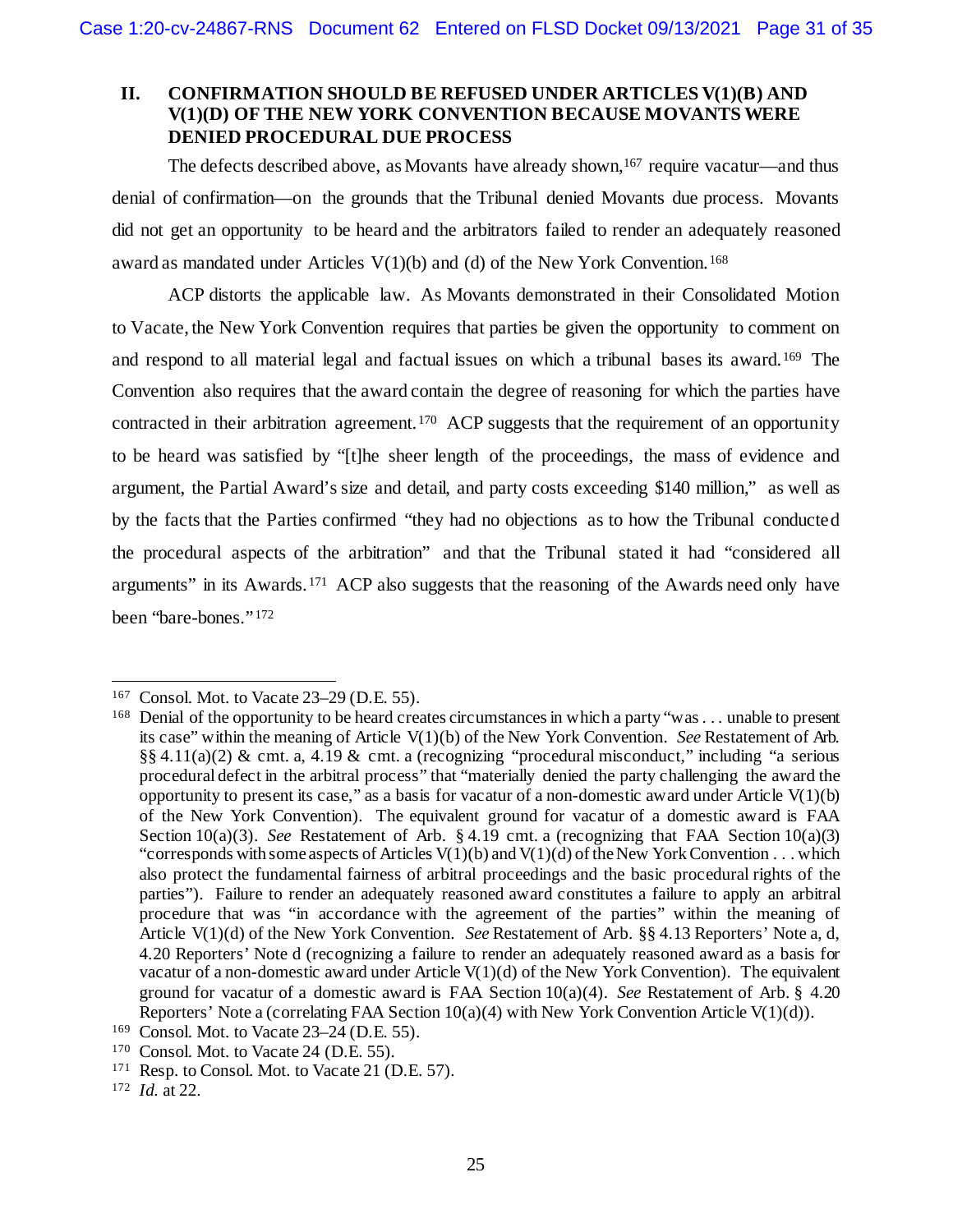These assertions mischaracterize the law. ACP acknowledges that due process requires an opportunity to be heard "at a meaningful time in a meaningful manner." [173](#page-31-0) But ACP fails to appreciate the admonition of the U.S. Supreme Court in *Mathews v. Eldridge* that "[d]ue process is flexible and calls for such procedural protections as the particular situation demands."  $174$  In the context of an international commercial arbitration in which hundreds of millions of dollars are at stake, this requirement prohibits a tribunal from making a decision on the basis of factual or legal considerations that the parties had no opportunity to discuss.[175](#page-31-2) The length and cost of a proceeding have no bearing on compliance with the New York Convention if the tribunal's award is based on arguments the parties could not address.

ACP seeks to denigrate Movants' due process by misstating the applicable legal standards, mischaracterizing Movants' arguments as objections to the merits, and misidentifying the defective portions of the Awards as *dicta*.[176](#page-31-3) None of these arguments, however, refutes what Movants have already shown. The Tribunal drew conclusions from reasoning that neither of the Parties ever raised or had an opportunity to discuss. And it failed to justify its decision with the degree of reasoning that the Parties' arbitration agreement required. Those failings compel denial of confirmation—and vacatur—of the Awards under Article V of the New York Convention.

As for ACP's defense of the Tribunal's failure to state reasons in its Awards, ACP has no answer to the requirement of Article 32(2) of the ICC Rules that an ICC "award shall state the reasons upon which it is based" except to plead that the ICC reviews awards before they are delivered to the parties.[177](#page-31-4) As ACP's own Response to the Consolidated Motion to Vacate indicates, however, and contrary to what it asserts elsewhere in its Response, the ICC Rules specify that this review is "as to its form," not the substance of the reasoning.[178](#page-31-5)

<span id="page-31-0"></span> <sup>173</sup> Resp. to Consol. Mot. to Vacate 21 (D.E. 57). *See, e.g.*, *Karaha Bodas Co. v. Perusahaan Pertuambagan Minyak Dan Gas Bumi Negara*, 364 F.3d 274, 299 (5th Cir. 2004); *First State Ins. Co. v. Banco de Seguros del Estado*, 254 F.3d 354, 358 (1st Cir. 2001); *Generica Ltd. v. Pharm. Basics, Inc.*, 125 F.3d 1123, 1129–30 (7th Cir. 1997); *Iran Aircraft Indus. v. Avco Corp.*, 980 F.2d 141, 145– 46 (2d Cir. 1992).

<span id="page-31-1"></span><sup>174</sup> *Mathews v. Eldridge*, 424 U.S. 319, 334 (1976) (quoting *Morrissey v. Brewer*, 408 U.S. 471, 481 (1972)).

<span id="page-31-2"></span><sup>&</sup>lt;sup>175</sup> Restatement of Arb. § 4.11 Reporters' Note e (recognizing that an award is subject to challenge "if the tribunal's decision is based on facts or legal issues that were not presented or argued by the parties"); *id.* § 4.19 Reporters' Note c (similar).

<span id="page-31-3"></span><sup>176</sup> Resp. to Consol. Mot. to Vacate 20–29 (D.E. 57).

<span id="page-31-4"></span><sup>&</sup>lt;sup>177</sup> ICC Rules of Arbitration, art. 32(2).

<span id="page-31-5"></span><sup>178</sup> Resp. to Consol. Mot. to Vacate 22 n.134 (D.E. 57) (quoting ICC Rules of Arbitration, art. 33).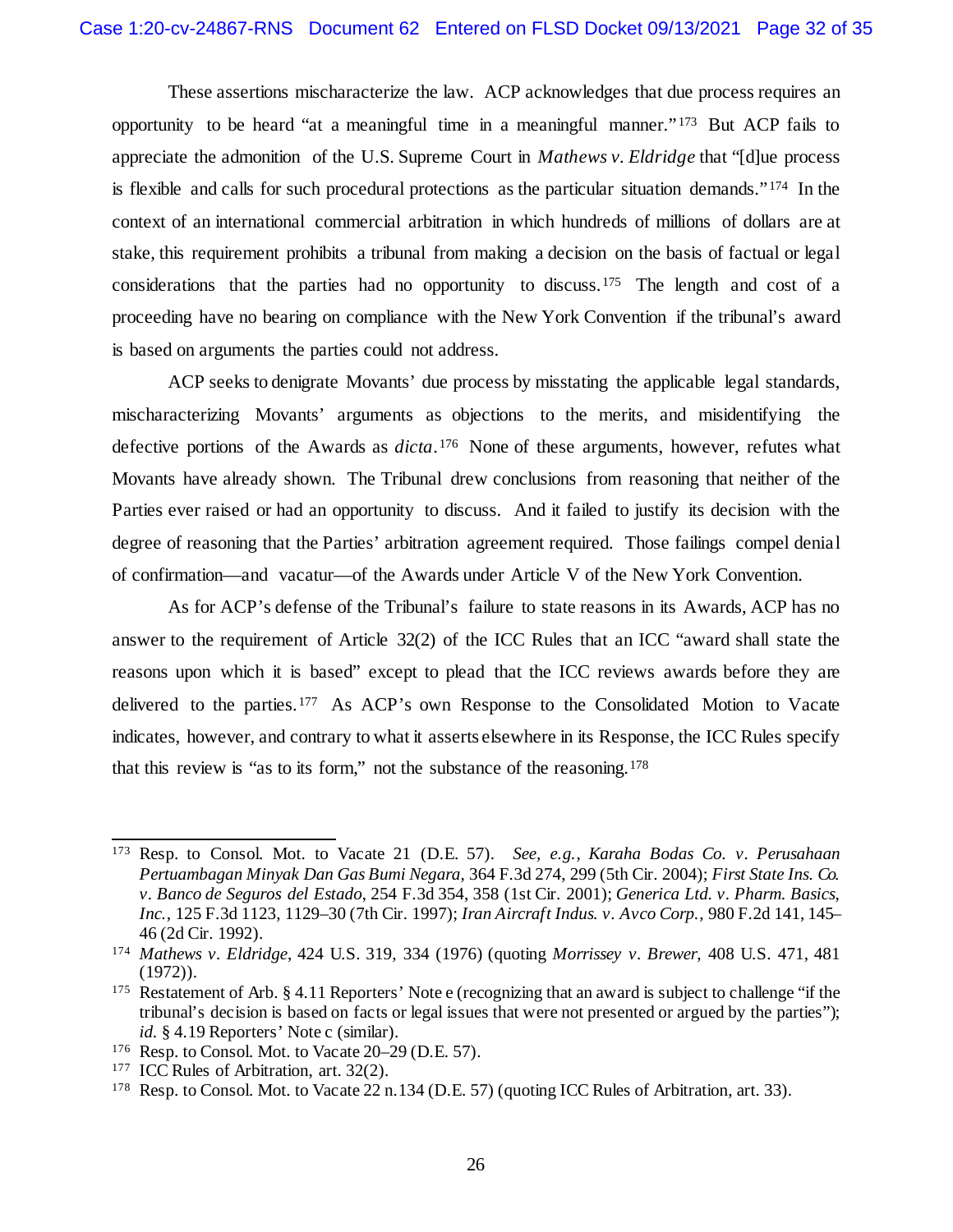In short, over and above its failure to explain away the evident partiality of the members of the Tribunal, ACP has done nothing to rehabilitate the grave procedural defects, including the denial of the opportunity to be heard and the failure to render a reasoned award, that are embodied in the Awards. These defects, just as much as the Tribunal's evident partiality, compel denial of confirmation (and vacatur) of the Awards.

## <span id="page-32-0"></span>**III. CONFIRMATION AND ENFORCEMENT SHOULD BE DENIED BECAUSE MOVANTS HAVE SATISFIED THE AWARDS IN FULL**

In its Consolidated Cross-Motion to Confirm, ACP requested this Court to issue a final judgment confirming and enforcing the Awards.<sup>[179](#page-32-1)</sup> This request should be denied as moot because Movants have satisfied both awards in full as of February 23, 2021, a point that ACP does not dispute. <sup>180</sup> A motion to enforce the Awards thus is frivolous, and a waste of the Court's time and resources.

An issue is moot when it "no longer presents a live controversy with respect to which the court can give meaningful relief."<sup>[181](#page-32-3)</sup> In this context, federal courts have refused to confirm or enforce satisfied arbitration awards because of the lack of a dispute.[182](#page-32-4) As the *Local 2414 of United Mine Workers* court explained, "to confirm these awards in the absence of any concrete dispute would merely serve to circumvent Congress' goal of eliminating the cost and complexity of litigation. . . . <sup>"183</sup> Here, an order confirming and enforcing the Awards would grant no meaningful relief because there are currently no outstanding payments due from Movants to ACP. Given that fact, ACP's Consolidated Cross-Motion to Confirm is a (telling) tactic intended simply to increase the number of pages available to ACP and have the last word on the matter in Movants' vacatur proceeding.

<span id="page-32-1"></span> <sup>179</sup> Consol. Cross-Mot. to Confirm 16–17 (D.E. 58).

<span id="page-32-2"></span><sup>180</sup> Second Bouchardie Decl. ¶ 38; *see also* Declaration of Nicholas Henchie ¶ 240 (D.E. 57-1).

<span id="page-32-3"></span><sup>181</sup> *Christian Coalition of Fla., Inc. v. United States*, 662 F.3d 1182, 1189 (11th Cir. 2011).

<span id="page-32-4"></span><sup>182</sup> *See, e.g.*, *Local 2414 of United Mine Workers v. Consolidation Coal Co.*, 682 F. Supp. 399, 399-400 (S.D.Ill. 1988) ("Given the posture of this case regarding the absence of any dispute (except whether the awards are entitled to confirmation), the Court finds confirmation would only add to the complications of litigation."); *Metro. Delivery Corp.*, 2020 U.S. Dist. LEXIS 120611, at \*4, 16–17 (finding that action to enforce award was moot where party requesting enforcement had already been "made whole"); *Beatty v. Passaro*, No. 17-11613 (KM) (JBC), 2018 U.S. Dist. LEXIS 107829, at \*9– 10 (D.N.J. June 26, 2018) (holding that action to enforce award was moot because defendant had already "issued [plaintiff] a check" satisfying the amounts owed).

<span id="page-32-5"></span><sup>183</sup> *See Local 2414 of United Mine Workers*, 682 F. Supp. at 400.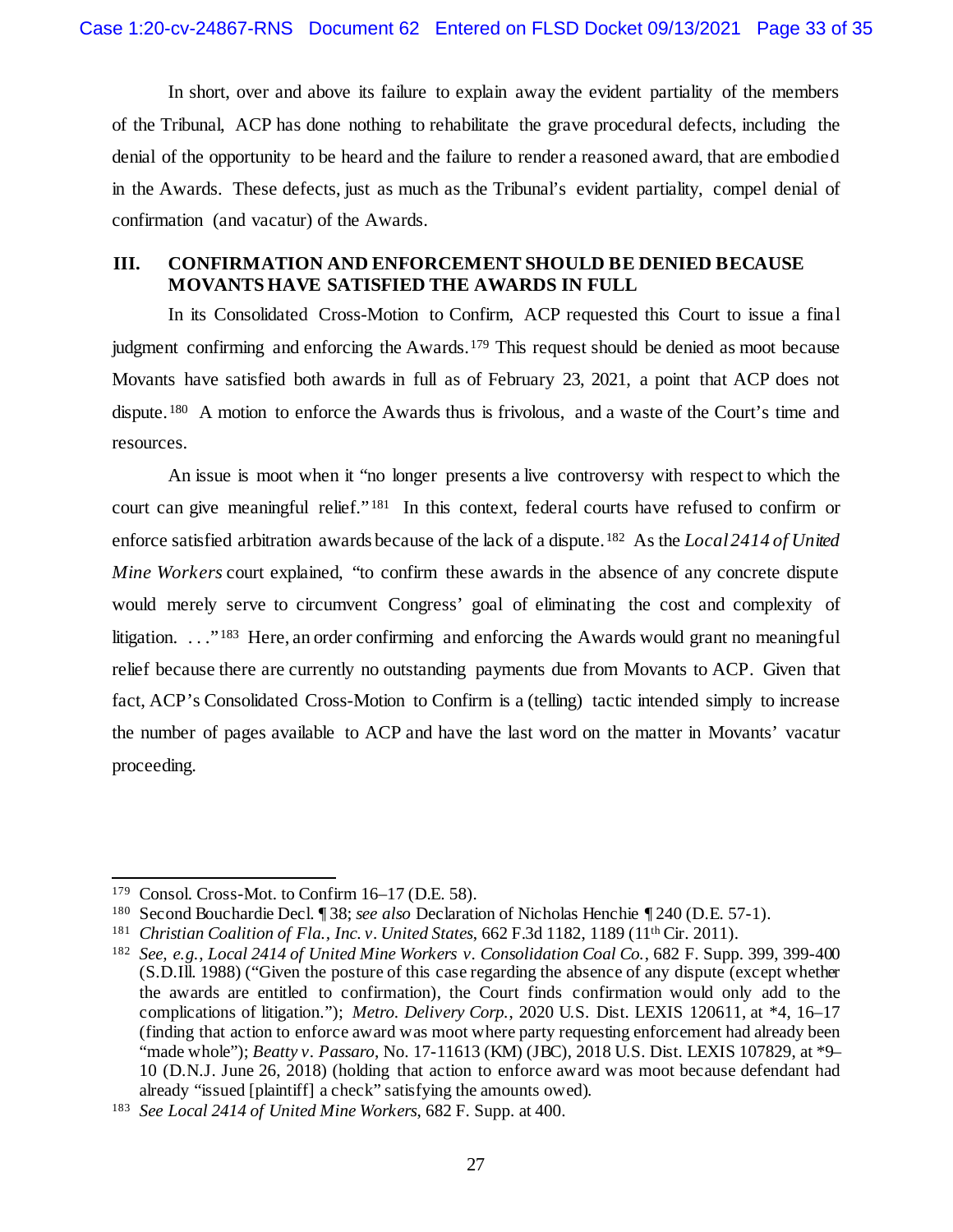Case 1:20-cv-24867-RNS Document 62 Entered on FLSD Docket 09/13/2021 Page 34 of 35

#### **CONCLUSION**

<span id="page-33-0"></span>For the foregoing reasons, and those set forth in Movants' Consolidated Motion to Vacate and Reply in support thereof, Movants request this Court enter an order denying confirmation of the Partial Award and the Final Award and granting such other relief as the Court should deem proper.

#### **REQUEST FOR ORAL ARGUMENT**

Movants request an oral argument on this motion, as well as their motion to vacate. A brief argument will give the Parties an opportunity to address the complex factual background underlying this case and supporting vacatur of the Awards.

Date: September 13, 2021 Respectfully submitted,

/s/ Carolyn B. Lamm Carolyn B. Lamm, Florida Bar No. 167189 Hansel T. Pham (*pro hac vice*) Matthew N. Drossos (*pro hac vice*) clamm@whitecase.com hpham@whitecase.com mdrossos@whitecase.com White & Case LLP 701 13th Street, NW Washington, DC 20005 (202) 626-3600

Maria Beguiristain, Florida Bar No. 69851 mbeguiristain@whitecase.com White & Case LLP 200 South Biscayne Boulevard Miami, FL 33131 (305) 371-2700

Luke A. Sobota (*pro hac vice*) luke.sobota@threecrownsllp.com Three Crowns LLP 3000 K Street, NW Ste. 101 Washington, DC 20007 (202) 540-9477

*Counsel for Grupo Unidos por el Canal, S.A., Sacyr, S.A., Webuild, S.p.A., and Jan De Nul N.V.*